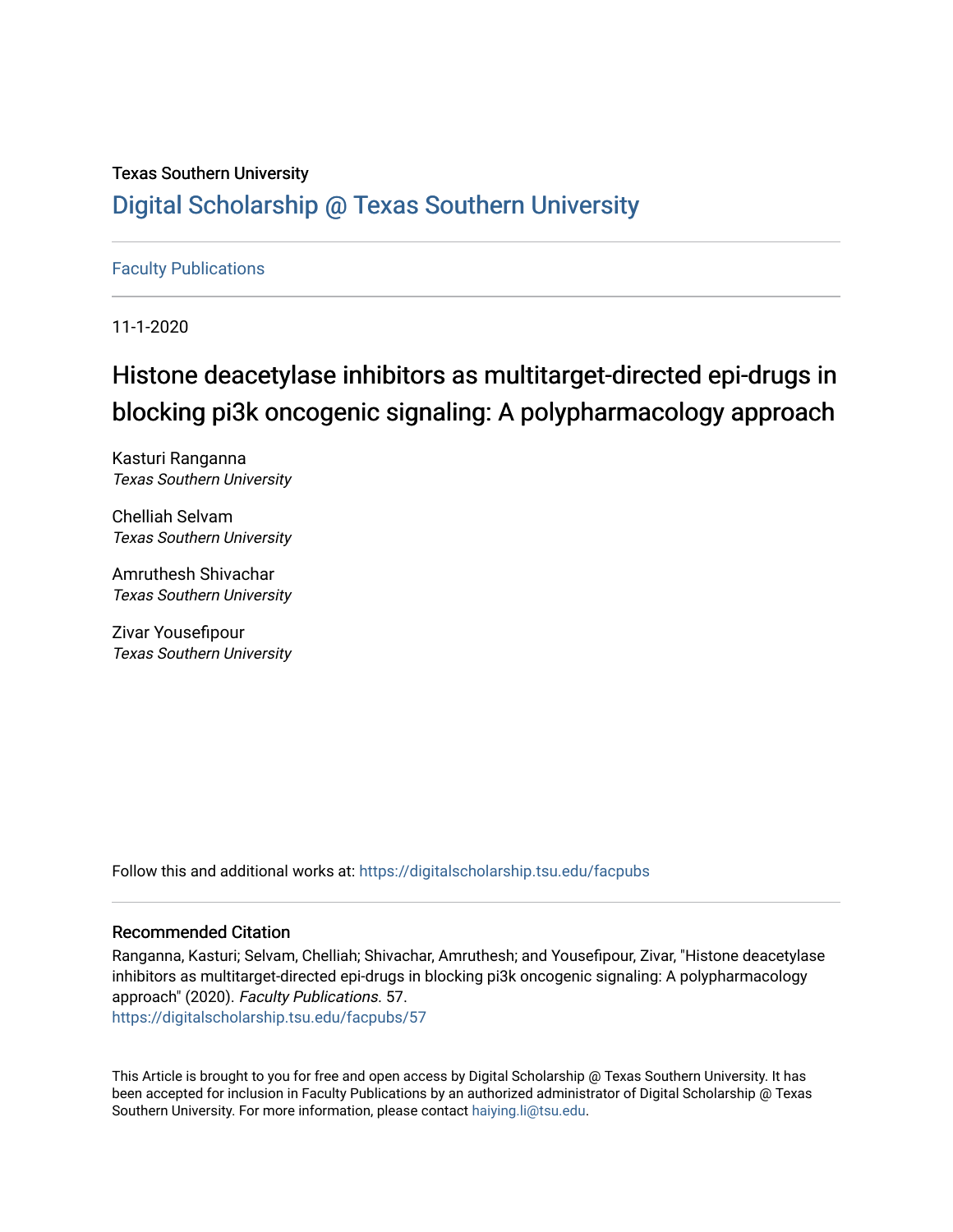



## *Review* **Histone Deacetylase Inhibitors as Multitarget-Directed Epi-Drugs in Blocking PI3K Oncogenic Signaling: A Polypharmacology Approach**

## **Kasturi Ranganna \*, Chelliah Selvam, Amruthesh Shivachar and Zivar Yousefipour**

Department of Pharmaceutical Science, College of Pharmacy and Health Sciences, Texas Southern University, 3100 Cleburne St., Houston, TX 77004, USA; Selvam.chelliah@tsu.edu (C.S.); Amruthesh.Shivachar@tsu.edu (A.S.); Zivar.Yousefipour@tsu.edu (Z.Y.)

**\*** Correspondence: Kasturi.Ranganna@tsu.edu; Tel.: +1-713-313-1886

Received: 20 September 2020; Accepted: 29 October 2020; Published: 2 November 2020



**Abstract:** Genetic mutations and aberrant epigenetic alterations are the triggers for carcinogenesis. The emergence of the drugs targeting epigenetic aberrations has provided a better outlook for cancer treatment. Histone deacetylases (HDACs) are epigenetic modifiers playing critical roles in numerous key biological functions. Inappropriate expression of HDACs and dysregulation of PI3K signaling pathway are common aberrations observed in human diseases, particularly in cancers. Histone deacetylase inhibitors (HDACIs) are a class of epigenetic small-molecular therapeutics exhibiting promising applications in the treatment of hematological and solid malignancies, and in non-neoplastic diseases. Although HDACIs as single agents exhibit synergy by inhibiting HDAC and the PI3K pathway, resistance to HDACIs is frequently encountered due to activation of compensatory survival pathway. Targeted simultaneous inhibition of both HDACs and PI3Ks with their respective inhibitors in combination displayed synergistic therapeutic efficacy and encouraged the development of a single HDAC-PI3K hybrid molecule via polypharmacology strategy. This review provides an overview of HDACs and the evolution of HDACs-based epigenetic therapeutic approaches targeting the PI3K pathway.

**Keywords:** epigenetics; histone deacetylase; histone deacetylase inhibitors; phosphatidylinositol kinase; HDAC-PI3K hybrid molecule; CUDC-907

### **1. Introduction**

Phosphatidylinositol 3-kinases (PI3Ks) are a family of intracellular signaling lipid kinases that regulate a wide array of cellular processes essentially in all normal tissues. Members of the PI3Ks family are categorized into three distinct classes (class I-III) based on their structure, expression, regulation, and substrate specificity. Class I PI3K family includes well-known four different PI3Ks named PI3Kα, PI3Kβ, PI3Kγ, and PI3Kδ and are implicated in remarkably diverse pathways [\[1,](#page-19-0)[2\]](#page-19-1). An extensive amount of research knowledge related to the PI3Ks reveals that they transduce a host of cellular signals and regulate a wide range of essential cellular processes and physiological functions, including cell growth, proliferation, differentiation, survival, migration, death, and metabolism [\[1–](#page-19-0)[3\]](#page-19-2). Naturally, the PI3K pathway is highly regulated by multiple mechanisms, often involving crosstalk with other signaling pathways in various physiological and pathophysiological situations. Importantly, the major outcome of intense investigations of PI3K signaling is the realization that aberrant activation of signaling is strongly linked to human diseases particularly in various types of cancers [\[4–](#page-19-3)[7\]](#page-19-4). In recent years, a number of PI3K pathway inhibitors have been developed using the PI3K pathway as a drug target in human cancers, and many of them are being used in preclinical and clinical trials. However,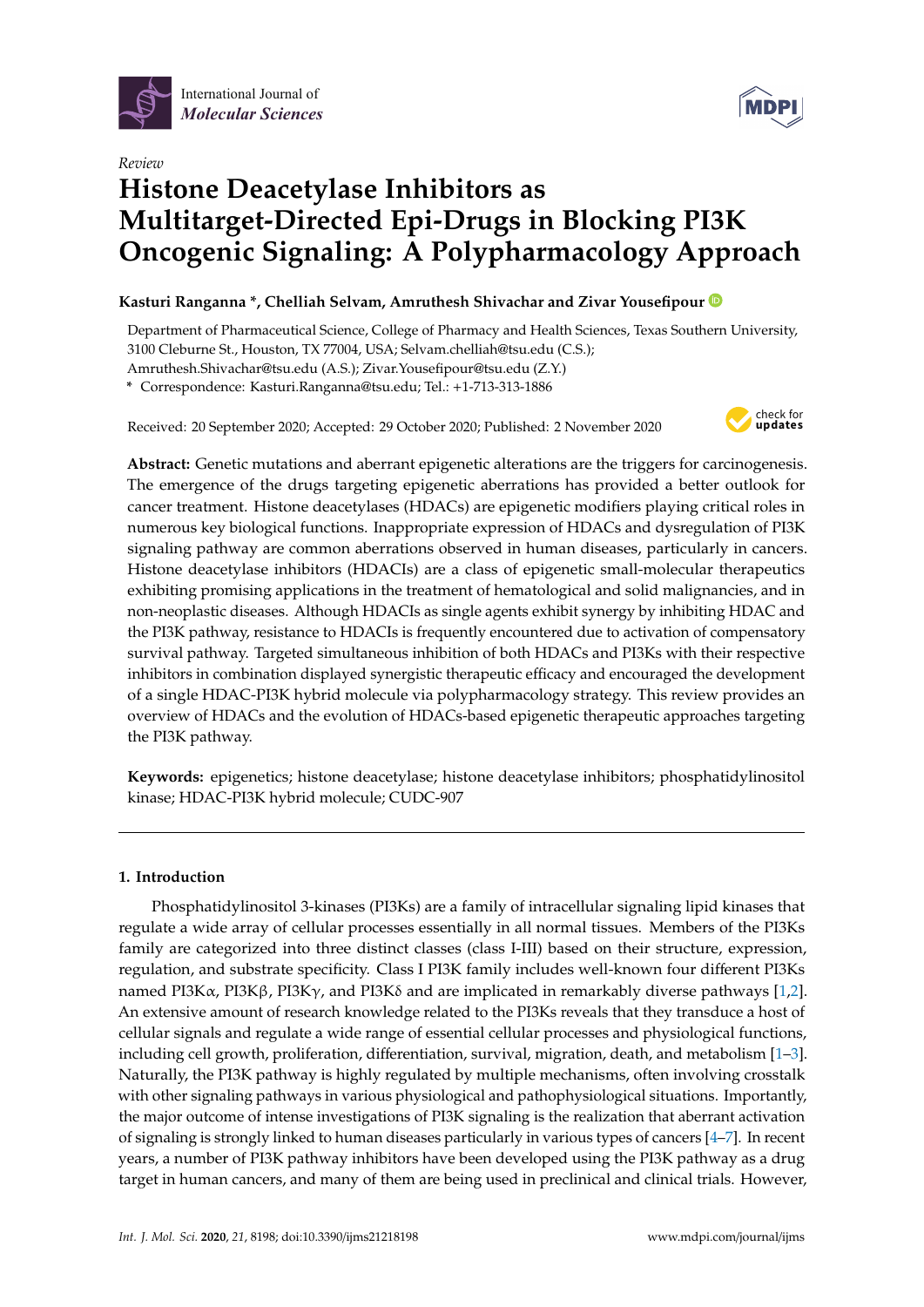clinical trials with early versions of PI3K inhibitors (PI3KIs) used as single-target drugs in monotherapy have exhibited limited efficacy, due to compensatory or concurrent activation of other survival and growth-related signaling pathways [\[8](#page-19-5)[,9\]](#page-19-6).

To overcome the limitations of a single-target approach, alternative strategies are being developed to block tumor growth and progression. Among these, inhibition of histone deacetylase (HDAC) activity appears to be a promising approach. By inducing growth-inhibitory cellular effects and by regulating both histones and non-histones substrates via regulating signaling pathways, histone deacetylase inhibitors (HDACIs) exhibit the potential to induce synergistic antitumor activity [\[10–](#page-19-7)[13\]](#page-20-0). Moreover, the latest polypharmacology approach that is designed to overcome the limitations of a single-target approach appears to have a superior therapeutic effect with an affiliated reduction in adverse reactions and diminished potential drug resistance. Specifically, the epigenetic polypharmacology approach, using a dual-acting HDAC and PI3K inhibitor, by incorporating HDACI functionality into a PI3KI pharmacophore, is capable of potent anticancer activity [\[14](#page-20-1)[–16\]](#page-20-2). Simultaneous inhibition of HDACs and PI3K activity by the dual HDAC and PI3K inhibitor can disrupt the oncogenic signaling network in cancer cells [\[14–](#page-20-1)[16\]](#page-20-2). This review will focus on the role of HDACs and PI3K signaling in malignancy. Extend this information to understand the effectiveness of polypharmacology-based strategy in blocking oncogenic signaling networks.

#### **2. Phosphatidylinositol 3-Kinases (PI3Ks)**

#### *2.1. Class I Phospatidylinositol 3-Kinases*

Class I PI3Ks are involved in diverse pathways activated by an array of signals including growth factors, mitogenic factors, and hormones [\[1](#page-19-0)[,2\]](#page-19-1). Class I PI3Ks are different in their tissue distribution and functions. While PI3Kα and PI3Kβ isoforms are ubiquitously expressed, PI3K $γ$  and PI3Kδ isoforms are enriched in hematopoietic cells such as leukocytes [\[17\]](#page-20-3). Class I PI3Ks are further subdivided into class IA (PI3K $\alpha$ , PI3K $\beta$ , and PI3K $\delta$ ) and class IB (PI3K $\gamma$ ) and are heterodimers composed of a regulatory subunit (p85 or p101 family) and a catalytic subunit (p110α, p110β, p110γ or p110δ). All four class I catalytic subunits, p110α, p110β, p110γ, and p110δ are encoded by PIK3CA, PIK3CB, PIK3CG, and PIK3CD genes, respectively. The p85 regulatory subunit consists of p85α (p85α, p55α, or p50α splice variants), p85β and p85γ and is encoded by PIK3R1, PIk34R2, and PIKR3 genes, respectively. The catalytic subunits p110α, p110β, and p110δ associate with regulatory subunit p85 to form class IA PI3Kα, PI3Kβ, and PI3Kδ. The catalytic subunit p110γ and regulatory subunit p101 together form class IB PI3Kγ. All four class I PI3Ks catalyze the conversion of phosphatidylinositol 4,5-biphosphate  $[PI(4,5)P_2]$  to phosphatidylinositol 3,4,5-triphosphate  $[PI(3,4,5,)P_3]$ .  $PI(3,4,5,)P_3$  (PIP<sub>3</sub>) is a second messenger involved in the activation of a number of downstream molecules of the PI3K signaling pathway [\[1](#page-19-0)[,2](#page-19-1)[,18\]](#page-20-4).

PI3Ks transduce a host of cellular signals and regulate a wide range of essential cellular processes and physiological functions, including cell growth, proliferation, differentiation, survival, migration, death, and metabolism [\[1–](#page-19-0)[3\]](#page-19-2). Obviously, the PI3K pathway is highly regulated by multiple mechanisms, often involving crosstalk with other signaling pathways in various physiological and pathophysiological situations. Considering that the PI3K signaling is fundamental to normal cellular processes and physiological functions, glitches in the regulation of the PI3K pathway can lead to the pathogenesis of diseases. Overwhelming information indicates aberrant activation of the PI3K signaling is strongly linked to human cancers [\[4–](#page-19-3)[7\]](#page-19-4). Non-cancerous neurological disorders [\[19](#page-20-5)[,20\]](#page-20-6), cardiovascular diseases [\[21–](#page-20-7)[23\]](#page-20-8), diabetes [\[24\]](#page-20-9), immune disorders [\[17\]](#page-20-3), and CLOVES syndrome characterized by localized tissue outgrowths [\[25\]](#page-20-10) also share a common etiology with oncogenesis.

Abnormal mutational activation or amplification of the PIK3CA gene encoding p110α catalytic subunit of PI3K $\alpha$  is the commonly observed event that is associated with a dysfunctional PI3K signaling cascade in different human solid and hematological malignancies [\[4](#page-19-3)[–7\]](#page-19-4). The PI3K pathway is also dysregulated through other mechanisms including loss or inactivation of phosphatase and tensin homolog on chromosome 10 (PTEN), a tumor suppressor, and upregulation of tyrosine kinase growth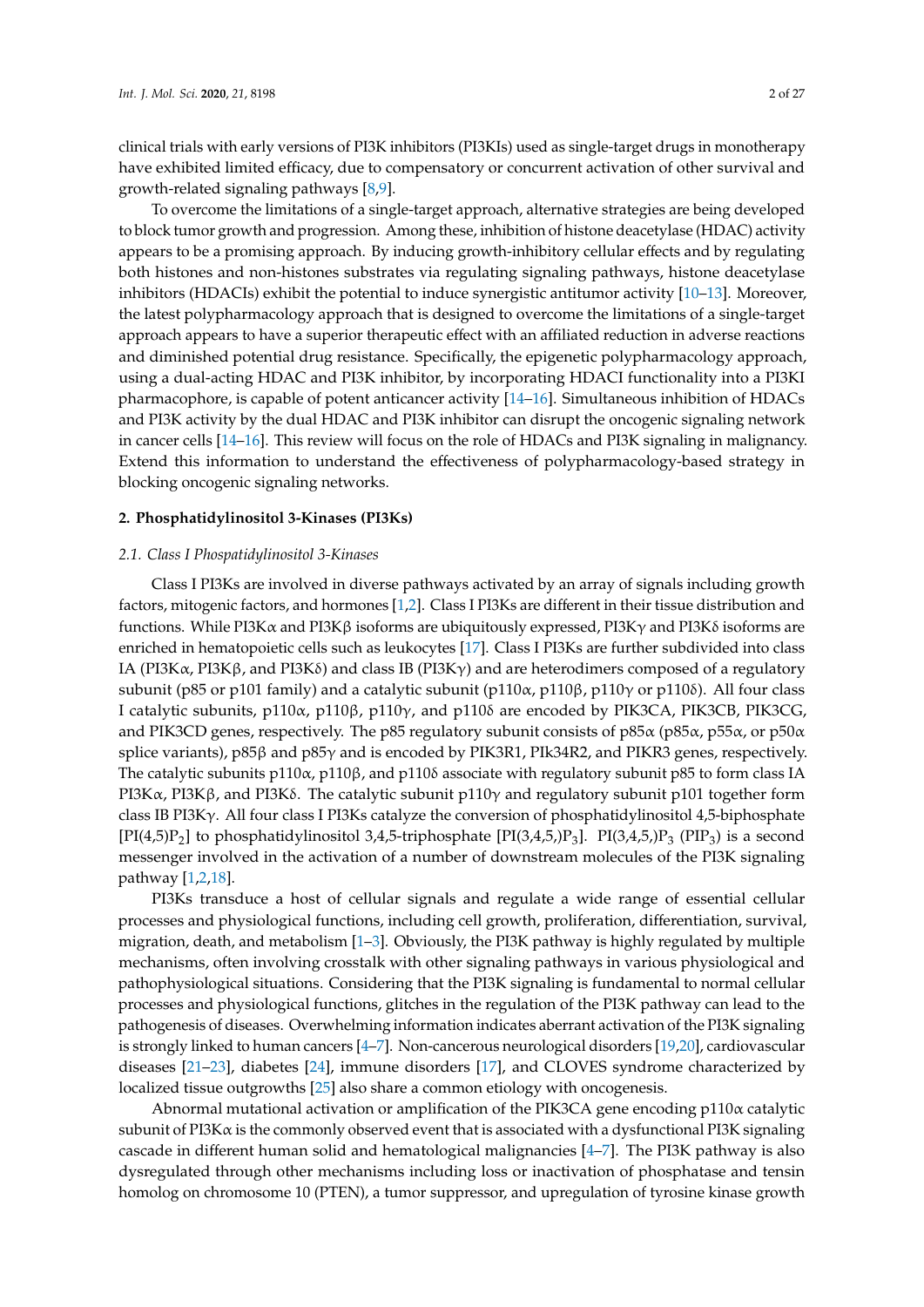factor receptors (RTKs) and oncogenes such as *ras* [\[6,](#page-19-8)[7,](#page-19-4)[26](#page-20-11)-29]. Recently, activation of PIK3CB gene encoding catalytic subunit p110β of PI3Kβ appears to be involved in the development of prostate and breast cancer [\[30](#page-20-13)[,31\]](#page-20-14). Studies also indicate p85 regulatory isoforms also contribute to tumorigenesis by ordast dation persons. Alterations in PIK3R1 and PIK3R2 genes encoding p85α and p85β, respectively, are reported to be associated with tumorigenic activity [\[32–](#page-20-15)[34\]](#page-20-16). Due to these alterations in class I<br>PI3Ks, the PI3Ks, the PI3Ks, the PI3Ks pathway is overall to provide the providence in many manufactures leadin PI3Ks, the PI3K pathway is overactivated in many malignancies leading to activation of Akt/PIKB and downstream effector molecules promoting competitive growth and survival advantage, metastatic ability, and resistance to drug therapy. More than 50% of breast, prostate, ovarian, glioblastoma multiforme, uterine, and lung cancer cases are linked to the deregulation of the PI3K pathway [\[35–](#page-20-17)[37\]](#page-21-0). deregulation of the PI3K pathway [35–37]. percharacteristic are relativity in FRSN and TRONG theory spectrum tumorigenic activity in the set of the District of the District and the set of the District of the District of the District of the District of the District

## *2.2. Activation of Phosphatidylinositol 3-Kinase Signaling 2.2. Activation of Phosphatidylinositol 3-Kinase Signaling*

In the absence of activating signals, the kinase activity of the  $p110$  catalytic subunit of class IA PI3K is inhibited by its dimerization with the regulatory p85 subunit. Upon RTK or G-protein coupled receptor (GPCR) activation in response to extracellular signals, class IA p110/p85 heterodimer receptor (GPCR) activation in response to extracellular signals, class IA p110/p85 heterodimer is is recruited to the plasma membrane, where p85 separates from p110 catalytic subunit activating p110  $\,$ kinase activit[y \[3](#page-21-1)[8,3](#page-21-2)9]. Activated p110 phosphorylates phosphatidylinositol 4,5-biphosphate (PIP<sub>2</sub>) to produce lipid second messenger phosphatidylinositol 3,4,5-triphosphate (PIP<sub>3</sub>). The PIP<sub>3</sub> then binds and recruits a subset of pleckstrin-homology (PH), FYVE, Phox (PX), C1, C2, or other lipid domains of downstream targets to the cell surface membrane. Among these downstream targets, Akt and PDKI are the PH domain-containing proteins that are crucial for activating cell growth and survival pathways. Akt, one of the PI3K effector residing in the cytoplasm in an inactive form, translocates to the plasma membrane upon receptor activation of PI3K and binds to PIP3. Similarly, PDK1, also containing PH domain, translocates to the plasma membrane and binds to  $\text{PIP}_3$  upon PI3K activation. Upon translocation to the cell surface membrane, PDK1 partially activates Akt by phosphorylating Thr307. Thrace emerges in the construction of the complex activities of the paramic state can by prospectly ming service.<br>Full activation of Akt is achieved through phosphorylation of Ser473 by mTOR complex 2 (mTORC2), Pan activation of the is active a allocagit prospheryation of set if s symmetric complex 2 (inferred),<br>DNA-dependent kinase, or PDK2. Akt acts downstream to PI3K controlling multiple pathways that regulate cell proliferation, growth, survival, death, and metabolism through its downstream targets in the other essential downstream targets  $\frac{1}{2}$ targets [\[1](#page-19-0)[–3](#page-19-2)[,40\]](#page-21-3). The other essential downstream target of PI3K is mTOR, which regulates protein synthesis essential for cell growth, proliferation, angiogenesis, and other cellular activities. It acts both downstream and upstream of Akt and it is active in two different multiprotein complexes, the target of rapamycin complex 1 (TORC1) and 2 (TORC2). The central role of  $\mathrm{PIP}_3$  formed by the class I PI3Ks in all these cellular processes is negatively regulated by PTEN. PTEN downregulates class I PI3K activated pathways and PIP<sub>3</sub> levels by converting PIP<sub>3</sub> to PIP<sub>2</sub> (Figure [1\)](#page-3-0) [\[1](#page-19-0)[–3](#page-19-2)[,8](#page-19-5)[,40](#page-21-3)[,41\]](#page-21-4). participation, and the cell process that also downloaded it is a controlling matter pathway

<span id="page-3-0"></span>

**Figure 1.** Schematic diagram of generic PI3K signaling displaying the signaling pathways of proteins **Figure 1.** Schematic diagram of generic PI3K signaling displaying the signaling pathways of proteins leading to different cellular effects. In the figure, arrows indicate activation, and blunt end lines leading to different cellular effects. In the figure, arrows indicate activation, and blunt end lines indicate inhibition. indicate inhibition.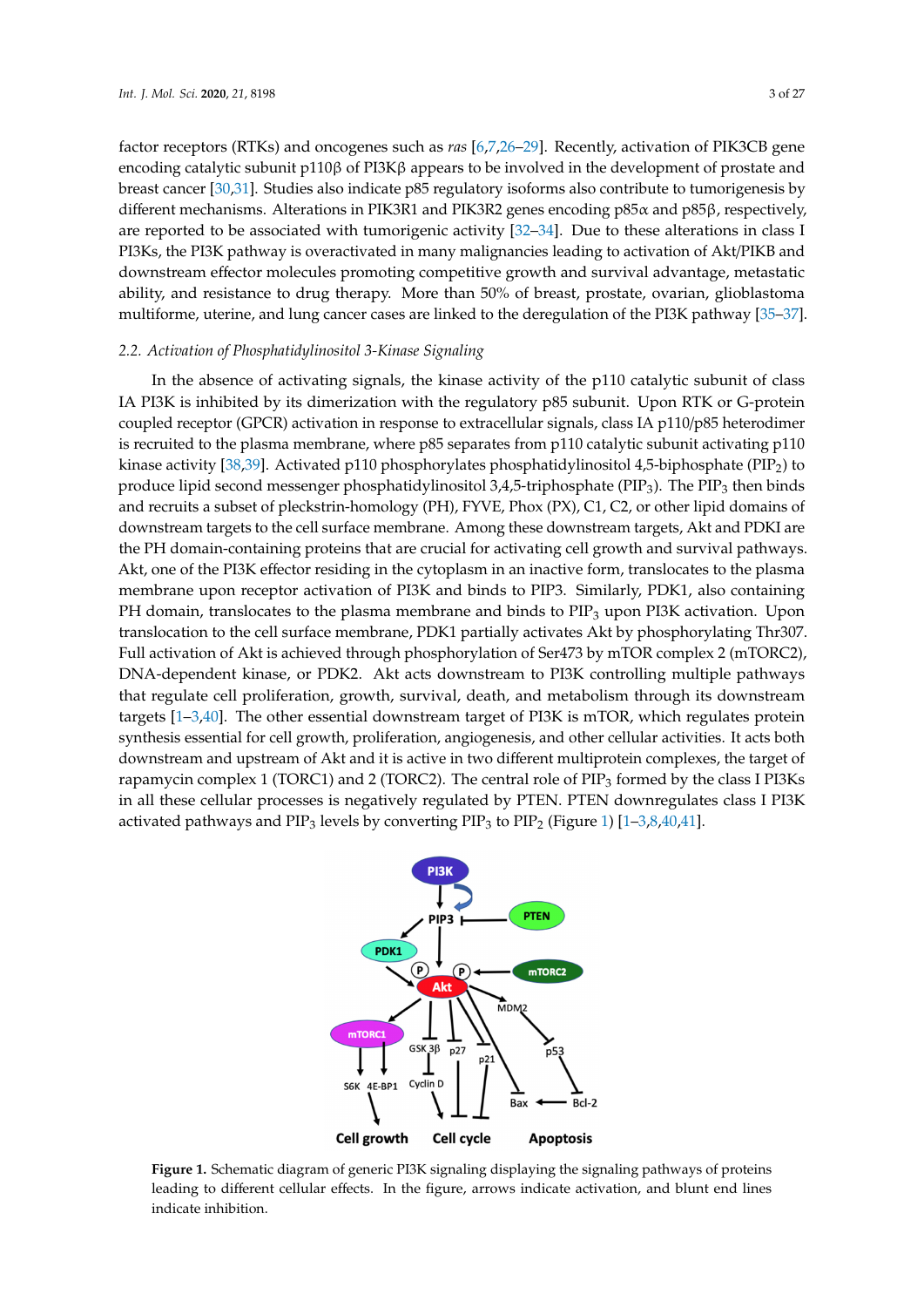#### *2.3. Phosphatidylinositol 3-Kinase Inhibitors*

PI3KIs are subdivided into pan-PI3K inhibitors, isoform-specific PI3K inhibitors, dual PI3K/mTOR inhibitors, mTOR, and Akt inhibitors [\[8](#page-19-5)[,9](#page-19-6)[,42\]](#page-21-5). Many of the PI3KIs are being used in preclinical and clinical trials to treat cancers. The pan-PI3KIs such as pictilisib (Taselisib, GDC-0941), apitolisib (GDC-0980), and buparlisb (BKM120) that target all class I isoforms exhibit similar efficacy. Since PIK3CA is frequently mutated in solid tumors, isoform-specific PI3KIs such as alpelisib (BYL719) and taselisib (GDC0032) that selectively target the PIK3CA protein product p100α are under preclinical and clinical testing. On the other hand, B cell signaling is upregulated in chronic lymphocytic leukemia through the hyperactivation of the PI3K pathway due to increased expression of PIK3CD protein product p110δ in hematopoietic cells and lymphoid tissue. Idelalisib, a specific inhibitor for p110δ, is the first PI3KI approved for the treatment of relapsed chronic lymphocytic leukemia in combination with CD-20 antibody rituximab [\[37\]](#page-21-0). However, clinical trials with early versions of PI3KIs used as single-target drugs in monotherapy have limited efficacy potentially due to compensatory or concurrent activation of other survival and growth-related signaling pathways [\[8](#page-19-5)[,9\]](#page-19-6). Different and alternative strategies are being developed to block tumor growth and progression to overcome the limitations of a single target approach. Among these, the latest polypharmacology approach that is designed to overcome the limitations of single-target therapy appears to have a superior therapeutic effect along with reduced adverse reactions and diminished potential drug resistance. Specifically, the epigenetic polypharmacology approach which uses a dual-acting HDAC and PI3K inhibition by incorporating HDAC inhibitor functionality into a PI3K inhibitor pharmacophore is capable of potent anticancer activity by disrupting the oncogenic signaling network through simultaneous inhibition of HDACs and PI3K in cancer cells [\[15](#page-20-18)[,16\]](#page-20-2).

#### **3. Histone Deacetylases (HDACs)**

HDACs are a family of enzymes that play crucial roles in a number of biological processes essentially through silencing gene transcription. Gene expression is regulated by the contrasting action of HDACs and histone acetyltransferases (HATs). The HATs mediate the acetylation of histones promoting gene transcription, whereas HDACs suppress gene expression by deacetylating histones. Besides histones, functions of several nonhistone proteins that are essential for cell proliferation, differentiation, and apoptosis are regulated by acetylation/deacetylation.

#### *3.1. Role of HDACs in Epigenetic Alterations*

Apart from genetic mutations, alterations in epigenetic regulations are the main trigger for cancer initiation, progression, and metastasis [\[11\]](#page-19-9). Chromatin is a dynamic structure subject to remodeling through reversible epigenetic alterations in response to environmental *cues*. The architecture of chromatin is subject to dynamic remodeling from a highly condensed transcriptionally repressive state to a more relaxed transcriptionally permissible state in response to external and internal *cues*. Thus, permitting accessibility of DNA to the transcriptional machinery. Such chromatin remodeling is facilitated by epigenetic factors through various covalent posttranslational modifications (PTMs) to the N-terminal histone tails, including acetylation, methylation, phosphorylation, ubiquitination, and ADP-ribosylation. Among these epigenetic histone modifications, acetylation of histones plays a crucial role in the epigenetic regulation of gene expression. Histone acetyltransferases (HATs) and histone deacetylases (HDACs) represent two enzyme families that are crucial to epigenetic regulation of gene expression. Acetylation of lysine  $ε$ - amino group of lysine side-chain in the N-terminal tails of core histones (H2A, H2B, H3, and H4) is a reversible dynamic PTM regulated by contrasting activities of HATs and HDACs [\[10–](#page-19-7)[13\]](#page-20-0). Transfer of acetyl group to the lysine residues of histones by HATs neutralizes their positive charges causing decondensed chromatin structure that is accessible to transcriptional activation [\[43\]](#page-21-6). Additionally, multiple specific sites are acetylated on core histones. These sites are recognized by bromodomain components found in certain proteins that are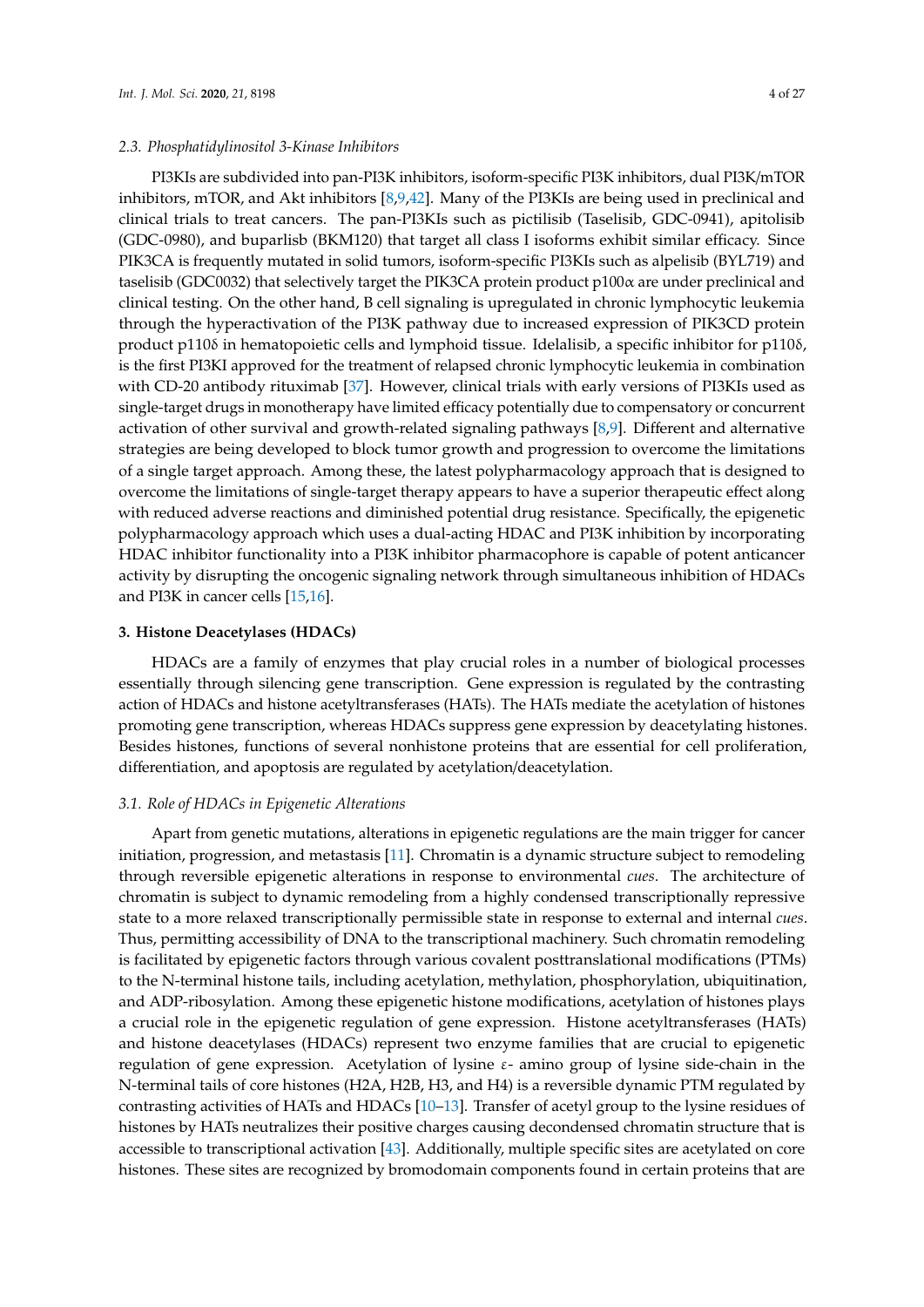part of the chromatin-remodeling coactivator complexes involved in transcriptional activation [\[44\]](#page-21-7). In contrast, HDACs stimulate condensed and transcriptionally repressed chromatin structure by deacetylating histones and are associated with corepressor complexes that takes part in transcriptional suppression [\[10–](#page-19-7)[13,](#page-20-0)[45](#page-21-8)[–49\]](#page-21-9). Besides acetylation, the lysine side chain of histones is a target of other PTMs such as methylation, sumoylation, and ubiquitination [\[50–](#page-21-10)[57\]](#page-21-11). However, these PTMs are mutually exclusive on the same lysine residue, promoting a great potential for cross-regulation. Crosstalk between these different PTMs at independent sites of histone forms a "histone code" that is translated to a specific biological outcome crucial to normal development, and disease pathogenesis [\[10,](#page-19-7)[12,](#page-19-10)[51–](#page-21-12)[57\]](#page-21-11).

Acetylation of lysine is a major PTM modification of histones and crossregulation between acetylation and another PTM is crucial in modulating chromatin-based transcriptional control [\[50–](#page-21-10)[57\]](#page-21-11). It is now recognized that thousands of human proteins are subject to reversible acetylation and deacetylation [\[47](#page-21-13)[,51,](#page-21-12)[58\]](#page-21-14). Enrichment of acetylated proteins by immunoprecipitation with anti-acetyllysine antibodies, combined with high-resolution mass spectrometry-based proteomics, reveals lysine acetylation is a widespread and important epigenetic PTM that affects histones and some nuclear proteins, along with thousands of other human proteins [\[59,](#page-22-0)[60\]](#page-22-1). Some of the acetylated nonhistone proteins include transcription factors, various other nuclear regulators, and cytoplasmic proteins, suggesting that lysine acetylation is not only crucial to the nuclear functions, but also essential for regulating various cytoplasmic processes, including cytoskeletal dynamics, energy metabolism, endocytosis, and signal transduction [\[47,](#page-21-13)[51,](#page-21-12)[52,](#page-21-15)[61\]](#page-22-2). Moreover, several acetylated nonhistone proteins are key factors in different signaling pathways. In some nonhistone proteins, lysine acetylation occurs at multiple sites and crosstalk with phosphorylation, methylation, ubiquitination, and other PTMs, leading to a code-like multisite modification program that is crucial for the control of cellular signaling specific to a particular scenario. Considering that histones are not the only proteins that are subject to reversible acetylation and deacetylation, it is conceivable that HATs, HDACs, and bromodomains, the epigenetic players that add, erase, and read the acetyl group, respectively, have a broader impact on signaling pathways. Accordingly, different HATs and HDACs are now referred to as histone/lysine acetyltransferases (HATs/KATs) and histone deacetylase/lysine deacetylases (HDACs/KDACs), respectively. These enzymes play a critical role in nonhistone protein acetylation regulating signaling events essential for a range of cellular processes and physiological and pathophysiological functions [\[62–](#page-22-3)[64\]](#page-22-4). Epigenetic-driven alterations in lysine acetylation due to dysregulated activities of several HATs/KATs, HDACs/KDACs, and bromodomain-containing proteins have been linked to various diseases, notably in cancer, but also in cardiovascular disease, neurological and immunological disorders [\[38](#page-21-1)[–41](#page-21-4)[,60](#page-22-1)[,64](#page-22-4)[–67\]](#page-22-5). A variety of HATs/KATs, HDACs/KDACs, and bromodomain inhibitors have been developed, studied, and used as anticancer agents in clinical trials.

#### *3.2. Types of HDACs*

Enzymatic deacetylation was first detected in 1977 when Friend erythroleukemic cells (FEC) were treated with n-butyrate [\[68\]](#page-22-6). Butyrate stimulated differentiation of FEC into hemoglobin-synthesizing normal-like cells. This phenotypic change was linked to histone hyperacetylation, indicating the presence of HDAC, and butyrate is recognized as HDACI. There are 18 different mammalian HDACs that have been identified. HDACs are classified into four classes I, II, III, and IV [\[6](#page-19-8)[,10](#page-19-7)[,12,](#page-19-10)[45\]](#page-21-8). Class I, II, and IV are referred to as classical HDACs and class III enzymes are known as sirtuins. Class I, II, and IV HDACs are dependent on  $Zn^{2+}$  for the deacetylase activity. Class I HDACs include HDAC1, HDAC2, HDAC3, and HDAC8 that have sequence similarity to yeast counterpart RPD3. Class II HDACs are related to yeast enzyme HDAI and are divided into subclasses IIa and IIb. The IIa includes HDAC4, HDAC5 HDAC7, and HDAC9, whereas IIb includes HDAC6 and HDAC10. Class IV consists of only HDAC11. Class III includes seven NAD<sup>+</sup>-dependent sirtuins that are related to yeast counterpart Sir2.

HDACs have an important role in cytoplasmic functions besides their epigenetic functions regulating gene expression. A number of cytoplasmic nonhistone proteins are acetylated by HDACs. These proteins include transcription factors, transcription regulators, DNA repair enzymes, chaperone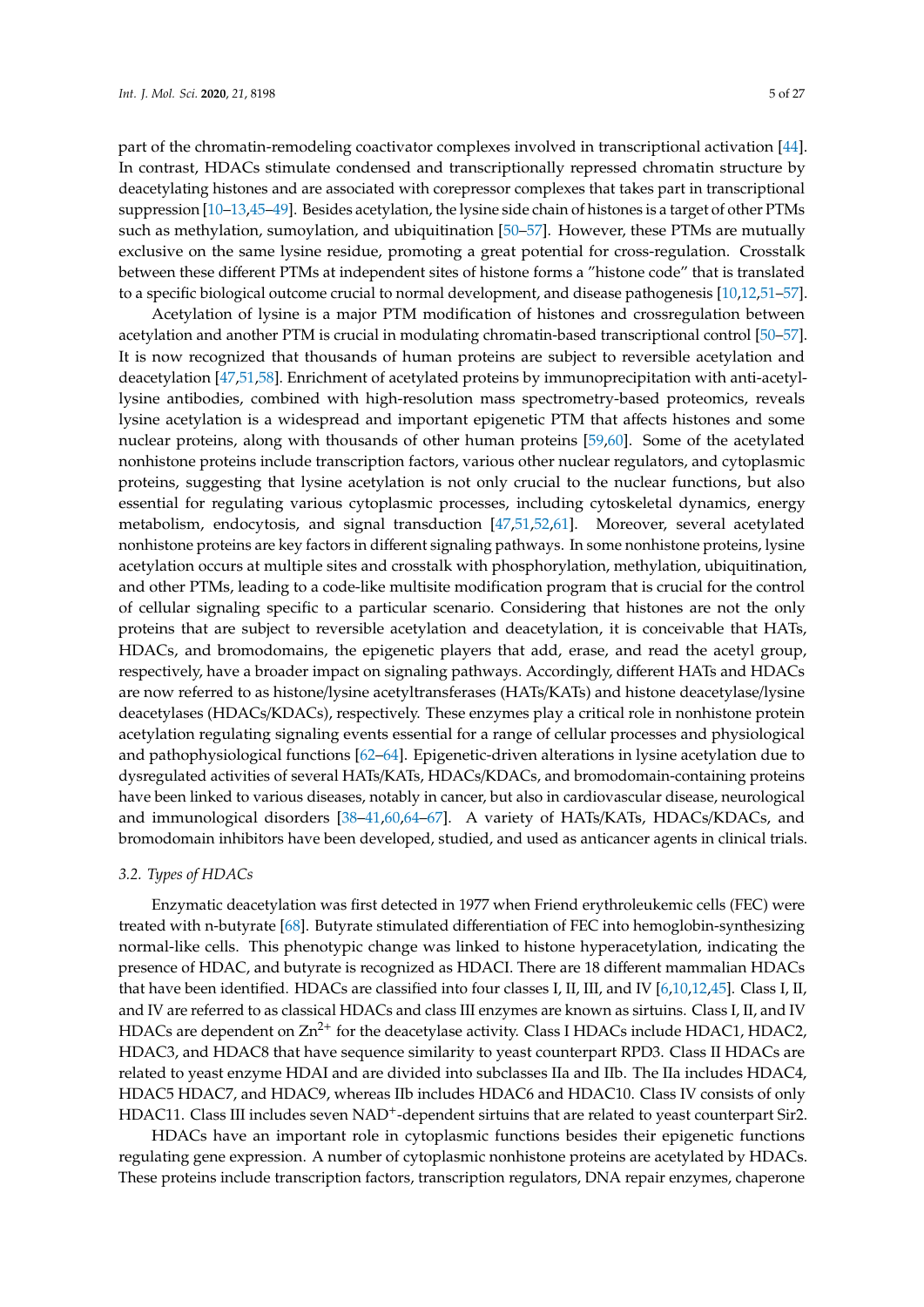proteins, signal transduction mediators, cytoskeletal proteins, and inflammation mediators [\[12](#page-19-10)[,13,](#page-20-0)[69–](#page-22-7)[71\]](#page-22-8). Accordingly, histone deacetylases/lysine deacetylases (HDACs/KDACs) are directly or indirectly involved in several cellular functions such as gene expression, signaling pathways, protein stability, protein-protein interaction, eventually affecting cell proliferation, growth, differentiation, apoptosis, migration, and angiogenesis [\[12,](#page-19-10)[13,](#page-20-0)[69–](#page-22-7)[71\]](#page-22-8). Moreover, altered expression of HDACs has been observed in many cancerous and noncancerous diseases, particularly in cancer, advocating HDACs are important therapeutic targets for anticancer therapies [\[72](#page-22-9)[–74\]](#page-22-10). Therefore, the development of HDAC inhibitors is essential to the therapeutic intervention of epigenetic diseases, cancer in particular.

#### **4. Histone Deacetylase Inhibitors (HDACIs)**

The cancer cells harbor the epigenetic abnormalities required for oncogenesis by altering the epigenetic landscape of chromatin. Especially acetylation, one of the predominant modifications in epigenetics, serves as a key regulatory mechanism for gene expression. The global dysregulation of epigenetic histone acetylation modifications results in altered gene expression contributing to the establishment of the disease state. Aberrant epigenetic alterations are the important drivers in cancer pathogenesis often due to the silencing of tumor suppressor genes or overexpression of oncogenes. Moreover, the cancer cells with a unique portfolio of epigenetic changes are different from their normal counterparts. Accumulation of these altered epigenetic changes allows cancer cells to solidify their exclusive phenotype through dysregulated gene expression changes [\[75–](#page-22-11)[77\]](#page-22-12). Furthermore, the accumulation of altered epigenetic changes can also promote resistance to therapy through the acquisition of pro-survival signaling [\[75](#page-22-11)[,78\]](#page-22-13). The epigenetic histone acetylation alterations induced by aberrant expression of HDACs can be reversed by pharmacological inhibition of HDACs with HDACIs. Although HDACIs affect gene expression on a global level, their actions are specific to the malignant phenotype and have been recognized that only about 8–20% of genes are affected by HDACIs [\[79\]](#page-22-14). Additionally, HDACIs also indirectly affect gene expression by inhibiting HDACs interactions with nonhistones.

The HDACIs are a class of small-molecules that inhibit the activity of  $Zn^{2+}$ -dependent classical HDACs (class I, II, and class IV HDACs) and promote acetylation of histone and nonhistone protein substrates. Originally, HDACIs were known for their varied cellular effects on cancer cells, such as inhibiting cell proliferation and stimulating differentiation or apoptosis, advocating their usefulness in anticancer drug discovery, and development [\[80](#page-22-15)[,81\]](#page-22-16). Now, it is recognized HDACIs induce an array of cellular effects [\[69](#page-22-7)[,82](#page-22-17)[,83\]](#page-23-0). They stimulate cell cycle arrest by upregulating p21Cip1 and downregulating cyclins [\[69,](#page-22-7)[84,](#page-23-1)[85\]](#page-23-2). They also do the following: 1) Induce intrinsic and extrinsic apoptosis pathways causing apoptosis [\[75](#page-22-11)[,86,](#page-23-3)[87\]](#page-23-4). 2) Induce autophagy [\[88\]](#page-23-5). 3) Promote anti-angiogenic effect by altering Hif-1 $\alpha$  function and downregulation of VEGF [\[89\]](#page-23-6). 4) Alter expression of nonhistone proteins including transcription factors and regulators, inflammation/immune response mediators, chaperones, DNA repair enzymes, and structural proteins [\[69,](#page-22-7)[82,](#page-22-17)[83,](#page-23-0)[90\]](#page-23-7). These features of HDACIs are exploited as promising anticancer epi-drugs and several HDACIs have entered clinical trials in both hematologic and solid tumors [\[70](#page-22-18)[,72–](#page-22-9)[75](#page-22-11)[,81](#page-22-16)[–83](#page-23-0)[,90\]](#page-23-7). As such, HDACIs are investigated mainly as anticancer epi-drugs, even though HDAC enzymes also play a crucial role in other diseases such as cardiovascular disease [\[91\]](#page-23-8), neurological disorders [\[92\]](#page-23-9), immunological processes and viral infections [\[93\]](#page-23-10), and other disorders [\[94\]](#page-23-11).

#### <span id="page-6-0"></span>*4.1. Types of Histone Deacetylase Inhibitors (HDACIs)*

Several HDACIs have been either isolated from natural sources or synthesized with differing efficacy, potency, and pharmacokinetics [\[81](#page-22-16)[,95\]](#page-23-12). The active site of  $\text{Zn}^{2+}$ -dependent HDACs consists of a tubular pocket and a  $Zn^{2+}$  ion at the bottom of the pocket. The canonical pharmacophore of the HDACIs is composed of three different parts. A cap structure (CAP) that interacts with the rim of the tubular catalytic pocket of HDACs, a zinc ion binding group (ZBG), and a linker spanning the length of the tubular pocket responsible for connecting the cap and the ZBG [\[12,](#page-19-10)[13](#page-20-0)[,96](#page-23-13)[,97\]](#page-23-14).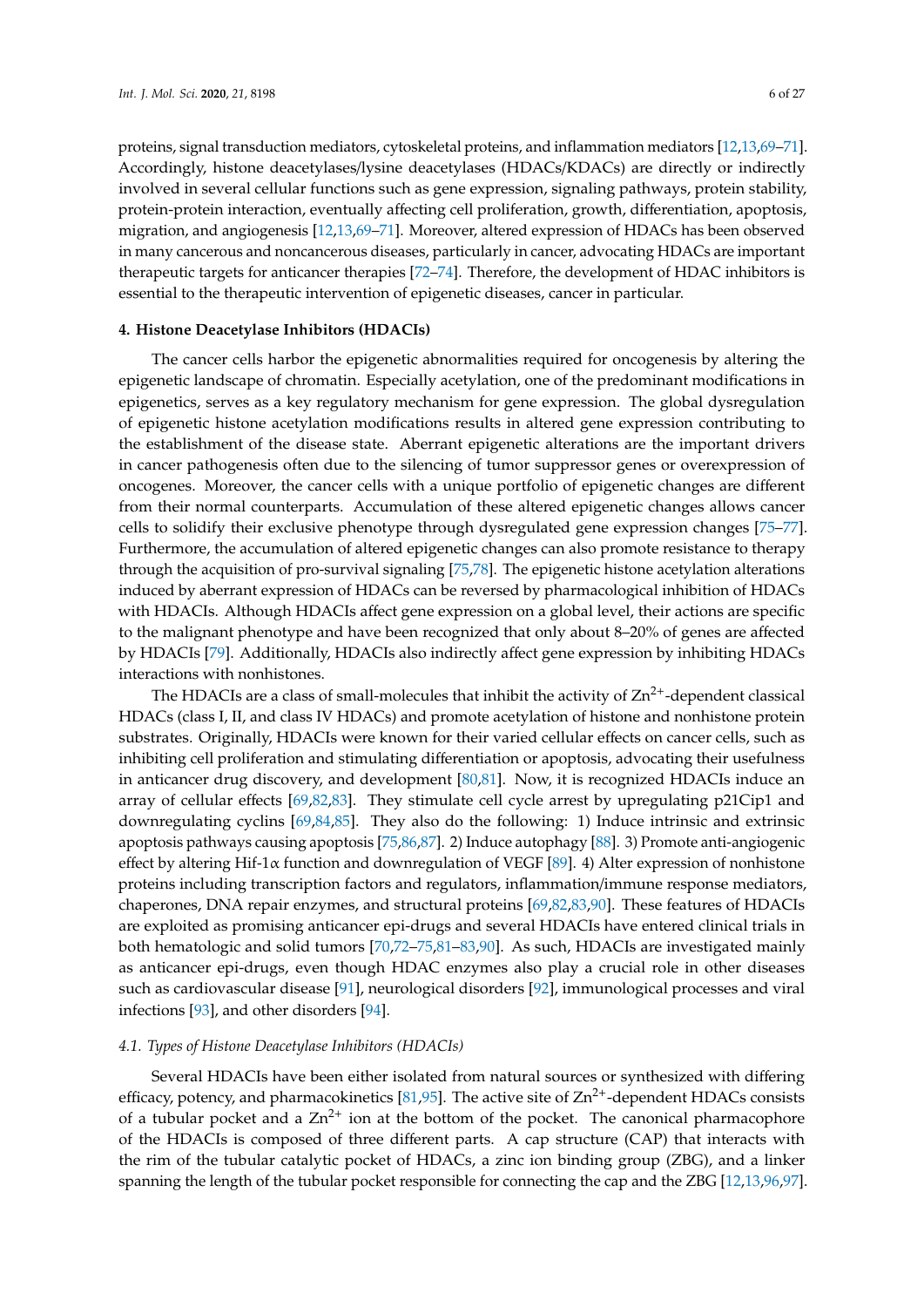Based on their  $Zn^{2+}$ -binding structure, HDACIs are classified into different classes. These include hydroxamates, carboxylic acids, benzamides, and cyclic peptides, with differing potency, selectivity, and toxicity [\[48,](#page-21-16)[69,](#page-22-7)[98\]](#page-23-15). Hydroximic acid based HDACIs include trichostatin A (TSA), vorinostat (SAHA, suberoylanilide hydroxamic acid), panobinostat, belinostat, and several others. While TSA is used only in laboratory studies because of its toxicity, vorinostat, panobinostat, belinostat, and several others are approved for hematologic malignancies. Most of the hydroximic acid-based HDACIs are pan-HDACIs. The carboxylic acid type of HDACIs includes short-chain fatty acids such as butyric acid, phenylbutyrate, and valproic acid, which are weak inhibitors of HDAC class I and II. Butyrate and phenylbutyrate acids are in several phase II and phase I trials, respectively. Valproic acid is approved for epilepsy, bipolar disorders, and migraine. Among the benzamides, entinostat and chidamide (HBI-8000) are HDAC class I inhibitors. Entinostat is in phase II trials for several different hematologic and solid cancers. The cyclic tetrapeptides include the bicyclic depsipeptide romidepsin (FK228, FR901228). It is an HDAC class I inhibitor that has been approved for treating cutaneous T-cell lymphoma.

Most HDACIs are considered pan-inhibitors because they display a similar mechanism of action on different classical HDACs except for class IIa HDACs. HDACIs bind to the zinc atom in the catalytic pocket in a non-competitive manner but lacks selectivity. Thus, it is difficult to discern which classical HDAC enzyme inhibition is responsible for the therapeutic or toxic effects observed in clinical trials. To achieve desirable clinical outcomes, it would be appropriate to know which HDAC is contributing to the pathogenesis so that HDAC-specific inhibitors can be developed in the future.

#### *4.2. Histone Deacetylase Inhibitors in Clinical Trials*

The early drugs like butyrate targeting HDACs are used based on phenotypic effects in cancer models without knowing the specific targets. The observations that HDACIs exhibit varied cellular effects on cancer cells such as inhibiting cell proliferation and stimulating differentiation or apoptosis, point to their usefulness for anticancer drug discovery and development [\[80\]](#page-22-15). During the past ten plus years, several promising HDACIs have surfaced as effective anticancer epi-drugs. Because of the transient and reversible nature of epigenetic modifications and also based on their antiproliferative and proapoptotic effects in cancer cells, several HDACIs are approved for cancer treatment by the United States Food and Drug Administration (US FDA) [\[72–](#page-22-9)[74](#page-22-10)[,99\]](#page-23-16). Vorinostat, also (suberoylanilide hydroxamic acid, SAHA), a hydroxamic acid, is the first pan-HDACI approved in 2006 for the treatment of rare refractory cutaneous T-cell lymphoma (CTCL). Romidepsin (FK-288, FR901228, cyclic depsipeptide), a natural prodrug having inhibitory activity against class I HDACs, is approved in 2009 for the treatment of rare refractory CTCL. Belinostat (PXD101), and panobinostat (LBH589) are two other approved hydroxamate-containing pan-HDAC inhibitors. Belinostat is approved for the treatment of peripheral T-cell lymphoma in 2014 and panobinostat for the treatment of refractory multiple myeloma in 2015 [\[99\]](#page-23-16). Benzamide-based HDACI chidamide (HBI-8000) which inhibits HDAC1, 2, 3 and 10 has been approved for the treatment of refractory peripheral T-cell lymphoma in China [\[72](#page-22-9)[–74](#page-22-10)[,99\]](#page-23-16). Class I-selective benzamide containing entinostat and mocetinostat are in clinical trials for several solid tumors. Even though the HDAC-specific epi-drugs display potent anticancer activities on hematological malignancies, they exhibit limited effectiveness in supporting persistent suppression of solid tumors in monotherapies [\[100](#page-23-17)[–102\]](#page-23-18). The single epi-drug therapeutic strategy is frequently ineffective in providing enduring tumor suppression. One of the main reasons for ineffectiveness is, cancer cells can evade drug-induced effects by eliciting other compensatory survival pathways due to the emergence of pharmacological resistance. Interestingly, HDACIs also exhibit anticancer effect by disrupting pro-survival signaling through epigenetic drug-induced sensitization mechanisms [\[75\]](#page-22-11).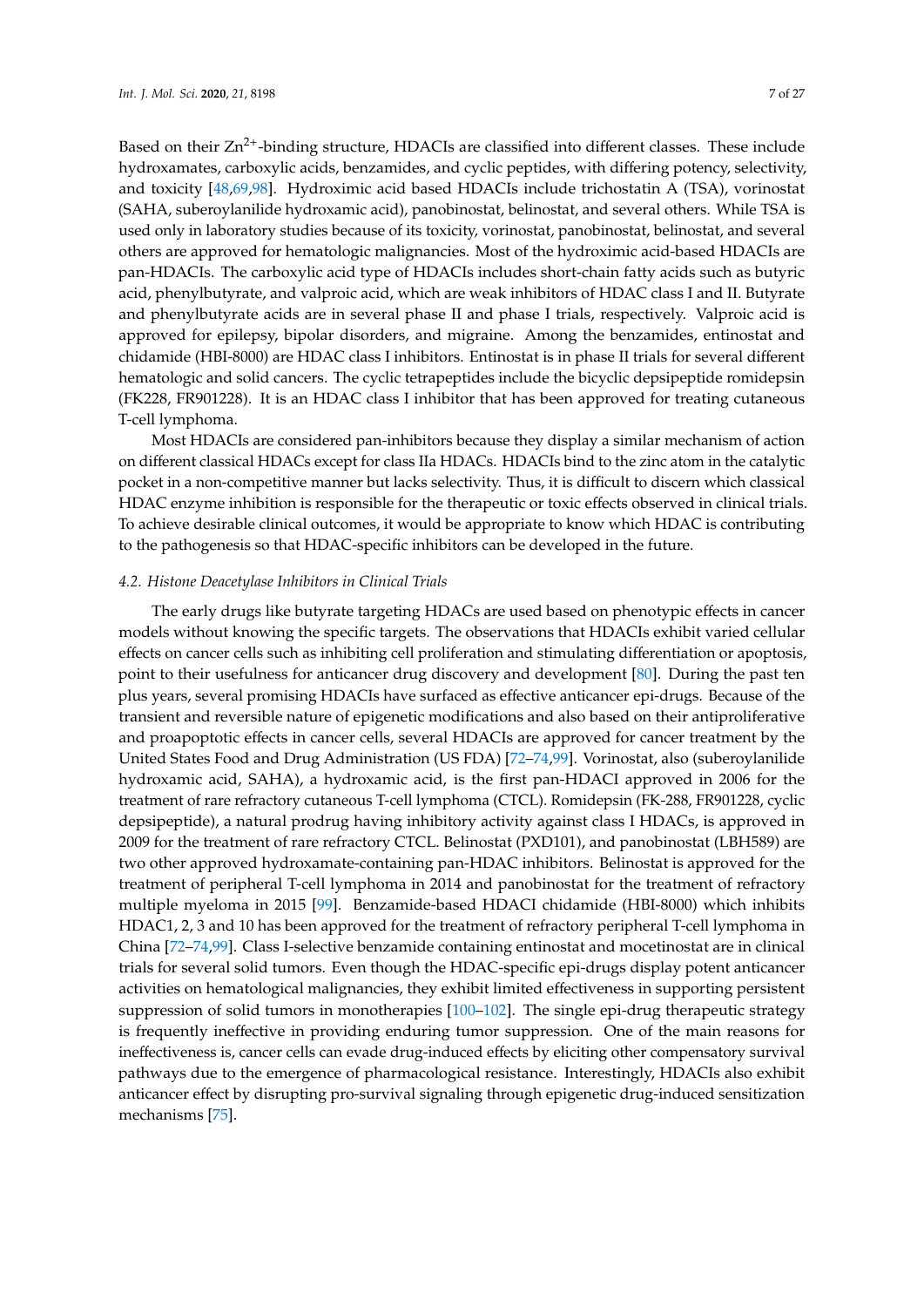#### *4.3. Disruption of Pro-Survival Signaling by HDACIs*

Epigenetic inhibitors can disrupt pro-survival signaling in cancers that have developed resistance to therapy. During oncogenesis, epigenetic alterations can dysregulate the expression of certain proteins such as growth factor receptors or proteins associated with apoptosis that provide survival advantage causing resistance to therapy [\[75,](#page-22-11)[103\]](#page-24-0). Increased expression of growth factor receptors in cancer cells can allow them to become resistant to therapy by over-activating the downstream pathways; for example, the PI3K/Akt pathway that leads to inhibition of cell death [\[104\]](#page-24-1). Despite the efforts to alleviate the effects of growth factor receptors by targeted therapies against it, such therapies are inadequate because of the rapid development of resistance. The use of HDACIs to control the expression of growth factor receptors appears to be a promising approach; accordingly, in breast cancer dacinostat, an HDACI disrupted EGF-mediated signaling that is linked to increased metastasis and cell survival [\[105\]](#page-24-2). This effect was achieved by downregulating the expression of*HER2* (human EGF-receptor-2) through two independent epigenetic mechanisms: by reducing *HER2* mRNA level, and by increasing proteasomal degradation due to dissociation from its chaperone protein HSP90 through enhanced acetylation. Additionally, a combination of HDACI entinostat and Her2/EGF-receptor kinase inhibitor, lapatinib synergistically inhibited Akt signaling to promote apoptosis in HER2-overexpressing breast cancer cells [\[106\]](#page-24-3).

HDACIs can also disrupt pro-survival signaling by enhancing apoptosis signaling pathways. The binding of tumor necrosis factor-related apoptosis-inducing ligand (TRAIL) to its receptors death domain-containing receptor (DR) initiates pro-death signaling receptor expression stimulating apoptosis through caspase cascade [\[107\]](#page-24-4). Cancer cells are frequently resistant to apoptosis due to reduced DR receptor expression. These cells can be sensitized to overcome resistance to undergo cell death by treating them with HDACIs. Exposure of breast cancer cells to vorinostat sensitized the cancer cells to TRAIL-induced apoptosis by upregulating DR5 receptor expression [\[108](#page-24-5)[,109\]](#page-24-6).

Additionally, HDACIs can also sensitize cancer cells to overcome their dysregulated cell cycle control and diminished activities of DNA damage repair pathways through their ability to reverse dysregulated gene expression. Entinostat, an HDACI can sensitize breast cancer cells to doxorubicin-induced growth arrest by downregulating the expression of *myc,* E2F, and other G2M cell cycle genes. [\[75\]](#page-22-11). Entinostat in combination with decitabine, a DNA methyltransferase inhibitor, is able to restore cell cycle control in pancreatic cancer through upregulation of p21 [\[75\]](#page-22-11).

#### *4.4. Mechanisms of Resistance to HDACIs*

Cancer cells are highly resilient and adaptable in their ability to respond and to evade growth inhibitory and toxic factors to survive and resist death. They constantly adjusting to overcome the effects of damaging agents and environmental constraints to exist independently free from the influence of external proliferative/survival stimuli. These acquired stable alterations may hinder cancer cells response to the effects of HDACIs through developing different mechanisms to survive and achieve resistance. A thorough understanding of molecular determinants of resistance to HDACIs may provide the basis for therapeutic options with enhanced efficacy. Resistance to HDACIs is often seen and involves different mechanisms [\[75,](#page-22-11)[110](#page-24-7)[,111\]](#page-24-8). Some of the resistance mechanisms to HDACIs involves cell cycle proteins, thioredoxin expression, apoptosis-related proteins, signaling proteins, and NF-kB expression.

Cell cycle proteins: It has been implicated that the induction of p21Cip1 in response to HDACIs is responsible for cell cycle arrest and serves to play a protective role. Several studies have shown that upregulated expression of p21Cip1 in response to HDACIs mediates cell cycle arrest and differentiation or apoptosis [\[112\]](#page-24-9). When p21-deficient HCT116 cells are treated with romidepsin, cells get arrested in the G2 phase compared to wild type cells [\[113\]](#page-24-10). The p21 is considered as a negative regulator of the cell cycle and a cyclin-dependent kinase inhibitor implicated in apoptosis [\[114\]](#page-24-11). Studies in U937 leukemia cells demonstrated that HDACI-induced p21Cip1 protected the cells from apoptosis, and blocking its expression resulted in apoptosis [\[115\]](#page-24-12).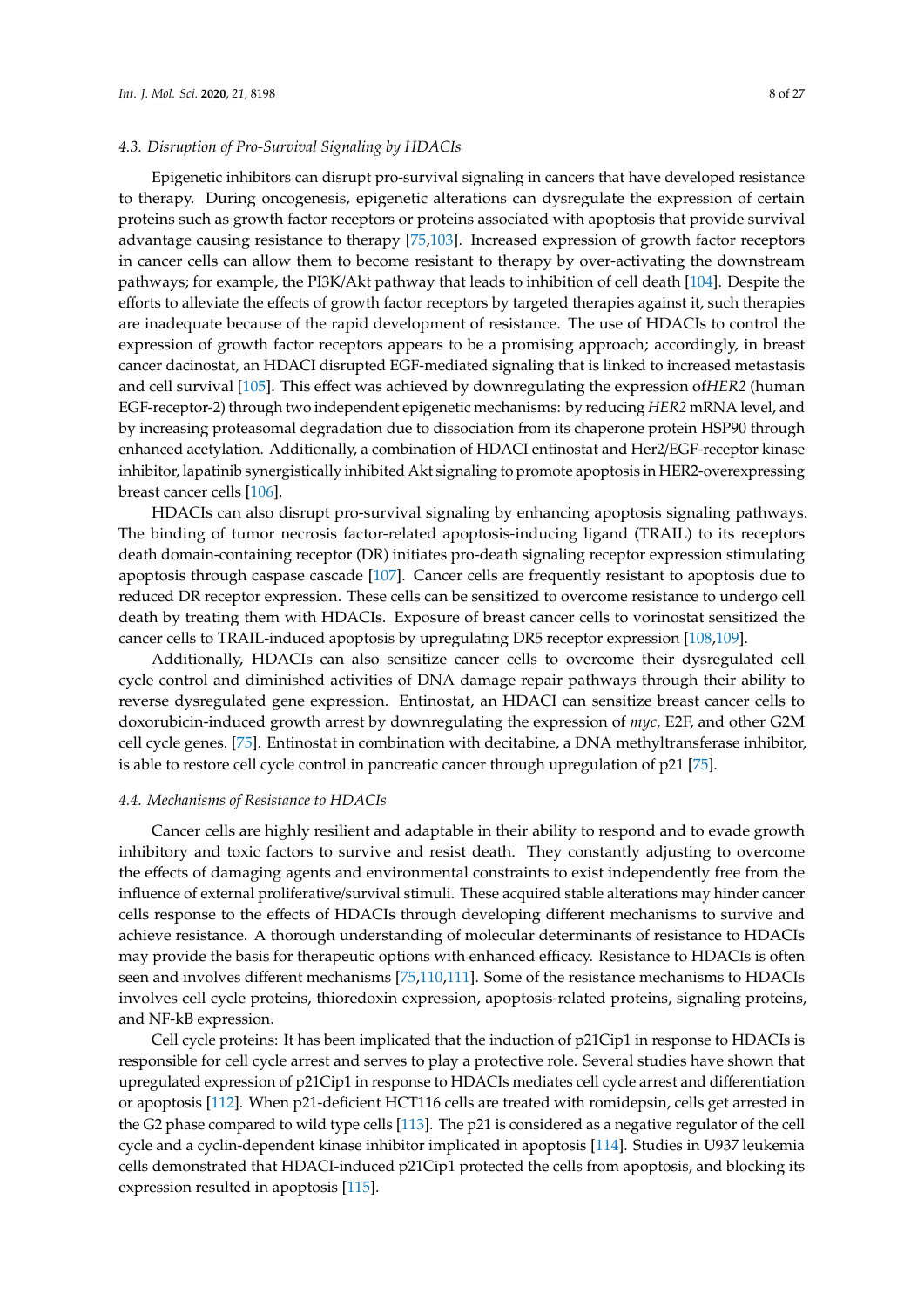Thioredoxin expression: Resistance to HDACIs can be linked to an increased capacity of cancer cells to resist oxidative stress. HDACIs increase ROS production and appear to be an important factor in the proapoptotic effects of HDACIs. Increased expression of thioredoxins, peroxiredoxins, and redox proteins that protect cells from ROS may acquire resistance to HDACIs. Treatment of cancer cells with HDACIs causes oxidative stress by increasing ROS levels [\[116\]](#page-24-13). Cell death induced by HDACIs can be partially rescued by preincubating with free radical scavenging N-acetylcysteine.

Apoptosis-related proteins: Increased expression of antiapoptotic proteins has been shown to prevent HDACIs-mediated cell death. Increased levels of Bcl-2 and Bcl-x cause resistance to the treatment of vorinostat, dacinostat, panobinostat, or oxamflatin [\[117](#page-24-14)[,118\]](#page-24-15). The knockdown of proapoptotic Bax in panobinostat-sensitive T-cell lymphoma cell lines resulted in diminished toxicity [\[119\]](#page-24-16). On the other hand, knockdown of antiapoptotic Mcl-1 enhances HDACI-mediated apoptosis in primary chronic lymphocytic leukemia cells and K562 cells [\[120\]](#page-24-17). These reports indicate silencing of proapoptotic proteins blunts HDACIs-induced cell death.

Signaling proteins: Resistance to HDACIs is significantly associated with activation of PI3K and MAPK pathways. A combination of panobinostat with compounds that abolish PI3K and MAPK signaling result in synergistic cytotoxicity may be due to increased ROS [\[121\]](#page-25-0). A combination of romidepsin with inhibitors of Akt resulted in synergistic cytotoxicity indicating phosphorylated Akt is an important resistance mechanism to romidepsin. These and other combination studies targeting different signaling molecules appear to cause resistance. Signal transducer and activator of transcription (STAT) pathway also contributes to resistance to HDACIs. In a group of almost 40 lymphoma cell lines, activation and expression of STAT-1, -3 and -5 was higher in cell lines that were more resistant to vorinostat than in sensitive cell lines [\[122\]](#page-25-1). Analysis of a series of skin biopsy for the nuclear staining of phosphorylated STAT3 recognized that patients with strong staining were more likely resistant to vorinostat resistance [\[122\]](#page-25-1). The combination treatment with vorinostat and compounds that target phosphorylated STAT3 may increase the efficacy.

NF-kB activation: The activation of the NF-kB pathway occurs in a number of cancers and leads to the deactivation of the apoptotic pathway and increased cell survival [\[123\]](#page-25-2). It has been identified as a mediator of resistance to HDACI treatment. Inhibition of HDAC by HDACIs enhances transcriptional activation of NF-kB through acetylation of RelA/p65 subunit leading to the induction of an array of genes involved in protection against cell death [\[124\]](#page-25-3). The activation of NF-kB by HDACIs interferes with the triggering of cell death. In non-small lung cancer cell lines and leukemia cells, activation of NF-kB by HDACIs triggers cell death [\[125,](#page-25-4)[126\]](#page-25-5). Inhibition of NF-kB by its inhibitor Bay-11-7085 sensitizes the cancer cells to death in response to inhibition of HDAC.

Additionally, HDACIs can also sensitize cancer cells to overcome their dysregulated cell cycle control and diminished activities of DNA damage repair pathways through their ability to reverse dysregulated gene expression. Entinostat, an HDACI can sensitize breast cancer cells to doxorubicin-induced growth arrest by downregulating the expression of *myc,* E2F and other G2M cell cycle genes. [\[75\]](#page-22-11). Entinostat in combination with decitabine, a DNA methyltransferase inhibitor, is able to restore cell cycle control in pancreatic cancer through upregulation of p21 [\[75\]](#page-22-11).

#### **5. Therapeutic Strategies**

In cancer, genetic, epigenetic, and metabolic factors all participate in neoplasia by altering the molecular networks that control cell proliferation, growth, differentiation, migration, and cell death. Deregulation/misregulation of different molecular networks and misunderstanding in cross-talks between epigenetic and non-epigenetic players that are linked to various cellular processes play important role in the etiology of cancer. Supporting these effects, the aberrant expressions of HDACs promote altered epigenetic modifications that endorse abnormal gene expression profiles [\[72](#page-22-9)[–74](#page-22-10)[,127\]](#page-25-6). The knockdown of several HDACs in some of these cancer cells stimulated cell cycle arrest and apoptosis supporting the aberrant expression of HDAC activity is linked to cancer [\[97\]](#page-23-14). Relevantly, HDACIs have a range of anticancer activities through the collaboration of their primary chromatin-associated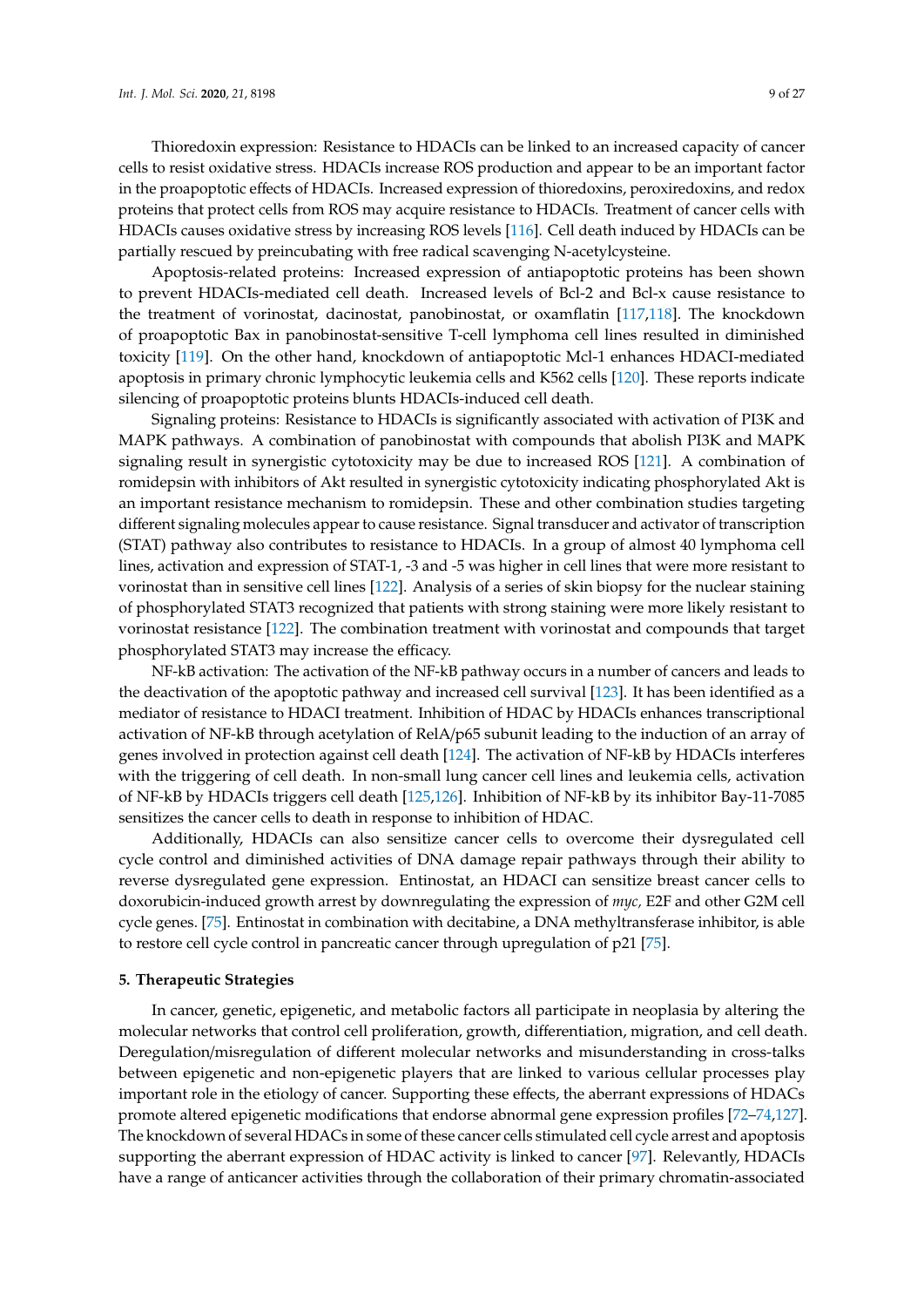effects on gene transcription and their cellular effects [\[68](#page-22-6)[,128\]](#page-25-7). These features of HDACIs supports targeting epigenetic aberrations to prevent carcinogenesis, and open opportunities for HDACIs as the class of anticancer agents. Several of these HDACIs have already been approved by the US FDA for cancer treatment [see Section [4.1\]](#page-6-0) and are in preclinical and clinical testing.

Although the HDACIs, when used as single agents, display potent anticancer activities on hematological malignancies, they exhibit limited effectiveness in the suppression of solid tumors in monotherapies [\[101](#page-23-19)[,129\]](#page-25-8). The single HDAC therapeutic approach is frequently ineffective in providing sustained tumor suppression because cancer cells can dodge drug-induced effect due to pharmacological resistance, and also because of the toxicity and off-target effects of epi-drugs [\[130](#page-25-9)[–133\]](#page-25-10). This letdown has encouraged new drug design and therapeutic approaches to provide lasting tumor suppression. The goal of drug discovery in the epi-drug research is no longer just the design of highly potent and selective drugs acting on a specific epi-target, but advancing towards designing network-active compounds with multitargeting capability through a polypharmacology approach [\[14–](#page-20-1)[16,](#page-20-2)[131](#page-25-11)[–134\]](#page-25-12).

#### *5.1. Alternate Strategies Using Network-Active Compounds*

The objective of the polypharmacology approach is to simultaneously hit all different targets linked to the onset and development of a particularly complex disease at different levels so that improved therapeutic effect is achieved [\[14](#page-20-1)[–16,](#page-20-2)[131–](#page-25-11)[134\]](#page-25-12). The goal is to achieve a synergistic effect by hitting a cellular pathway at different levels by using multitarget drugs. Synergistic therapeutic effects can be achieved by three alternative strategies even though they exhibit striking differences. These include multi-medication therapy (MMT, drug combination), multi-compound medication (MCM, co-formulation of multiple active compounds), and multitarget-directed ligands (MTDLs, single multitargeting compounds) [\[15,](#page-20-18)[16\]](#page-20-2). Both MMT and MCM strategies have their own specific targets but are based on the combination or association of two or more active principles, whereas MTDLs strategy is designed to create a single molecule with an ability to simultaneously interact with different targets. Specifically, a combination of epi-drugs with other anticancer agents including kinase inhibitors, chemotherapeutic agents, hormonal inhibitors, and other epi-drugs for which a rationale has been defined to benefit from synergistic effects of drug combinations have been designed [\[15](#page-20-18)[,16,](#page-20-2)[131–](#page-25-11)[134\]](#page-25-12). Some of them are under preclinical and clinical testing. Importantly, among the several hybrid drugs produced, CUDC-907 is a promising orally bioavailable small-molecule dual HDAC-PI3K inhibitor [\[15,](#page-20-18)[16,](#page-20-2)[134–](#page-25-12)[144\]](#page-26-0). CUDC-907 simultaneously inhibits HDACs and PI3K causing a synergistic effect. It is designed by introducing hydroxamic acid moiety as the zinc binding functional group to a morpholinothienopyrimidine-based PI3K pharmacophore through an appropriate linker [\[135\]](#page-25-13). Recently, another dual HDAC-PI3K hybrid drug is reported, which is designed by introducing hydroxamic acid moiety as the zinc binding functional group to a quinazoline-based PI3K pharmacophore through an applicable linker [\[143\]](#page-26-1). Different therapeutic approaches involving HDAC-specific epi-drugs and PI3KIs directed against neoplastic diseases are narrated in the following section.

#### 5.1.1. HDACs-Specific Epi-Drugs Targeting HDACs

HDACIs induce multiple cellular effects specific to cell types through the mobilization of various molecular pathways. Among these, the PI3K pathway is the most prominent pathway affected by HDACIs. Since, dysregulation of PI3Ks and their downstream effector molecules forming the PI3K/Akt/mTOR axis contribute to cancer initiation, progression, and growth, HDACIs are used as single drugs to test whether their anticancer effect involves inhibition of PI3Ks in different cancer cells and in animal xenograft cancer models. Moreover, determining the efficacy of single drugs is a prerequisite for designing a multidrug combinational approach.

Sodium butyrate, an HDACI, inhibits cell proliferation, induces differentiation, or promotes apoptosis in a variety of tumor cells. Gastric BGC823 cells treated with butyrate resulted in inhibition of cell proliferation, altered cellular morphology, and increased expression of PTEN and mucosal factor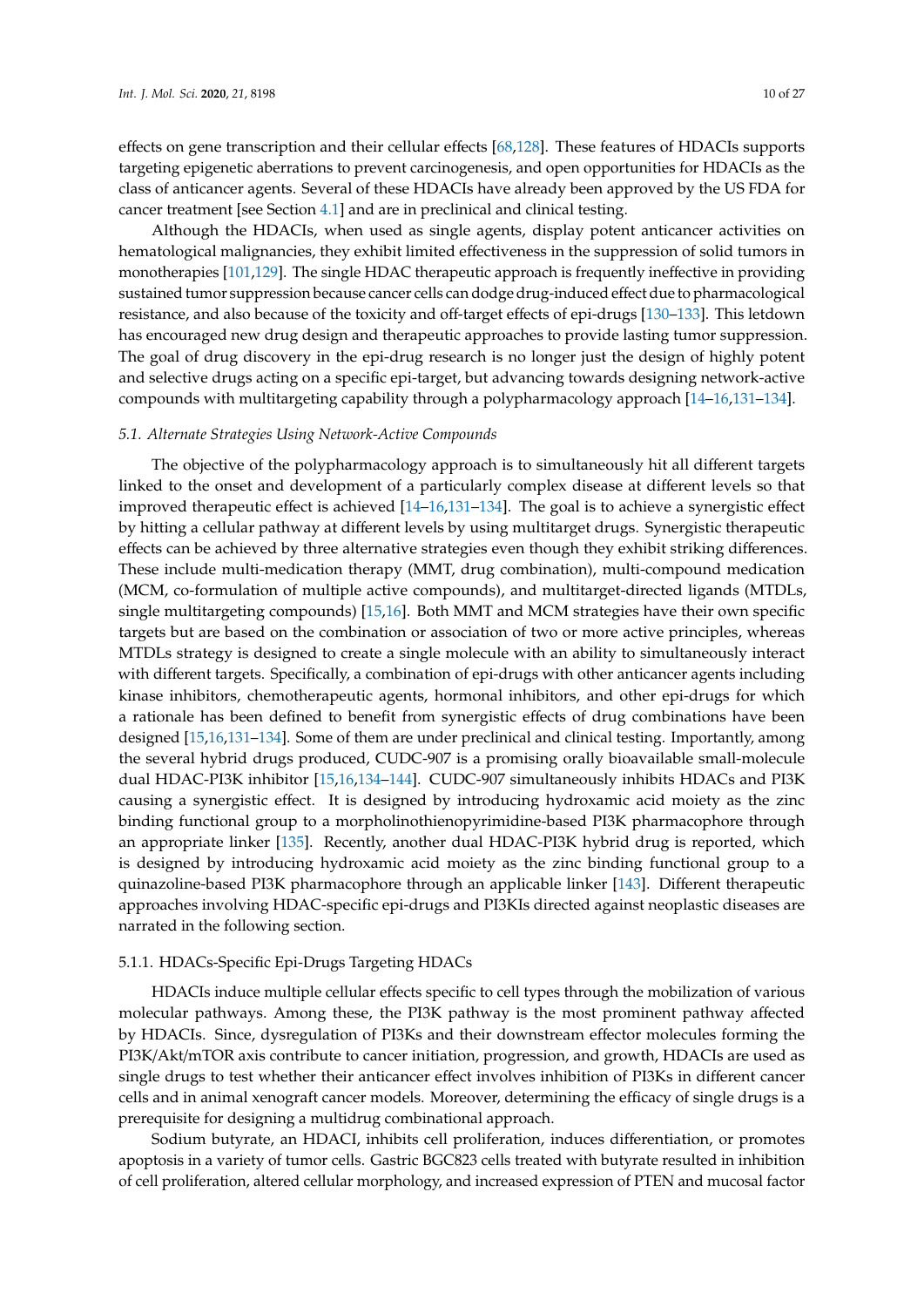MUC2, but decreased expression of PI3K [\[145\]](#page-26-2). These effects are heightened by intervention with PI3K inhibitors and lessened with PTEN siRNA indicating sodium butyrate induced upregulation of PTEN and MUC2 expression and differentiation of gastric cancer cells are mediated through the PTEN/PI3K signaling pathway [\[145\]](#page-26-2).

Esophageal squamous cell carcinoma (ESCC) is a highly malignant and lethal disease. Treatment of ESCC cells with Trichostatin A (TSA), an HDACI, inhibited proliferation of ESCC cells and arrested the cells in the G1 phase by upregulating p21Cip1 and p27Kip1 cell cycle inhibitors [\[146\]](#page-26-3). TSA also induced apoptosis by upregulating pro-apoptotic protein Bax and downregulating anti-apoptotic Bcl-2. Furthermore, TSA inhibited the expression of PI3K and reduced the phosphorylation of Akt and ERK1/2 along with an increase in acetylated histone H4. These results indicate that TSA impedes ESCC cell proliferation and promote apoptosis by inhibiting HDAC activity and activation of PI3k/Akt ESCC cell proliferation and promote apoptosis by inhibiting HDAC activity and activation of a[nd](#page-11-0) ERK1/2 pathways and (Figure 2).

<span id="page-11-0"></span>

**Figure 2.** Schematic representation of HDACI Trichostatin A (TSA) effects on Esophageal squamous **Figure 2.** Schematic representation of HDACI Trichostatin A (TSA) effects on Esophageal squamous cell carcinoma (ESCC). TSA inhibits ESCC proliferation, and arrests cells in G1 phase by upregulating cell carcinoma (ESCC). TSA inhibits ESCC proliferation, and arrests cells in G1 phase by upregulating by p21Cip1 and p27Kip1. It inhibits cell proliferation by inhibiting PI3K expression, and reducing by p21Cip1 and p27Kip1. It inhibits cell proliferation by inhibiting PI3K expression, and reducing activation of Akt and ERK1/2. Promotes apoptosis by altering expression of pro- and anti-apoptotic activation of Akt and ERK1/2. Promotes apoptosis by altering expression of pro- and anti-apoptotic proteins, and increases histone acetylation [146]. (Blunt end lines indicate inhibition, upward arrows proteins, and increases histone acetylation [\[146\]](#page-26-3). (Blunt end lines indicate inhibition, upward arrows indicate upregulation and downward arrows indicate downregulation of proteins). indicate upregulation and downward arrows indicate downregulation of proteins).

Panomional, approved for the treatment of multiple myeloma patents, was tested for its effect. on NB4 cells and primary acute promyelocytic leukemia (APL) patient cells. The results indicate panobinostat not only effectively reduces the survival rate of both NB4 and APL primary cells, but also eliminated the stimulatory survival effect of microenvironment signals transduced by mesenchymal<br>eliminated the stimulatory survival effect of microenvironment signals transduced by mesenchymal stem cells (MSC) on APL cells by incorporating PI3K inhibitor when APL cells are co-cultured with  $MSG$  [147] Panobinostat, approved for the treatment of multiple myeloma patients, was tested for its efficacy MSC [\[147\]](#page-26-4).

 $\frac{1}{2}$ .  $\frac{1}{2}$ .  $\frac{1}{2}$ .  $\frac{1}{2}$ .  $\frac{1}{2}$ .  $\frac{1}{2}$ .  $\frac{1}{2}$ .  $\frac{1}{2}$ . Romidepsin (depsipeptide, FK228) approved for the treatment of cutaneous and peripheral T-cell lymphoma treatment directly inhibits PI3K activity and strongly promotes apoptosis through its  $\text{Lip}$ HDAC/PI3K dual inhibition [148]. Furthermore, FK-A11, an analog of depsipeptide, is reported to be HDAC/PI3K dual inhibition [\[148\]](#page-26-5). Furthermore, FK-A11, an analog of depsipeptide, is reported to be the most potent HDAC/PI3K dual inhibitor exhibiting antitumor activity in HT1080 fibrosarcoma and<br>  $F^{CG}$ PC3 prostate cancer cell xenograft mouse models [\[149\]](#page-26-6).

Vorinostat (SAHA, Zolinza) is a good efficacious, well-tolerated drug that has been used in the treatment against CTCL. It also exhibits anti-solid tumor effects for other types of cancer in treatment against CTCL. It also exhibits anti-solid tumor effects for other types of cancer in monotherapy and also in combination therapy. To understand the mechanism of vormostat and some tamor activity its effects on cervical cancer were investigated [\[150\]](#page-26-7). The outcome of these studies revealed that  $\overline{a}$ Vorinostat inhibits cell proliferation, migration, and invasion of cervical cancer cells, arrest cells in S Vorinostat (SAHA, Zolinza) is a good efficacious, well-tolerated drug that has been used in the and also in combination therapy. To understand the mechanism of Vorinostat anti-solid tumor activity,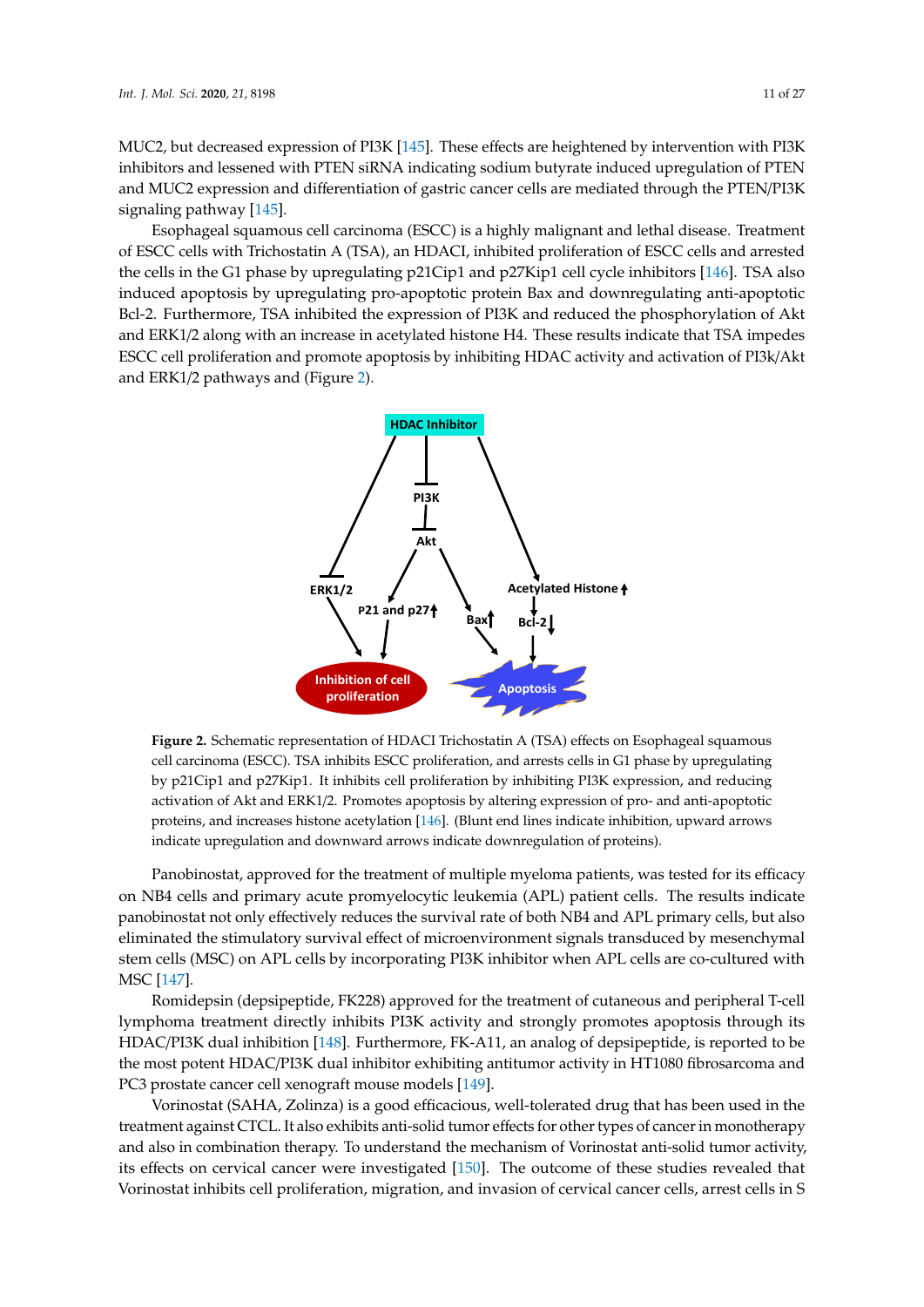phase, and induces apoptosis. Furthermore, Vorinostat inhibited PI3K ( $p110\alpha$ ), p-PI3K p55, and p-Akt protein expression and upregulated major histocompatibility class I-related chain A (MICA) expression in vitro and in vivo, which promoted natural killer (NK) cell-mediated cervical cancer cell lysis. These studies indicate that vorinostat exhibits anti-solid tumor activity by upregulating MICA expression in cervical cancer cells through the mediation of the PI3K/Akt pathway, which enhances the susceptibility of cervical cancer cells for NK cell-mediated cytolysis.

### 5.1.2. Multi-Drug Combination Targeting HDACs Activity and PI3K Pathway

Simultaneous use of two or more single-target inhibitors that are previously validated as effective in monotherapy can be used for combination therapy to stimulate a synergistic effect. Blocking multiple signaling nodes arising from HDACs and PI3K pathways simultaneously with HDACI and PI3KI can overcome the inadequacies of single therapeutic agents. A combination of HDACI/PI3KI, and HDACI/dual PI3K-mTOR inhibitors are currently widely used in preclinical studies and in the clinics for the treatment of both hematologic and solid malignancy [\[15](#page-20-18)[,16](#page-20-2)[,133\]](#page-25-10).

A combination of TSA and PI3K-mTOR dual inhibitor BEZ235 was used to test their effectiveness on breast cancer cells [\[151\]](#page-26-8). Their combination synergistically inhibited the growth of multiple on breast cancer cells [151]. Their combination synergistically inhibited the growth of multiple<br>breast cancer cell lines. Mechanistic studies revealed a combination of TSA and BEZ235 reduced phosphorylation of downstream targets of PI3K including Akt, mTOR, S6, and 4EBP-1 accounting phosphorylation of downstream targets of PI3K including Akt, mTOR, S6, and 4EBP-1 accounting<br>for inhibition of cell proliferation and apoptosis. Further analysis revealed an increase in cleaved caspase-3, caspase-8, caspase-9, and poly-ADP ribose polymerase-1 (PARP-1), along with the reduced caspase-3, caspase-8, caspase-9, and poly-ADP ribose polymerase-1 (PARP-1), along with the reduced<br>expression of Bcl-2 and increased expression of Bax indicating the combination of TSA and BEZ235 causes an anti-breast cancer effect through both mitochondrial pathway and the death receptor pathway causes an anti-breast cancer effect through both mitochondrial pathway and the death receptor pathway<br>(Figure 3). Co-treatment of breast cancer cells with TSA and BEZ235 also caused autoph[ag](#page-12-0)y based on LC3B-II and Beclin-1 increased levels. In-vivo studies further revealed a combination of TSA and on LC3B-II and Beclin-1 increased levels. In-vivo studies further revealed a combination of TSA and<br>BEZ235 blocked tumor growth without any noticeable side effects. Taken together, TSA and BEZ235 drug combination approach has significant application in the treatment of breast cancer patients [\[151\]](#page-26-8). breast cancer patients [151].

<span id="page-12-0"></span>

Combination treatment of TSA/BEZ235 results in synergistic suppression of breast cancer cells [\[152\]](#page-26-9). Through reduced activation of PI3K/Akt/mTOR and their downstream targets, TSA/BEZ235 drug combination accounts for inhibition of cell proliferation and apoptosis. The anti-breast cancer effect of drug combination is through both the mitochondrial and the death receptor pathway. TSA/BEZ235 combination also causes autophagy. (blunt end lines indicate inhibition, upward arrows indicate upregulation and downward arrows indicate downregulation of proteins). Figure 3. Schematic illustration of activity of TSA/BEZ235 combination on breast cancer cells.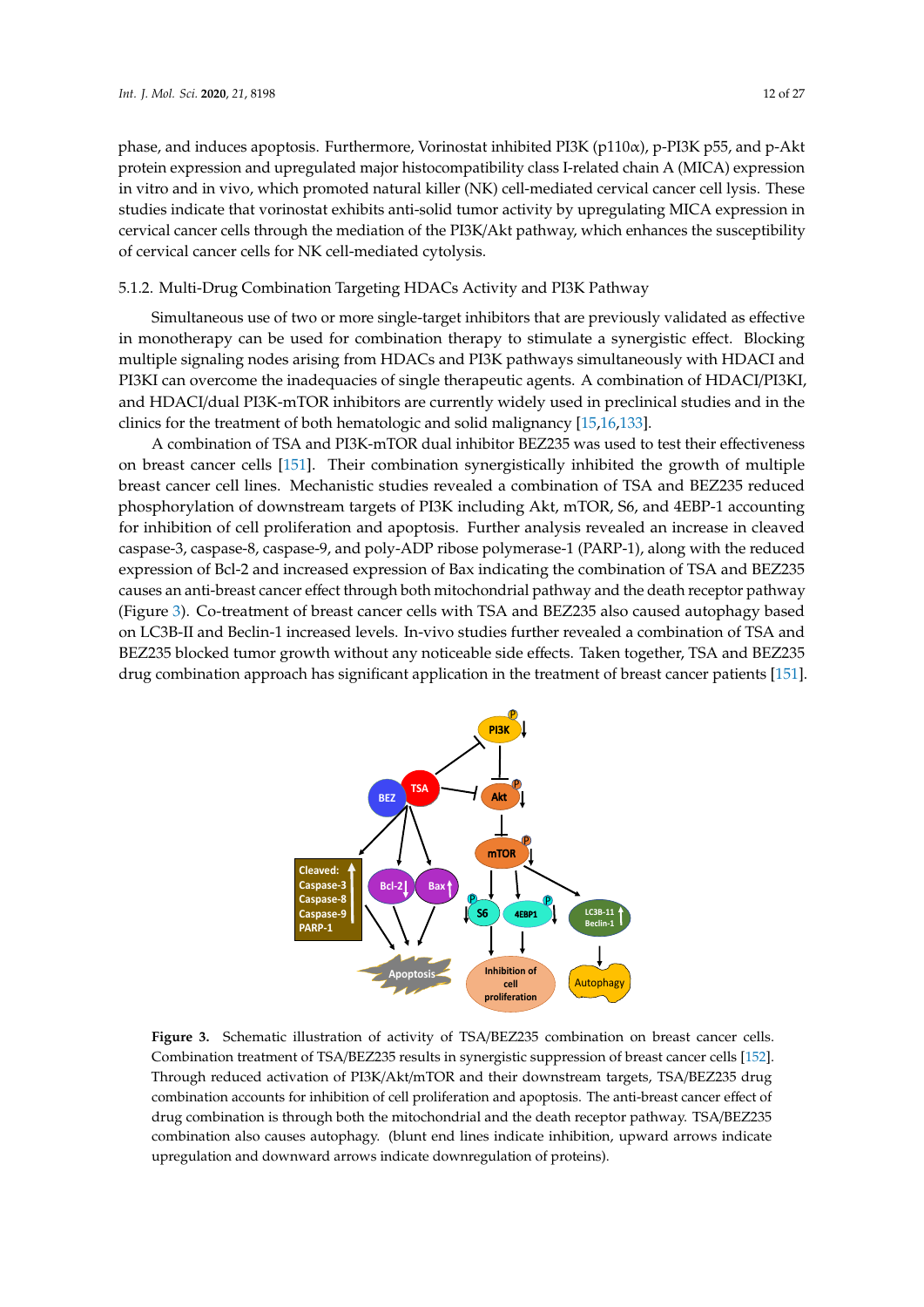Recent evidence indicates frequent mutation in histone modifying proteins and dysregulation of PI3K pathway in non-Hodgkin lymphoma (NHL), particularly in diffuse large B-cell lymphoma (DLBCL). This observation prompted exploration of the effectiveness and an assessment of the mechanisms of action of co-administration of panobinostat and BEZ235 in DLBCL cells [\[152\]](#page-26-9). Panobinostat and BEZ235 interact synergistically in ABC-, GC-, and double-hit DLBCL, but not in normal CD34<sup>+</sup> cells. The synergistic effect of panobinostat and BEZ325 was displayed by significant Akt dephosphorylation and GSK3 dephosphorylation/activation. Drug combination promoted apoptosis as revealed by abrogation of p21Cip1 induction, Mcl-1 downregulation, Bim upregulation, and increased Bcl2/Bcl-xl binding and reduced Bax/Bak binding to Bcl/Bcl-xl/Mcl-1. Additionally, co-administration of panobinostat and BEZ325 increased H2A.X phosphorylation and histoneH3/H4 acetylation. These effects were collectively linked to the synergism of panobinostat and BEZ235. The synergistic effect of a combination of panobinostat and BEZ235 underscores the therapeutic potential of a drug combinational approach.

Sodium butyrate exhibited inhibitory effects on an aggressive metastatic human colon cancer cell line, KM20 [\[153\]](#page-26-10). Sodium butyrate-mediated effect on these cells was enhanced by the inhibition of the PI3K pathway resulting in apoptosis and reduced viability of KM20 cells. Co-incubation of KM20 cells with butyrate and PI3K inhibitor LY294002 or wortmannin enhanced colon cancer cell apoptosis by activating caspase 9 and caspase 3. This finding indicates the anticancer effect of HDACI can be synergized with a PI3KI, and effective in colon cancer treatment.

In tumorigenic non-small cell lung cancer, (NSCLC) resistance to HDACIs is mediated through the activation of nuclear factor-kB (NF-kB) via PI3K/Akt-dependent pathway. Whether inhibition of the PI3K/Akt pathway will allow the NSCLC cells to overcome the resistance to HDACI-induced apoptosis was investigated using butyrate [\[154\]](#page-26-11). Treatment of NSCLC cell lines with butyrate activated NF-kB-dependent transcription and this effect was inhibited by LY294002, a PI3KI. Combined treatment of NSCLC with butyrate and LY294002 increased apoptosis by increasing caspase-3 level and DNA fragmentation. In vivo, combined treatment of butyrate and LY294002 was tumoristatic with decreased tumor growth and increased apoptosis. Decreased phospho-Akt level and increased acetylated histone H3 level in tumor tissues treated with butyrate and LY294002 indicating NSCLC xenografts can be sensitized to undergo apoptosis with combined treatment with HDACI and PI3K/Akt pathway inhibitors.

Another study supports the superior efficiency of HDACI and BEZ235 combination treatment against NSCLC [\[155\]](#page-26-12). Heightened activities of HDACs and PI3K/Akt signaling pathways have been associated with NSCLC development and progression. Co-treatment of NSCLC cells with TSA and BEZ235 reveals a synergistic effect on the inhibition of NSCLC cell proliferation and stimulation of apoptosis. This combination also synergistically inhibited NSCLC migration, invasion, and the NSCLC epithelial-mesenchymal transition in vitro. Furthermore, reduction in xenograft growth and metastasis rates and ki-67 protein expression in vivo in response to co-treatment with TSA and BEZ235 also provides evidence for synergistic efficacy of the co-treatment, warranting further evaluation of combination treatment approach for NSCLC.

Head and neck squamous cell carcinoma (HNSCC) is the sixth most common cancer in the developed world. Despite improved surgical and radiological treatment of HNSCC, it continues to be a serious disease and needs new treatment approaches. This situation brings HDACIs into the picture for the treatment option. Studies have revealed that a variety of HDACIs exhibit anticancer effects on squamous cell carcinoma (SCC) in vitro and in recent patient trials. However, the patient trials have shown that HDACIs have limited therapeutic potential in monotherapies for the treatment of HNSCC [\[156\]](#page-26-13). Since it is possible to boost anticancer effects of HDACIs by selective targeting of the PI3K/Akt pathway, the effect of PI3K, Akt, and dual PI3K/mTOR inhibitors either alone or in combination on the therapeutic potential of HDACIs in HNSCC cell lines and xenograft HNSCC models was investigated [\[157\]](#page-26-14). Treatment of HNSCC cell lines with PI3K, Akt, and dual PI3K/mTOR inhibitors demonstrate increased in vitro cytotoxicity induced by HDACIs. Furthermore, HDACIs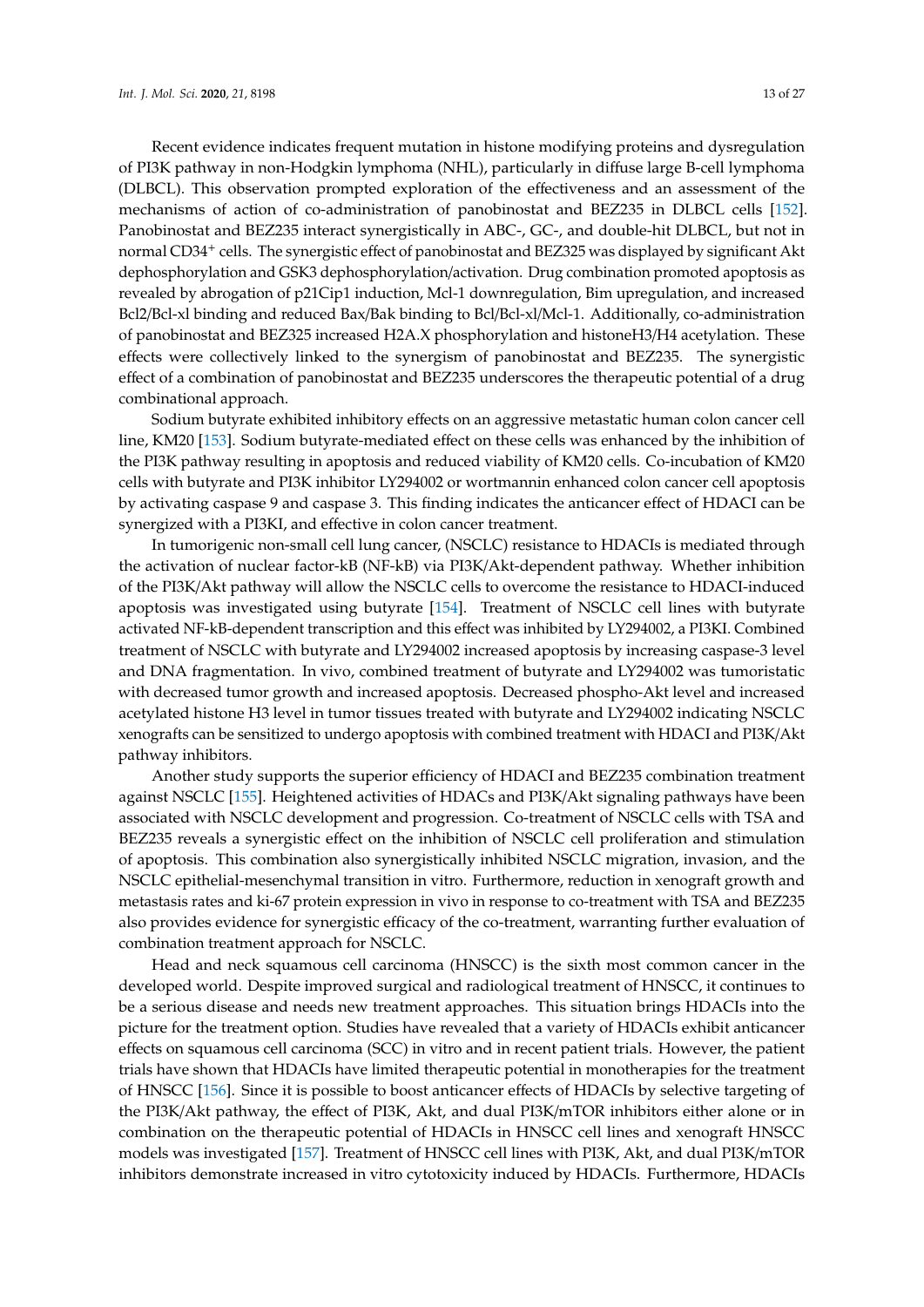and PI3KIs inhibited tumor growth of HNSCC xenograft models. In agreement with this effect, intra-tumoral HDAC and PI3K inhibition was observed as evaluated by histone H3 acetylation status and phospho-Akt staining, respectively.

Glioblastoma multiforme (GBM) is a common malignant brain tumor. GBM cells treated with Panobinostat and BEZ235 alone or in combination were assessed for cell viability, proliferation, and apoptosis, and mechanisms of cytotoxicity were evaluated [\[158\]](#page-27-0). The combination approach with HDACI and PI3KI synergistically inhibited cell viability, significantly inhibited cell proliferation, and stimulated apoptosis. Additionally, co-treatment also increased caspase 3/7 activity, suppressed markers of cell proliferation and anti-apoptotic markers, and Akt signaling. These effects of a combination approach with HDACI and PI3K/mTOR inhibitor are promising and necessitate further evaluation in GBM therapy.

Medulloblastoma (MB) is a common malignant pediatric brain tumor. Based on genetic studies there are four different molecular groups of MB. The most aggressive MB among these groups exhibits amplification or overexpression of *myc* oncogene. Patients with *myc*-driven MB reveal poor prognosis and need more effective treatment. Using an animal model of *myc*-driven MB, the effectiveness of HDACIs was tested for their ability to decrease the viability of tumor cells [\[159\]](#page-27-1). HDACIs not only potently inhibit the survival of *myc*-driven MB cells in vitro partly due to the upregulation of the FOXO1 tumor suppressor gene, but also synergize inhibition of tumor growth in vivo in combination with PI3KIs. These effects recognize the effectiveness of combination therapy for the most aggressive form of MB.

#### 5.1.3. Polypharmacology-Based Approach Targeting HDAC Activity and PI3K Pathway

While the traditional multi-drug combination therapy approach is based on a combination of two or more drugs, each with its own specific target, the polypharmacology approach is designed to develop a single-hybrid drug to simultaneously interact with multitargets that are responsible for the onset of a disease. The hybrid drugs are created by conjugating two or more active molecules that individually exhibit a confirmed activity against specific targets. Such a multitarget hybrid drug strategy has been used to develop a dual HDAC-PI3K inhibitor hybrid drug that simultaneously inhibits HDACs and PI3K pathway in cancer cells. Prior to developing the multitarget hybrid drug, to confirm the potential synergistic response of HDAC and PI3K inhibition, individual effects of HDACI vorinostat (SAHA) and PI3K inhibitor pictilisib (GDC-0941) on growth inhibition of human PC-3 prostate cancer cells were determined [\[135\]](#page-25-13). Then the combined effect of vorinostat and pictilisib was compared to their individual effect and analyzed using the median effect analysis [\[160\]](#page-27-2). The analysis indicated significant combination index that was less than 1, which provided a rationale for the development of a single dual HDAC and PI3KI hybrid drug. Based on this information, multitarget inhibitors were designed and synthesized by integrating HDAC inhibitory hydroxamic acid functionality (vorinostat, panobinostat, JNJ-16241199) into a core structure of morpholinothienopyrimidine pharmacophore that is shared by several PI3KIs such as apitolisib (GDC-0980), pictilisib (GDC-0941), PI-103 and BKM120 (Buparlisib [\[135\]](#page-25-13). One of these hybrid drugs identified is CUDC-907 (Figure [4\)](#page-15-0). It was tested to confirm whether it displays potent pan-inhibitor activity against HDAC class I and II enzymes, and pan-inhibition against class I PI3Ks. Its potency against class I HDAC was found to be like that of panobinostat and greater than vorinostat [\[135\]](#page-25-13). Similarly, CUDC-907 revealed potent inhibition of class I PI3Ks with an IC<sub>50</sub> of 19, 54, and 39 nmol/L for PI3Kα, P13Kβ, and PI3Kδ, respectively. This activity is comparable to that of known PI3KI pictilisib (GDC-0941) [\[135\]](#page-25-13). CUDC-907 through its integrated HDAC inhibitory activity induces lasting inhibition of PI3K-Akt-mTOR pathway and compensatory signaling molecules such as Raf, MEK, MAPK, and STAT-3, and upstream receptor tyrosine kinases as assessed by western blotting. Dose-dependent sustained downregulated phosphorylation of Akt and its downstream targets, 4EBP-1, and p70S by CUDC-907 in H460 cells not only confirms the PI3K pathway inhibitory activity of CUDC-907 but also exhibits the potential to evade resistance stemming from downstream activation of Akt. CUDC-907 also induced the accumulation of acetylated histone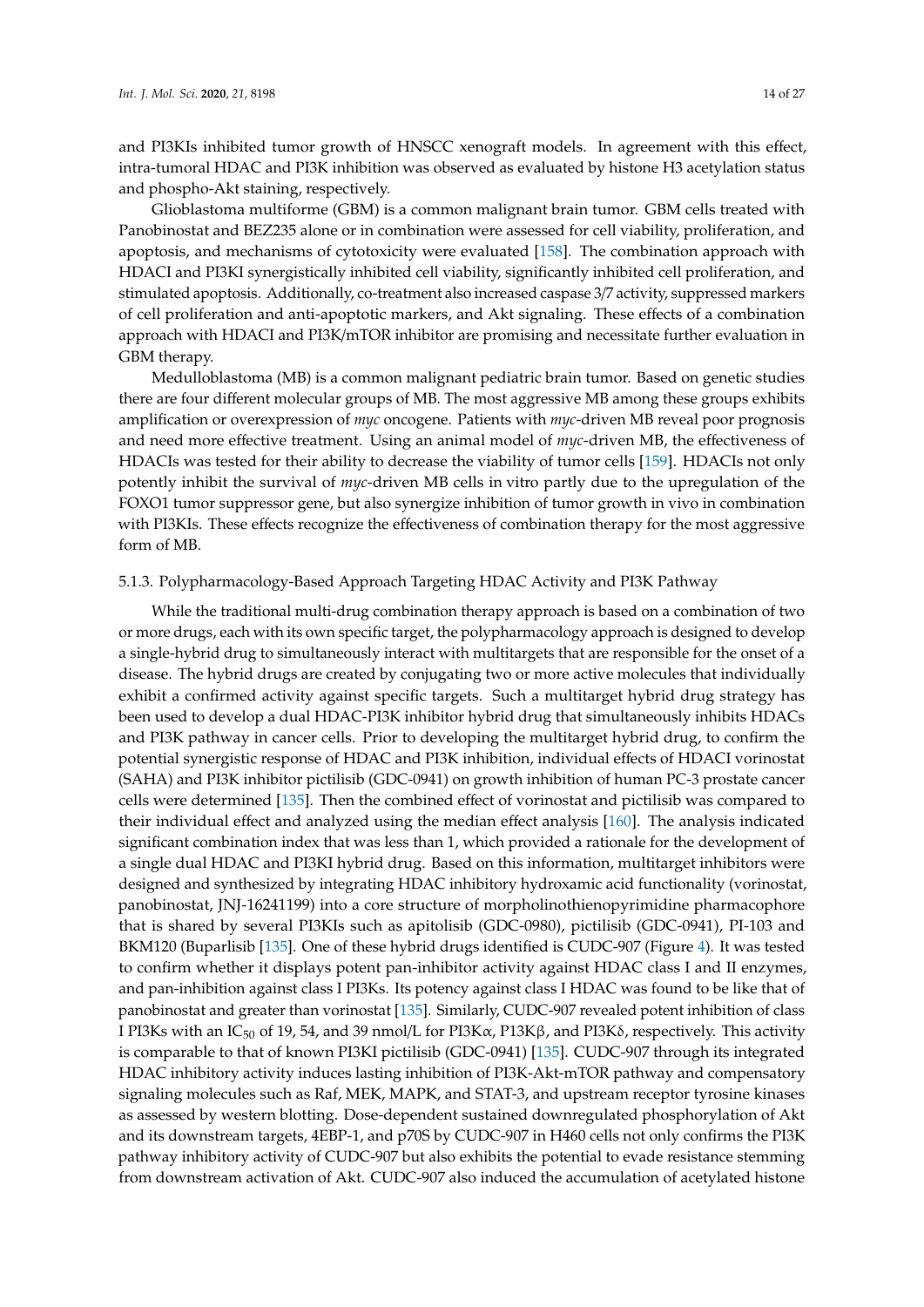<span id="page-15-0"></span>H3, tubulin, and p53, the effects specific to HDAC inhibition. CUDC-907 displayed greater growth inhibition and proapoptotic activity than single-target HDAC and PI3K inhibitors in both cultured and implanted cancer cells of xenograft tissue. Taken together, CUDC-907 evades drug resistance, stimulates apoptosis, and induces cell cycle arrest. *Int. J. Mol. Sci.* **2020**, *21*, x 15 of 27



**Figure 4.** Structure of the HDAC/PI3K hybrid inhibitor CUDC-907. Hydroxamic acid moiety as the **Figure 4.** Structure of the HDAC/PI3K hybrid inhibitor CUDC-907. Hydroxamic acid moiety as the zinc binding functional group of HDACI (shown in magenta) is conjugated to morpholino-zinc binding functional group of HDACI (shown in magenta) is conjugated to morpholino- pyrimidine PI3K pharmacophore (shown in red) through a linker (shown in blue).

Additionally, oral administration of CUDC-907 at a dose of 100 mg/Kg induced tumor regression Additionally, oral administration of CUDC-907 at a dose of 100 mg/Kg induced tumor regression or stability in Daudi non-Hodgkin lymphoma, SU-DHL-4 diffuse large B-cell lymphoma (DLBCL), or stability in Daudi non-Hodgkin lymphoma, SU-DHL-4 diffuse large B-cell lymphoma (DLBCL), and KRAS-mutant A549 NSCLC xenografts with decent tolerance. A phase I study to evaluate the and KRAS-mutant A549 NSCLC xenografts with decent tolerance. A phase I study to evaluate the safety, tolerability, and preliminary effectiveness of CUDC-907 in patients with refractive or relapsed safety, tolerability, and preliminary effectiveness of CUDC-907 in patients with refractive or relapsed lymphoma or multiple myeloma was performed. Following the expected objective, several phase II lymphoma or multiple myeloma was performed. Following the expected objective, several phase II clinical studies of CUDC-907 in patients with DLBCL and patients with advanced thyroid cancer are clinical studies of CUDC-907 in patients with DLBCL and patients with advanced thyroid cancer are currently in process [134]. currently in process [\[134\]](#page-25-12).

CUDC-907 also exhibits promising therapeutic potential in MYC-dependent cancers such as B-CUDC-907 also exhibits promising therapeutic potential in MYC-dependent cancers such as B-cell lymphoma [\[138](#page-25-14)[,139\]](#page-25-15). The anticancer effect of CUDC-907 was tested in different lymphoma cell lines, which revealed effective inhibition of growth and proliferation and stimulation of cell Furthermore, CUDC-907 inhibited phosphorylation of PI3K downstream targets including Akt, death. Furthermore, CUDC-907 inhibited phosphorylation of PI3K downstream targets including Akt, PRAS40, S6, 4EBP-1, increased histone H3 acetylation, and decreased MYC expression. CUDC-907 PRAS40, S6, 4EBP-1, increased histone H3 acetylation, and decreased MYC expression. CUDC-907 also exhibited in vivo efficacy in a xenograft mouse model with no significant toxicity. These observations indicate a mechanistic rationale for assessing the therapeutic potential of CUDC-907 in MYC and PI3K-dependent lymphomas.

In AML patients PI3K/Akt pathway is constitutively active and preclinical studies demonstrate In AML patients PI3K/Akt pathway is constitutively active and preclinical studies demonstrate HDACIs enhance the effectiveness of PI3KIs. This observation prompted to explore the therapeutic HDACIs enhance the effectiveness of PI3KIs. This observation prompted to explore the therapeutic potential of CUDC-907 in the treatment of AML [\[141\]](#page-26-15). CUDC-907 induces apoptosis in AML cell lines and primary AML samples and shows in vivo efficacy in an AML cell-line-derived xenograft mouse model. CUDC-907-induced apoptosis was partially dependent on Mcl-1, Bim, and c-Myc, but downregulation of CHK1, Wee1, and RRM1 and induction of DNA damage contributed to 907-induced apoptosis of AML cells [141]. CUDC-907-induced apoptosis of AML cells [\[141\]](#page-26-15).

Aberrant expression of HDACs and activation of the PI3K/Akt pathway are characteristic Aberrant expression of HDACs and activation of the PI3K/Akt pathway are characteristic features of prostate cancer. Inhibition of these aberrant activities may offer therapeutic options for prostate cancer. Use of CUDC-907 displayed promising antitumor activity against prostate cancer cell lines in vitro and castration-resistant LuCaP 35CR patient-derived xenograft (PDX) mous[e m](#page-16-0)odel in vivo (Figure 5) [\[144\]](#page-26-0). The antitumor activity of CUDC-907 was first determined by its effect on  $\text{Akt/mTOR}$  and ERK, pathways downstream of HDACs, and PI3K. Treatment of prostate cancer cells with CUDC-907 increased histone H4 acetylation confirming HDAC inhibitory activity of CUDC-907. Decreased phosphorylation of Akt and S6 in CUDC-907 treated cells substantiating PI3K inhibitory activity of CUDC-907. However, CUDC-907 treatment had no inhibitory effect on the activation of ERK1/2 considering their role in cell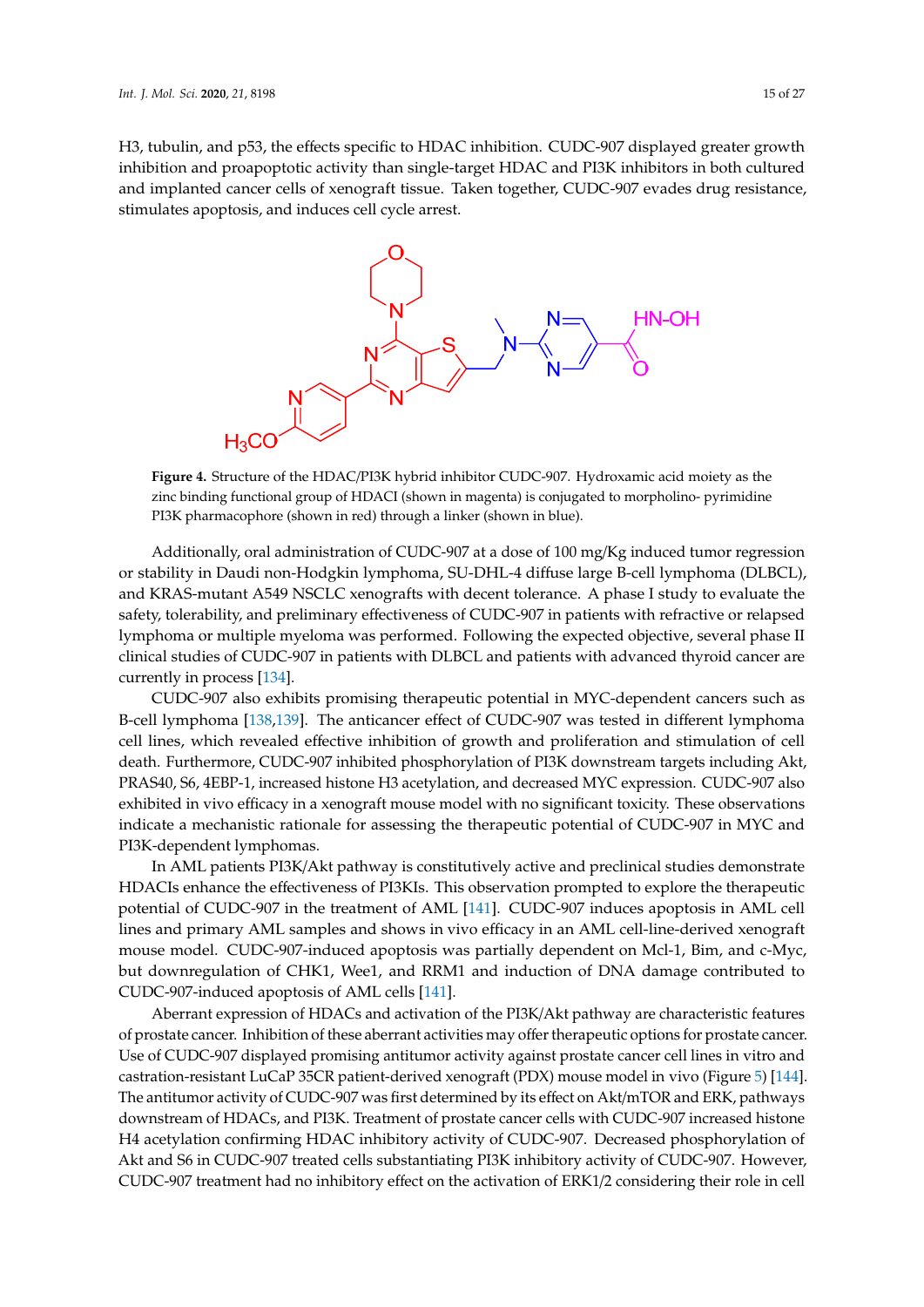proliferation. This response may represent resistance to CUDC-907. Furthermore, an assessment of the molecular mechanism linked to the antitumor activity of CUDC-907 demonstrates that it involves induction of apoptosis and DNA damage. CUDC-907 treatment-induced decreased antiapoptotic Mcl-1 and Bcl-xL levels, increased proapoptotic Bim and decreased *c-myc* contribute to the onset of apoptosis. CUDC-907 also induced DNA damage and apoptosis by downregulating DNA damage apoptosis. CUDC-907 also induced DNA damage and apoptosis by downregulating DNA damage<br>response proteins like Wee1, CHK1, RRM1, and RRM2 (Figure 5). Moreover, the treatment of LuCaP 35CR patient-derived xenograft with CUDC-907 resulted in significant inhibition of tumor growth encouraging further clinical development of CUDC-907 for prostate cancer treatment [\[144\]](#page-26-0).

<span id="page-16-0"></span>

cells. Synergistic anti-cancer activity of CUDC-907 is illustrated by its inhibition of HDACs activity cancer activity of CUDC-907 is illustrated by its inhibition of HDACs activity and PI3K/Akt pathway [\[144\]](#page-26-0). Increase in histone 4 acetylation and reduced activation of PI3K/Akt confirms its dual action on HDAC and PI3K. Outcome of these effects resulted in inhibition of cell<br> proliferation, increase in DNA damage due to downregulation of DNA damage repair response proteins, and apoptosis because of downregulation of c-myc and antiapoptotic Mcl-1 and Bcl-xL proteins, and and  $\frac{1}{100}$ upregulation of pro-apoptosis protein Bim (blunt end lines indicate inhibition, upward arrows indicate in  $\frac{1}{2}$ upregulation and downward arrows indicate downregulation of proteins). **Figure 5.** Schematic display of antitumor activity of CUDC-907 hybrid drug against prostate cancer

Upregulation of class I HDACs is a common feature in hepatocellular carcinoma (HCC), which sponsors spreading, aggressiveness, and increased mortality. Motivated by the efficacious activity of CUDC-907, efforts were made to design novel HDAC/PI3K dual hybrid drugs via bio-isosterism, by replacing morpholinothienopyrimidine moiety (Figure [6A](#page-17-0)) in CUDC-907 with a morpholinopurine (Figure [6B](#page-17-0),C) [\[137\]](#page-25-16). All compounds generated displayed strong anti-HDAC1 and anti-PI3K $\alpha$ activities. CUDC-907 exhibited IC<sub>50</sub> values of 1.7 and 19 nM for HDAC1 and PI3K $\alpha$ , respectively (Figure [6A](#page-17-0)). Among the several analogs obtained, the compounds having a pyrimidine (Figure [6B](#page-17-0)) or aminopyrimidine (Figure [6C](#page-17-0)) at the C-2 position of the morpholinopurine moiety, demonstrated expected dual PI3K $\alpha$  and HDAC1 inhibitory activities. The IC<sub>50</sub> values for the analog in Figure [6B](#page-17-0) against HDAC1 and PI3Kα were 1.14 and 28.06 nM, respectively. Analog in Figure [6C](#page-17-0) displayed lower and balanced  $IC_{50}$  values for HDAC1 and PI3K $\alpha$ , 1.04, and 1.33 nM, respectively.

Using the polypharmacology-based paradigm, two other dual HDAC-PI3K inhibitors were recently reported [\[143\]](#page-26-1). These inhibitors were designed by introducing hydroxamic acid moiety as the zinc binding functional group to a quinazoline-based PI3K pharmacophore through an appropriate linker. Nanomolar concentrations of both these lead inhibitors simultaneously inhibit PI3K and HDAC activity. These inhibitors inhibited proliferation, arrested the cell cycle, and induced apoptosis of HCT116 cancer cells. Furthermore, they also altered p-Akt expression and acetylated histone H3 in HCT116. Pharmacokinetic studies in HCT116 and HGC-27 xenograft models further demonstrate that they have significant anticancer efficacies. Taken together, this study further supports the dual HDAC-PI3K hybrid drugs that have potential anticancer activity.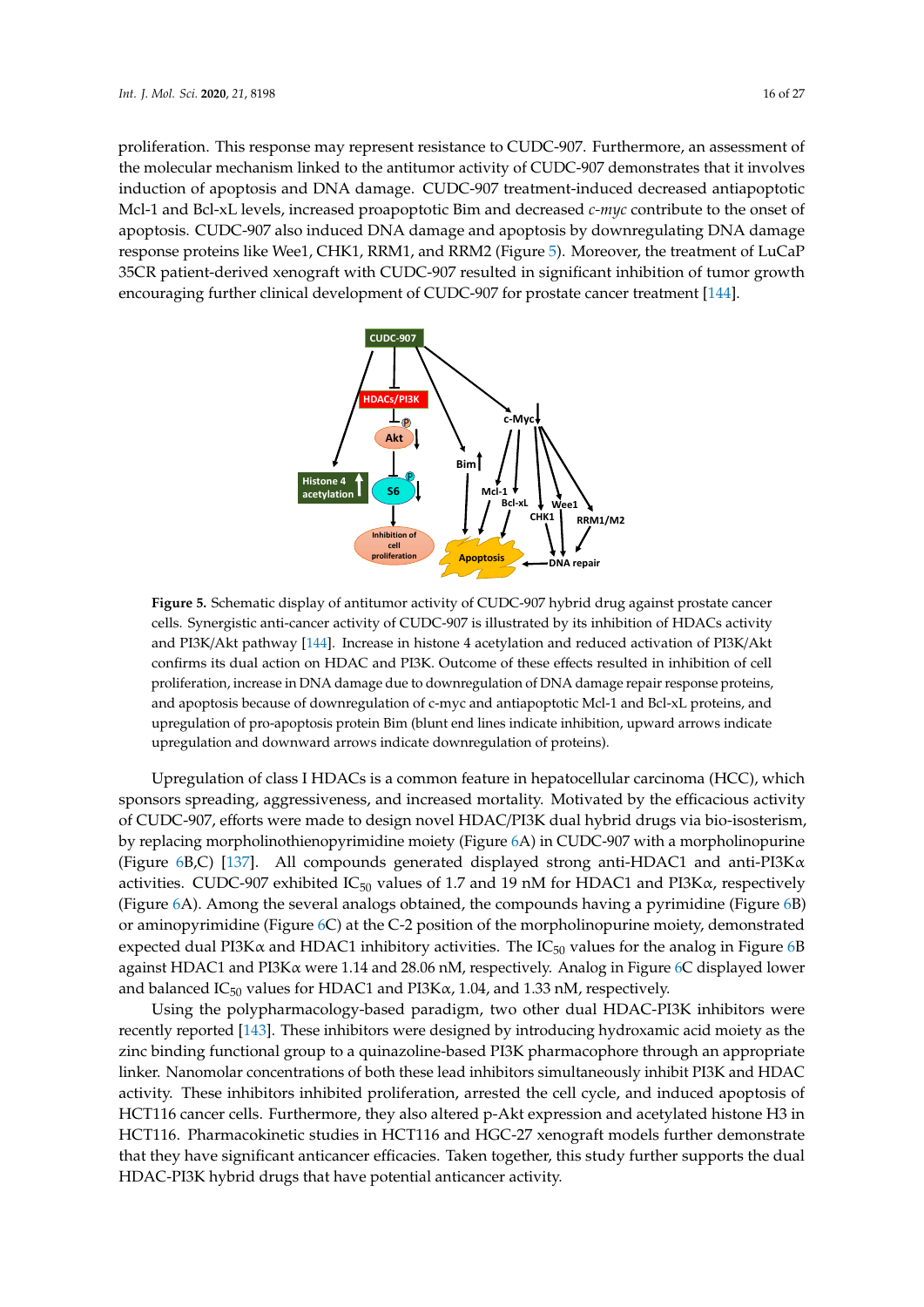<span id="page-17-0"></span>

Figure 6. Structure of CUDC-907 (A) and the two active analogs (B) and (C). Morpholinopyrimidine moiety of PI3K pharmacophore (shown in red) in Figure (**A**) is integrated to HDAC inhibitory moiety of PI3K pharmacophore (shown in red) in Figure (**A**) is integrated to HDAC inhibitory hydroxamic acid functionality (shown in magenta) through a linker (shown in blue). In Figure (**B,C**), morpholinopyrimidine moiety shown in Figure (**A**) is replaced with morpholinopurine (shown in morpholinopyrimidine moiety shown in Figure (**A**) is replaced with morpholinopurine (shown in red). The analog having a pyrimidine with hydrogen (green) at the C-2 position of the morpholinopurine moiety is shown in Figure **B**. The analog having a pyrimidine with an amino group (green) at the C-2 position of the morpholinopurine moiety is shown in Figure (**C**).

#### $\mathcal{L}$  the polypharmacology-based paradigm, two other dual HDAC-PI3K inhibitors were dual HDAC-PI3K inhibitors were dual HDAC-PI3K in  $\mathcal{L}$ **6. Challenges and Concerns**

Treating multifactorial diseases such as cancer with genetic and epigenetic aberrations is challenging due to alterations in multiple biological pathways. The ability of HDACIs to cause cell cycle arrest and cell death across a broad spectrum of different types of hematologic and solid tumor types has resulted in vigorous investigations on these drugs as promising anticancer agents. A systematic understanding of the effect of these inhibitors promotes an appropriate therapeutic approach for anticancer therapy. Currently, several HDACIs are in clinical trials both in monotherapy and in combination therapy with other drugs. As single agents, they have shown promise in the treatment of hematologic malignancies, but their effect in solid tumors is not met with good success potentially issues, HDACIs can be used in combination with other drugs or as single hybrid drugs fused with other therapeutic agents via linked pharmacophores [\[15,](#page-20-18)[16,](#page-20-2)[134\]](#page-25-12). Since cancer is the outcome of complex multifactorial genetic and epigenetic alterations, drug combinations or single multitarget hybrid<br>
... drug molecules have a better opportunity to modify or reverse the altered disease-related molecular<br>drug molecular pathways. To qualify for the drug combination or multitarget hybrid molecule-based therapy, the single drugs still needs to be evaluated for their effective doses, toxicity profile, and proof of inhibitor efficacy through in-vitro assays and preclinical testing. This is because synergistic or additive biological in  $\mathcal{L}$ effects of drug combinations can only be assessed by the final disease response. due to acquired drug resistance, insufficient efficacy, toxicity, and off-target effects. To overcome these

Drug combination approach requiring administration of two or more drugs separately, each with  $\frac{1}{2}$ their own single target (multi medication therapy, MMT) or multi medications co-formulated as a<br>their own single target (multi medication therapy, MMT) or multi medications co-formulated as a single tablet (multi-compound medication, MCM) is expected to have synergistic or additive effects. The MMT approach can provide therapeutic efficacy at a lower dose of each drug because of the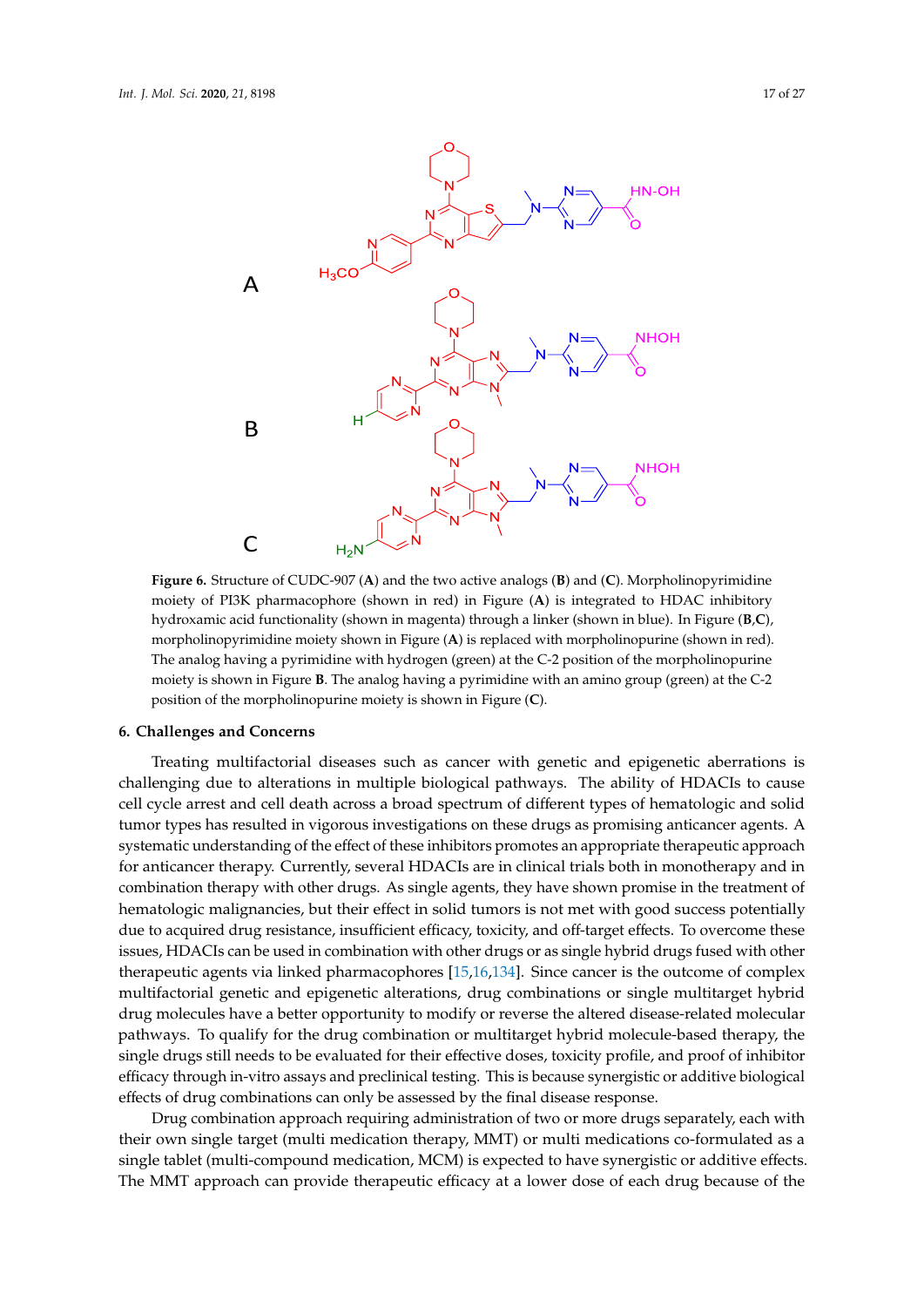synergistic effects of the drug combination. As a result, the MMT approach can reduce the chances of drug resistance and adverse reactions compared to single-drug treatment [\[15](#page-20-18)[,16\]](#page-20-2). While the MMT approach provides flexibility to choose different dosages and therapeutic schedules, it also causes problems with patient compliance. The MCM approach can offset the negative impact on patient compliance by providing multi-medications in the form of a co-formulated single tablet [\[16\]](#page-20-2). However, both MMT and MCM approaches present several challenges. The use of drugs with very different chemical structures in the same therapeutic drug combination complicates pharmacodynamic and pharmacokinetic requirements. Other problems include drug–drug interactions and potential solubility issues of the active substances that can modify the bloodstream uptake. Similarly, the simultaneous presence of drugs in the target tissues is not guaranteed to promote a synergistic response. Additional complications include each tumor and the therapeutic response of each patient is different.

Unlike drug combination approaches, the use of single multitarget hybrid drugs created based on the multitarget-directed ligands (MTDLs) approach exhibits promising outcomes for solid tumors and drug-resistant cancers. The single multitarget hybrid drugs created by using the polypharmacology principle can simultaneously hit two or more targets. Importantly, single multitarget hybrid drugs have several advantages over the drug combinations. They display better pharmacokinetics and pharmacodynamics such as no solubility/bioavailability issues, greater therapeutic efficacy, lower toxicities, the simultaneous presence of the chemical entities in multiple tissues, and improved patient compliance [\[15](#page-20-18)[,16\]](#page-20-2). Specifically, single multitarget hybrid drugs that can simultaneously hit two or more targets in which one (or more) is (are) epigenetic and the other (s) belongs to a non-epigenetic category(ies) have greater potential for cancer therapy. This concept has resulted in the design and development of multitarget epigenetic hybrid drugs. Among the several epigenetic hybrid drugs produced, CUDC-907 is a promising single dual HDAC-PI3K inhibitor molecule with an ability to simultaneously inhibit HDACs and PI3K [\[15](#page-20-18)[,16](#page-20-2)[,134](#page-25-12)[–144\]](#page-26-0). CUDC- 907 is an orally bioavailable small -molecule dual HDAC and PI3K inhibitor targeting class I and II HDACs and PI3K $\alpha$ , β, and  $\delta$  isoforms [\[135\]](#page-25-13). Its extensive antitumor activities in hematologic and solid tumors show promise as an HDAC-PI3K inhibitor [\[134](#page-25-12)[–144\]](#page-26-0). Considering the pleiotropic effects of HDAC inhibition and the multiple downstream effectors of PI3K, it is not surprising CUDC-907 has a better opportunity to reverse the altered molecular pathways linked to oncogenesis. Even with the frequent difficulty in structural optimization to effectively merge the pharmacophoric portions of HDAC and PI3K entities to generate dual HDAC-PI3K inhibitor, it was possible to generate CUDC-907. Importantly, preclinical findings indicate the use of CUDC-907 has several advantages over the drug combination treatment with single-target HDAC and PI3K inhibitors (MMT and MCM) [\[15](#page-20-18)[,16,](#page-20-2)[135\]](#page-25-13). CUDC-907 exhibits better pharmacokinetics and pharmacodynamics such as no solubility/bioavailability issues, greater therapeutic efficacy, lower toxicities, the simultaneous presence of the chemical entities in multiple tissues, and improved patient compliance [\[15,](#page-20-18)[16,](#page-20-2)[135\]](#page-25-13). Moreover, CUDC-907 is well tolerated with manageable gastrointestinal and hematologic events compared to a combination of single HDAC and PI3K inhibitors without any infections, hepatotoxicity, or cardiotoxicity [\[136\]](#page-25-17). Adjusting dosing is simpler and pharmacokinetics and toxicity profiles are predictable. Based on these preclinical outcomes, CUDC907 was entered into phase I study to determine the safety, tolerability, and pharmacokinetics in patients with advanced/relapsed solid tumors (NCT02307240). Based on encouraging results from the phase I study, a biomarker-driven phase II (NCT02674750) study has been initiated in patients with *myc* mutation.

#### **7. Conclusions and Perspectives**

Epigenetic drug discovery is a rapidly evolving field, and the use of epigenetic drugs both in clinical and preclinical trials forecast a promising future for the treatment of multifactorial diseases such as cancer. The first dual inhibitor targeted at an epigenetic target was reported in 2007 and since then several dual inhibitors aimed at epigenetic targets have been reported. Importantly, most of these inhibitors include HDAC inhibition as one of their mechanisms of action. This is attributed to the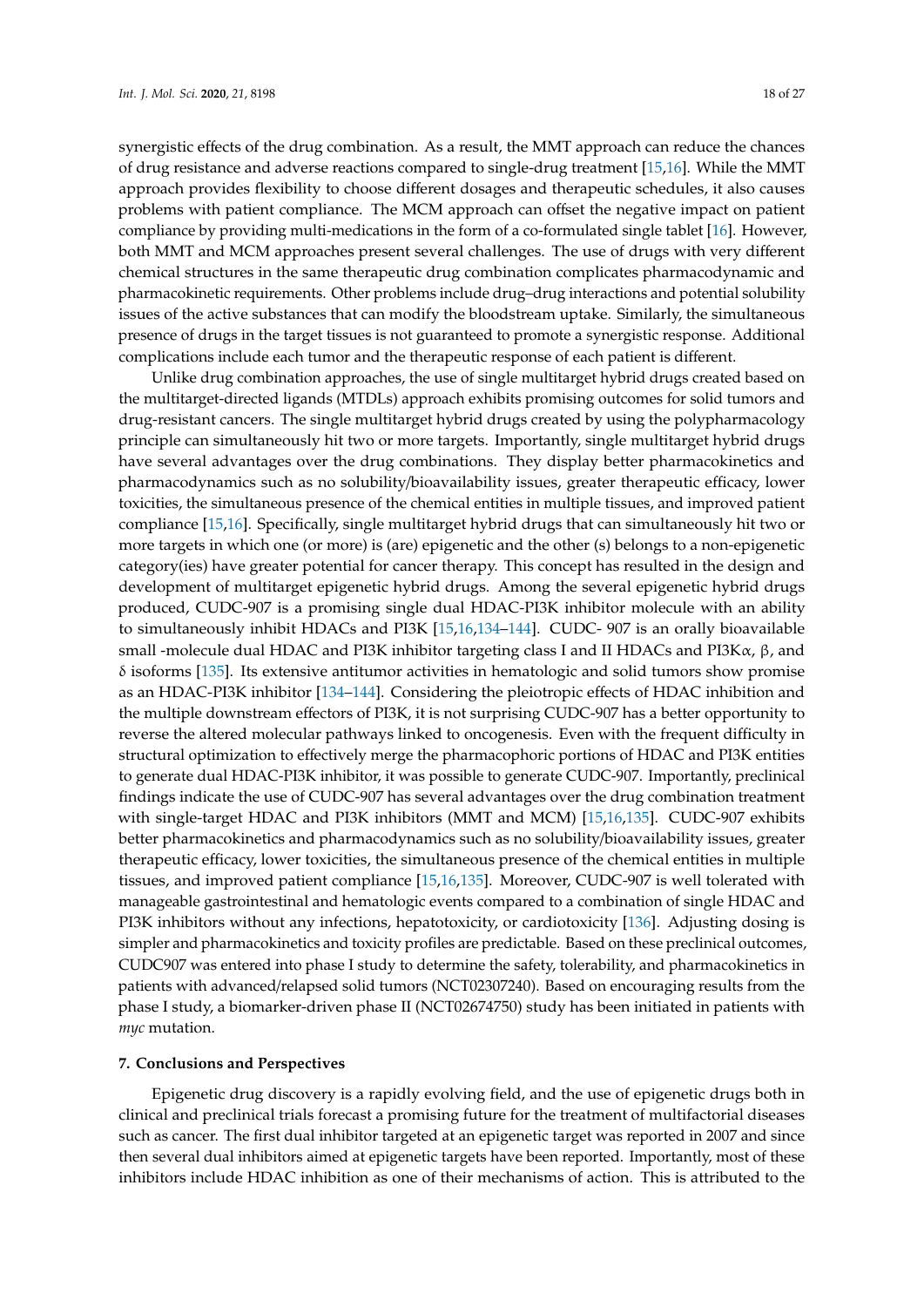high resilience offered by the HDAC pharmacophore. Moreover, the characteristics of HDACs and strategies for their inhibition are better understood compared to other epigenetic targets. CUDC-907 is one of the successes of the combination of HDAC inhibition with PI3K inhibition. Several other epigenetic drugs are undergoing clinical trials in combination with other therapeutic agents via linked pharmacophores that can provide synergistic effects both for solid and hematologic cancers. CUDC-907 inhibits classical HDACs and all four class I PI3K isoforms in nanomolar amounts, and is currently in phase II cancer trials. Despite the promising efficacy in hematologic cancers, there is still a poor prognosis for solid tumors due to poor cancer-targeting specificity. A recent report indicates that a nanoparticle-based pre-targeted delivery system improves the therapeutic window of small-molecule inhibitors [\[161\]](#page-27-3). This approach increases the number of nanoparticles retained on the target tumor cells, improves the drug delivery, and shows the antitumor activity of BEZ235 through the inhibition of PI3K/mTOR. The use of nanoparticle-based drug delivery technology may improve the delivery of CUDC-907 to target cancer tissues, and at the same time, normal tissues can be protected. The future looks bright for dual inhibitors directed at epigenetic targets and their full potential in the treatment of complex diseases is yet to be explored.

**Author Contributions:** Conceptualization, K.R.; writing, original draft preparation, K.R.; writing, review and editing, K.R., C.S., A.S. and Z.Y.; funding acquisition, K.R. All authors have read and agreed to the published version of the manuscript.

**Funding:** This research was made possible, in part, by the support from grant number 5G12MD007605 from the NIMHD/NIH.

**Conflicts of Interest:** The authors declare no conflict of interest. The funders had no role in the design of the study; in the collection, analyses, or interpretation of data; in the writing of the manuscript, or in the decision to publish the results.

#### **References**

- <span id="page-19-0"></span>1. Vanhaesebroeck, B.; Guillermet-Guibert, J.; Graupera, M.; Bilanges, B. The emerging mechanism of isoform-specific PI3K signaling. *Nat. Rev. Mol. Cell Biol.* **2010**, *11*, 329–341. [\[CrossRef\]](http://dx.doi.org/10.1038/nrm2882) [\[PubMed\]](http://www.ncbi.nlm.nih.gov/pubmed/20379207)
- <span id="page-19-1"></span>2. Vanhaesebroeck, B.; Stephens, L.; Hawkins, P. PI3K signaling: The path to discovery and understanding. *Nat. Rev. Mol. Cell Biol.* **2012**, *13*, 195–203. [\[CrossRef\]](http://dx.doi.org/10.1038/nrm3290) [\[PubMed\]](http://www.ncbi.nlm.nih.gov/pubmed/22358332)
- <span id="page-19-2"></span>3. Engelman, J.A.; Luo, J.; Cantley, L.C. The evolution of phosphatidylinositol 3-kinases as regulators of growth and metabolism. *Nat. Rev. Genet.* **2006**, *7*, 606–619. [\[CrossRef\]](http://dx.doi.org/10.1038/nrg1879) [\[PubMed\]](http://www.ncbi.nlm.nih.gov/pubmed/16847462)
- <span id="page-19-3"></span>4. Lawrence, M.S.; Stojanov, P.; Mermel, C.H.; Robinson, J.T.; Garrqway, L.A.; Golub, T.R.; Meyerson, M.L.; Gabriel, S.B.; Lander, E.S.; Getz, G. Discovery and saturation analysis of cancer genes across 21 tumour types. *Nature* **2014**, *505*, 495–501. [\[CrossRef\]](http://dx.doi.org/10.1038/nature12912) [\[PubMed\]](http://www.ncbi.nlm.nih.gov/pubmed/24390350)
- 5. Gyori, D.; Chessa, T.; Hawkins, P.T.; Stephens, L.R. Class (I) phosphoinositide 3-kinases in the tumor microenvironment. *Cancers* **2017**, *9*, 24. [\[CrossRef\]](http://dx.doi.org/10.3390/cancers9030024)
- <span id="page-19-8"></span>6. Thorpe, L.M.; Yuzugullu, H.; Zhao, J.J. PI3K in cancer: Divergent roles of isoforms, modes of activation and therapeutic targeting. *Nat. Rev. Cancer* **2015**, *15*, 7–24. [\[CrossRef\]](http://dx.doi.org/10.1038/nrc3860)
- <span id="page-19-4"></span>7. Janku, F.; Yap, T.; Meric-Bernstam, F. Targeting the PI3K pathway in cancer: Are we making head way? *Nat. Rev. Clin. Oncol.* **2018**, *15*, 273–291. [\[CrossRef\]](http://dx.doi.org/10.1038/nrclinonc.2018.28)
- <span id="page-19-5"></span>8. McCubery, J.A.; Steelman, L.S.; Chappell, W.H.; Abrams, S.L. Franklin, Ras/Raf/MEK/ERK and PI3K/PTEN/Akt/mTOR cascade inhibitors: How mutations can result in therapy resistance and how to overcome resistance. *Oncotarget* **2012**, *3*, 1068–1111. [\[CrossRef\]](http://dx.doi.org/10.18632/oncotarget.659)
- <span id="page-19-6"></span>9. Wee, S.; Jagani, Z.; Xiang, K.X.; Loo, A. PI3k pathway activation mediates resistance to MEK inhibitors in KRAS mutant cancers. *Cancer Res.* **2009**, *69*, 4286–4293. [\[CrossRef\]](http://dx.doi.org/10.1158/0008-5472.CAN-08-4765)
- <span id="page-19-7"></span>10. Yang, X.J.; Seto, E. HATs and HDACs: From structure, function and regulation to novel strategies for therapy and prevention. *Oncogene* **2007**, *26*, 5310–5318. [\[CrossRef\]](http://dx.doi.org/10.1038/sj.onc.1210599)
- <span id="page-19-9"></span>11. Hagelkruys, A.; Sawicka, A.; Rennmayr, M.; Seiser, C. The biology of HDAC in cancer: The nuclear and epigenetic components. *Handb. Exp. Pharmacol.* **2011**, *206*, 13–37.
- <span id="page-19-10"></span>12. Delcuve, G.P.; Khan, D.H.; Davie, J.R. Roles of histone deacetylases in epigenetic regulation: Emerging paradigms from studies with inhibitors. *Clin. Epigenet.* **2012**, *4*, 5. [\[CrossRef\]](http://dx.doi.org/10.1186/1868-7083-4-5)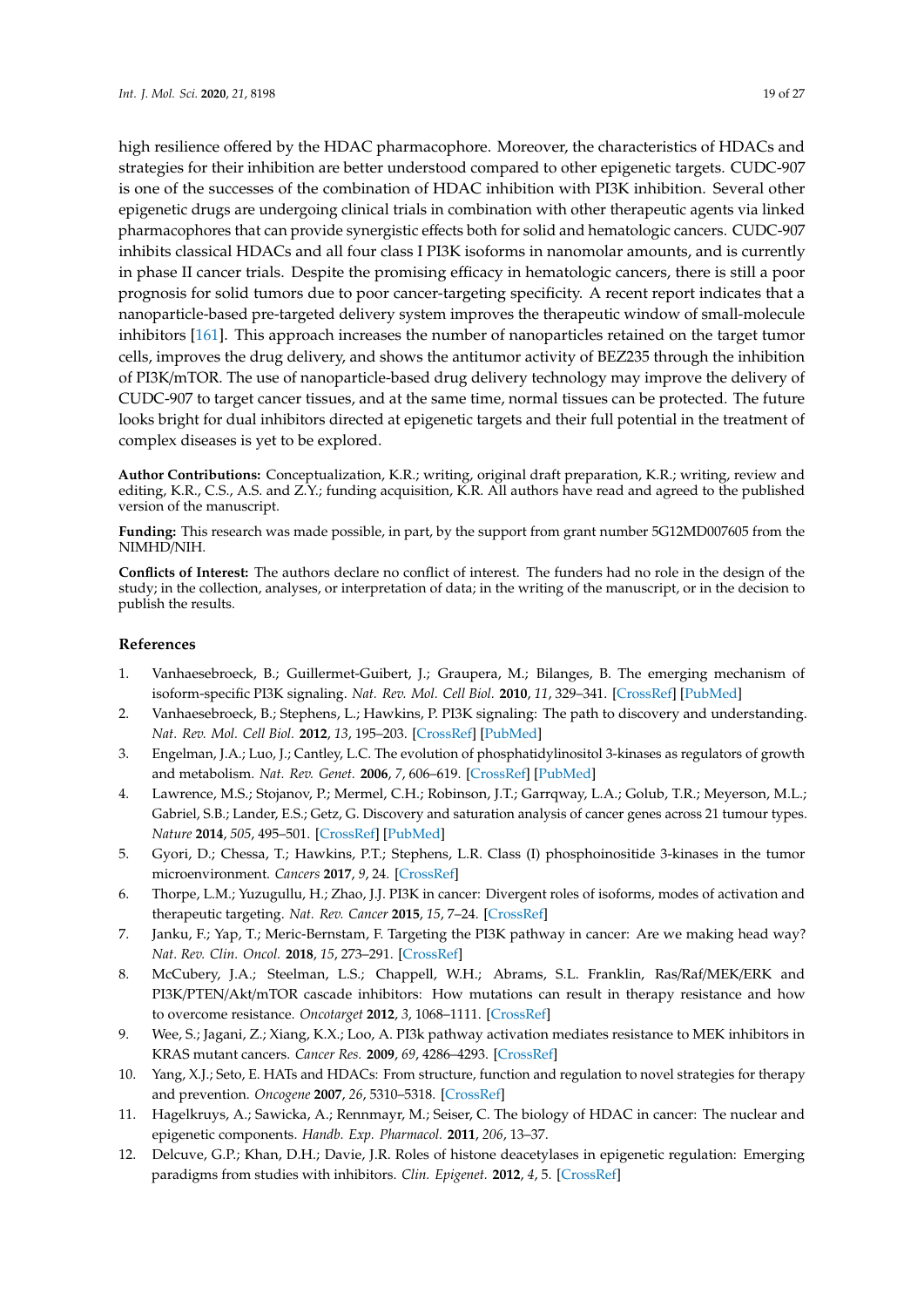- <span id="page-20-0"></span>13. Zwergel, C.; Stazi, G.; Valente, S.; Mai, A. Histone Deacetylase Inhibitors: Updated Studies in Various Epigenetic-Related Diseases. *J. Clin. Epigenet.* **2016**, *2*, 7. [\[CrossRef\]](http://dx.doi.org/10.21767/2472-1158.100015)
- <span id="page-20-1"></span>14. Benedetti, R.; Conte, M.; Iside, C.; Atlcci, L. Epigenetic-based therapy: From single- to multi-target approaches. *Int. J. Biochem. Cell Biol.* **2015**, *69*, 121–131. [\[CrossRef\]](http://dx.doi.org/10.1016/j.biocel.2015.10.016) [\[PubMed\]](http://www.ncbi.nlm.nih.gov/pubmed/26494003)
- <span id="page-20-18"></span>15. deLera, A.R.; Ganesan, A. Epigenetic polypharmacology: From combination therapy to multitarget drugs. *Clin. Epigenet.* **2016**, *8*, 1–21.
- <span id="page-20-2"></span>16. Tomaselli, D.; Lucidi, A.; Rotili, D.; Mai, A. Epigenetic polypharmacology: A new frontier for epi-drug discovery. *Med. Res. Rev.* **2020**, *40*, 190–244. [\[CrossRef\]](http://dx.doi.org/10.1002/med.21600) [\[PubMed\]](http://www.ncbi.nlm.nih.gov/pubmed/31218726)
- <span id="page-20-3"></span>17. Okkenhaug, K. Signaling by the phosphoinositide 3-kinase family in immune cells. *Annu. Rev. Immunol.* **2013**, *31*, 675–704. [\[CrossRef\]](http://dx.doi.org/10.1146/annurev-immunol-032712-095946)
- <span id="page-20-4"></span>18. Cantley, L.C. The phosphoinositide 3-kinase pathway. *Science* **2002**, *296*, 1655–1657. [\[CrossRef\]](http://dx.doi.org/10.1126/science.296.5573.1655)
- <span id="page-20-5"></span>19. Rai, S.N.; Dilnashin, H.; Birla, H.; Singh, S.S.; Zahra, W.; Rathore, A.S.; Singh, B.K.; Singh, S.P. The role of PI3K/Akt and ERK in neurodegenerative disorders. *Neurotox Res.* **2019**, *35*, 775–795. [\[CrossRef\]](http://dx.doi.org/10.1007/s12640-019-0003-y)
- <span id="page-20-6"></span>20. Gross, C.; Bassell, G.J. Neuron-specific regulation of class I PI3K catalytic subunits and their dysfunction in brain disorders. *Front. Mol. Neurosci.* **2014**, *7*, 12. [\[CrossRef\]](http://dx.doi.org/10.3389/fnmol.2014.00012)
- <span id="page-20-7"></span>21. Oudit, G.Y.; Sun, H.; Kerfant, B.-G.; Crackower, M.A.; Penninger, J.M.; Backk, P.H. The role of phoisphoinositide-3 kinase and PTEN in cardiovascular physiology and disease. *J. Mol. Cell. Cardiol.* **2004**, *37*, 449–471. [\[CrossRef\]](http://dx.doi.org/10.1016/j.yjmcc.2004.05.015) [\[PubMed\]](http://www.ncbi.nlm.nih.gov/pubmed/15276015)
- 22. Eisenreich, A.; Rauch, U. PI3K inhibitors in cardiovascular disease. *Cardiovasc. Ther.* **2011**, *29*, 29–36. [\[CrossRef\]](http://dx.doi.org/10.1111/j.1755-5922.2010.00206.x) [\[PubMed\]](http://www.ncbi.nlm.nih.gov/pubmed/20626398)
- <span id="page-20-8"></span>23. Durrant, T.N.; Hers, I. PI3K inhibitors in thrombosis and cardiovascular disease. *Clin. Trans. Med.* **2020**, *9*, 8. [\[CrossRef\]](http://dx.doi.org/10.1186/s40169-020-0261-6) [\[PubMed\]](http://www.ncbi.nlm.nih.gov/pubmed/32002690)
- <span id="page-20-9"></span>24. Maffei, A.; Lembo, G.; Carnevale, D. PI3Kinases in diabetes mellitus and its related complications. *Int. J. Mol. Sci.* **2018**, *19*, 4098. [\[CrossRef\]](http://dx.doi.org/10.3390/ijms19124098)
- <span id="page-20-10"></span>25. Kurek, K.C.; Luks, V.L.; Ayturk, U.M.; Alomari, A.I.; Fishman, S.J.; Spencer, S.A.; Mulliken, J.B.; Bowen, M.E.; Yamamoto, G.L.; Kozakewich, H.P.W.; et al. Somatic mosaic activating mutations in PIK3CA cause CLOVES syndrome. *Am. J. Hum. Genet.* **2012**, *90*, 1108–1115. [\[CrossRef\]](http://dx.doi.org/10.1016/j.ajhg.2012.05.006)
- <span id="page-20-11"></span>26. Parsons, R. Human cancer, PTEN, and the PI-3 kinase pathway. *Semin. Cell Dev. Biol.* **2004**, *15*, 171–176. [\[CrossRef\]](http://dx.doi.org/10.1016/j.semcdb.2003.12.021)
- 27. Song, M.S.; Salmena, L.; Pandolfi, P.P. The functions and regulation of the PTEN tumour suppressor. *Nat. Rev. Mol. Cell Biol.* **2012**, *13*, 283–296. [\[CrossRef\]](http://dx.doi.org/10.1038/nrm3330)
- 28. Aziz, S.A.; Davies, M.; Pick, E.; Zito, C.; Jilaveanu, L.; Camp, R.L.; Rimm, D.L.; Kluger, Y.; Kluger, H.M. Phosphatidylinositol 3-kinase as a therapeutic target in melanoma. *Clin. Cancer Res.* **2009**, *15*, 3029–3036. [\[CrossRef\]](http://dx.doi.org/10.1158/1078-0432.CCR-08-2768)
- <span id="page-20-12"></span>29. Zhou, B.P.; Hu, M.C.; Miller, S.A.; Yu, Z.; Xia, W.; Lin, S.Y.; Hung, M.C. Her-2/neu blocks tumor necrosis factor-induced apoptosis via the Akt/NF-kappaB pathway. *J. Biol. Chem.* **2000**, *275*, 8027–8031. [\[CrossRef\]](http://dx.doi.org/10.1074/jbc.275.11.8027)
- <span id="page-20-13"></span>30. Hill, K.; Kalifa, S.; Das, J.R.; Bhatti, T.; Gay, M.; Williams, D.; Taliferro-Smith, L.; De Marzo, A.M. The role of PI 3-kinase p100beta in Akt signaling, cell survival, and proliferation in human prostate cancer cells. *Prostate* **2010**, *70*, 755–764. [\[CrossRef\]](http://dx.doi.org/10.1002/pros.21108)
- <span id="page-20-14"></span>31. Dbouk, H.; Khalil, B.D.; Wu, H.; Shymanets, A.; Nurnberg, B.; Backer, J.M. Characterization of tumor-associated activating mutation of the p110β PI 3-K. *PLoS ONE* **2013**, *8*, e63833. [\[CrossRef\]](http://dx.doi.org/10.1371/journal.pone.0063833) [\[PubMed\]](http://www.ncbi.nlm.nih.gov/pubmed/23734178)
- <span id="page-20-15"></span>32. Urick, M.E.; Rudd, M.L.; Godwin, A.K.; Sgroi, D.; Merino, M.; Bell, D.W. PIK3R1 (p85alpha) is somatically mutated at high frequency in primary endometrial cancer. *Cancer Res.* **2011**, *71*, 4061–4067. [\[CrossRef\]](http://dx.doi.org/10.1158/0008-5472.CAN-11-0549) [\[PubMed\]](http://www.ncbi.nlm.nih.gov/pubmed/21478295)
- 33. Wu, H.; Shekar, S.C.; Flinn, R.J.; El-Sibai, M.; Jaiswal, B.S.; Sen, K.L.; Janakiraman, V.; Seshagiri, S.; Gerfer, G.J.; Girvin, M.E.; et al. Regulation of class IA PI3-kinases: C2 domain- iSH2 domain contacts inhibit p85/p110alpha and are disrupted in oncogenic p85 mutants. *Proc. Natl. Acad. Sci. USA* **2009**, *106*, 20258–20263. [\[CrossRef\]](http://dx.doi.org/10.1073/pnas.0902369106) [\[PubMed\]](http://www.ncbi.nlm.nih.gov/pubmed/19915146)
- <span id="page-20-16"></span>34. Cortes, I.; Sanchez-Ruiz, J.; Zuluaga, S.; Calvanese, V.; Marques, M. p85beta phosphoinositide 3-kinase subunit regulates tumor progression. *Proc. Natl. Acad. Sci. USA* **2012**, *109*, 11318–11323. [\[CrossRef\]](http://dx.doi.org/10.1073/pnas.1118138109)
- <span id="page-20-17"></span>35. Engelman, J.A. Targeting PI3K signaling in cancer: Opportunities, challenges and limitations. *Nat. Rev. Cancer* **2009**, *9*, 550–562. [\[CrossRef\]](http://dx.doi.org/10.1038/nrc2664)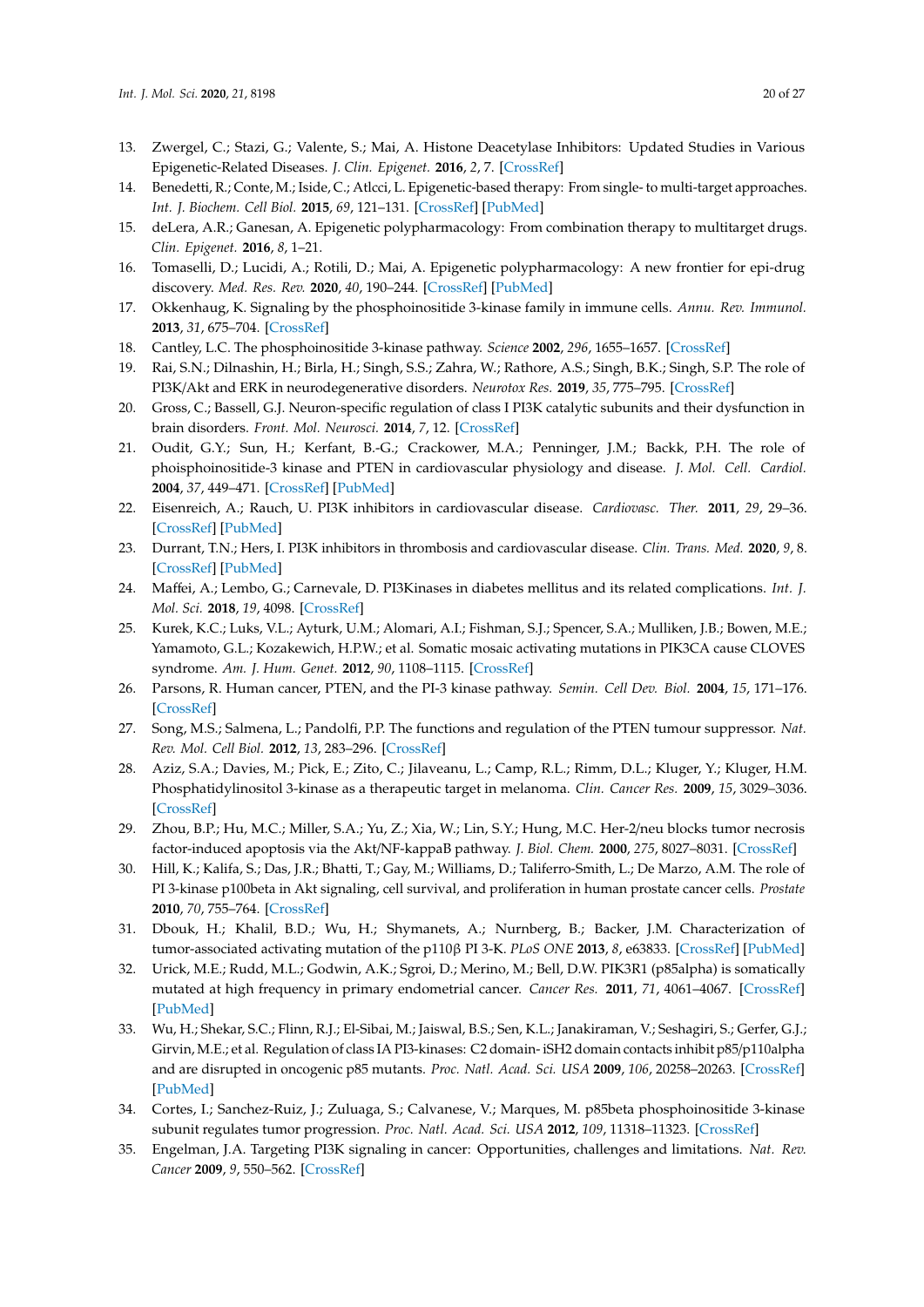- 36. Spangle, J.M.; Roberts, T.M.; Zhao, J.J. The emerging role of PI3K/Akt-mediated regulation in cancer. *Biochem. Biophys. Acta* **2017**, *1868*, 123–1131. [\[CrossRef\]](http://dx.doi.org/10.1016/j.bbcan.2017.03.002)
- <span id="page-21-0"></span>37. Furman, R.R.; Sharman, J.P.; Coutre, S.E.; Cheson, B.D.; Pagel, J.M.; Hillmen, P.; Barrientos, J.C.; Zelenetz, A.D.; Kipps, T.J.; Flinn, I.; et al. Idelalisib and rituximab in relapsed chronic lymphocytic leukemia. *N. Engl. J. Med.* **2014**, *370*, 997–1007. [\[CrossRef\]](http://dx.doi.org/10.1056/NEJMoa1315226)
- <span id="page-21-1"></span>38. Ramesh, L.E.; Chen, C.S.; Cantley, L.C. Phosphatidylinositol (3,4,5)P3 interacts with SH2 domains and modulates PI 3-kinase association with tyrosine-phosphorylated proteins. *Cell* **1995**, *83*, 821–830. [\[CrossRef\]](http://dx.doi.org/10.1016/0092-8674(95)90195-7)
- <span id="page-21-2"></span>39. Yu, J.; Wjasow, C.; Backer, J.M. Regulation of p85/p110alpha phosphatidylinositol 3-kinase. Distinct roles for the n-terminal and c-terminal SH2 domains. *J. Biol. Chem.* **1998**, *273*, 30199–30203. [\[CrossRef\]](http://dx.doi.org/10.1074/jbc.273.46.30199)
- <span id="page-21-3"></span>40. Manning, B.D.; Toker, A. Akt/PKB signaling: Navigating the network. *Cell* **2017**, *169*, 381–405. [\[CrossRef\]](http://dx.doi.org/10.1016/j.cell.2017.04.001)
- <span id="page-21-4"></span>41. Milella, M.; Falcone, I.; Conciatori, F.; Incani, U.C.; Curatolo, A.D.; Inzerilli, N.; Nuzzo, C.M.A.; Vaccaro, N.; Vari, S.; Cognetti, F.; et al. PTEN: Multiple functions in human malignant tumors. *Front. Oncol.* **2015**, *5*, 24. [\[CrossRef\]](http://dx.doi.org/10.3389/fonc.2015.00024)
- <span id="page-21-5"></span>42. Ong, P.S.; Wang, L.Z.; Dai, X.; Tseng, S.H.; Loo, S.J.; Sethi, G. Judicious toggling of mTOR activity to combat insulin resistance and cancer: Current evidence and perspectives. *Front. Pharmacol.* **2016**, *7*, 395. [\[CrossRef\]](http://dx.doi.org/10.3389/fphar.2016.00395) [\[PubMed\]](http://www.ncbi.nlm.nih.gov/pubmed/27826244)
- <span id="page-21-6"></span>43. Shahbazian, M.D.; Grunstein, M. Functions of site-specific histone acetylation and deacetylation. *Annu. Rev. Biochem.* **2007**, *76*, 75–100. [\[CrossRef\]](http://dx.doi.org/10.1146/annurev.biochem.76.052705.162114) [\[PubMed\]](http://www.ncbi.nlm.nih.gov/pubmed/17362198)
- <span id="page-21-7"></span>44. Lee, K.K.; Workman, J.L. Histone acetyltransferase complexes: One size doesn't fit all. *Nat. Rev. Mol. Cell Biol.* **2007**, *8*, 284–295. [\[CrossRef\]](http://dx.doi.org/10.1038/nrm2145)
- <span id="page-21-8"></span>45. de Ruijter, A.J.; van Gennip, A.H.; Caron, H.N.; Kemp, S.; van Kuilenburg, A.B. Histone deacetylases (HDACs): Characterization of the classical HDAC family. *Biochem. J.* **2003**, *370*, 737–749. [\[CrossRef\]](http://dx.doi.org/10.1042/bj20021321) [\[PubMed\]](http://www.ncbi.nlm.nih.gov/pubmed/12429021)
- 46. Clayton, A.L.; Hazzalin, C.A.; Mahadevan, L.C. Enhanced histone acetylation and transcription: A dynamic perspective. *Mol. Cell* **2006**, *23*, 289–296. [\[CrossRef\]](http://dx.doi.org/10.1016/j.molcel.2006.06.017)
- <span id="page-21-13"></span>47. Choudhary, C.; Kumar, C.; Gnad, F.; Nielsen, M.L.; Rehman, M.; Walther, T.C.; Olsen, J.V.; Mann, M. Lysine acetylation targets protein complexes and co-regulates major cellular functions. *Science* **2009**, *325*, 834–840. [\[CrossRef\]](http://dx.doi.org/10.1126/science.1175371)
- <span id="page-21-16"></span>48. Ranganna, K.; Yatsu, F.M.; Mathew, O.P. Emerging epigenetic therapy for vascular proliferative diseases. In *Atherogenesis*; Parthasarathy, S., Ed.; InTech: London, UK, 2012; pp. 79–104.
- <span id="page-21-9"></span>49. Ranganna, K.; Mathew, O.P.; Milton, S.G. Regulation of cellular processes by epigenetic mechanisms of butyrate. In *Butyrate: Food Sources, Functions and Health Benefits. Biochemistry Research Trends Series*; Li, C., Ed.; Bovine Functional Genomics Laboratory, ARS, USDA: Beltsville, MD, USA; Nova Science Publisher, Inc.: Hauppauge, NY, USA, 2014; pp. 219–232. ISBN 978-1-63117-657-9.
- <span id="page-21-10"></span>50. Latham, J.A.; Dent, S.Y. Cross-regulation of histone modifications. *Nat. Struct. Mol. Biol.* **2007**, *14*, 1017–1024. [\[CrossRef\]](http://dx.doi.org/10.1038/nsmb1307)
- <span id="page-21-12"></span>51. Yang, X.J.; Seto, E. Lysine acetylation: Codified crosstalk with other posttranslational modifications. *Mol. Cell* **2008**, *31*, 449–461. [\[CrossRef\]](http://dx.doi.org/10.1016/j.molcel.2008.07.002)
- <span id="page-21-15"></span>52. Wang, Q.; Zhang, Y.; Yang, C.; Xiong, H.; Lin, Y.; Yao, J.; Li, H.; Xie, L.; Zhao, W.; Yao, Y.; et al. Acetylation of metabolic enzymes coordinates carbon source utilization and metabolic flux. *Science* **2010**, *327*, 1004–1007. [\[CrossRef\]](http://dx.doi.org/10.1126/science.1179687)
- 53. Patel, J.; Pathak, R.R.; Mujtaba, S. The biology of lysine acetylation integrates transcriptional programming and metabolism. *Nutr. Metab.* **2011**, *8*, 12. [\[CrossRef\]](http://dx.doi.org/10.1186/1743-7075-8-12) [\[PubMed\]](http://www.ncbi.nlm.nih.gov/pubmed/21371315)
- 54. Cheung, P.; Allis, C.D.; Sassone-Corsi, P. Signaling to chromatin through histone modifications. *Cell* **2000**, *103*, 263–271. [\[CrossRef\]](http://dx.doi.org/10.1016/S0092-8674(00)00118-5)
- 55. Strahl, B.D.; Allis, C.D. The language of covalent histone modifications. *Nature* **2000**, *403*, 41–45. [\[CrossRef\]](http://dx.doi.org/10.1038/47412)
- 56. Kouzarides, T. Chromatin modifications and their function. *Cell* **2007**, *128*, 693–705. [\[CrossRef\]](http://dx.doi.org/10.1016/j.cell.2007.02.005) [\[PubMed\]](http://www.ncbi.nlm.nih.gov/pubmed/17320507)
- <span id="page-21-11"></span>57. Mathew, O.P.; Ranganna, K.; Yatsu, F.M. Butyrate, a histone deacetylase inhibitor, stimulates interplay between different posttranslational modifications of histone H3 and differently alters G1-specific cell cycle proteins in vascular smooth muscle cells. *Biomed. Pharmacother.* **2010**, *64*, 733–740. [\[CrossRef\]](http://dx.doi.org/10.1016/j.biopha.2010.09.017)
- <span id="page-21-14"></span>58. Gil, J.; Ramirez-Torres, A.; Encarnacion-Guevara, S. Lysine acetylation and cancer: A proteomics perspective. *J. Proteom.* **2017**, *150*, 297–309. [\[CrossRef\]](http://dx.doi.org/10.1016/j.jprot.2016.10.003)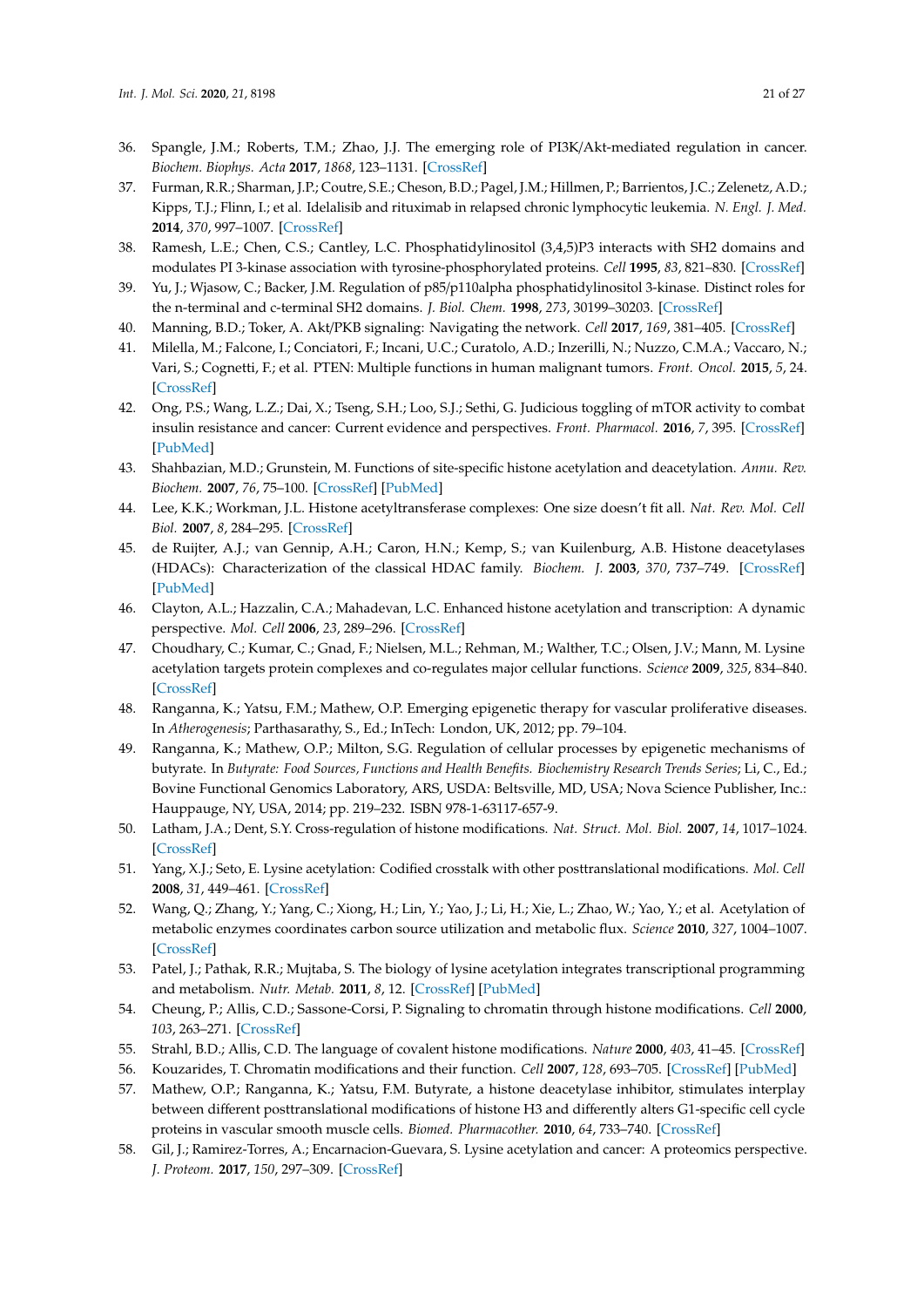- <span id="page-22-0"></span>59. Grimes, M.; Benjamin, H.; Foltz, L.; Levy, T.; Rikova, K.; Gaiser, J.; Cook, W.; Smirnova, E.; Wheeler, T.; Clark, N.R.; et al. Integration of protein phosphorylation, acetylation and methylation data sets to outline lung cancer signaling network. *Sci. Signal.* **2018**, *11*, eaaq1087. [\[CrossRef\]](http://dx.doi.org/10.1126/scisignal.aaq1087)
- <span id="page-22-1"></span>60. Alonso-Bastda, R.; Encarnacion-Guevara, S. Proteomic insights into lysine acetylation and the implications for medical research. *Exptert Rev. Proteom.* **2019**, *16*, 1–3. [\[CrossRef\]](http://dx.doi.org/10.1080/14789450.2019.1557050)
- <span id="page-22-2"></span>61. Okumura, K.; Mendoza, M.; Bachoo, R.M.; DePinho, R.A.; Cavenee, W.K.; Fumari, F.B. PCAF modulates PTEN activity. *J. Biol. Chem.* **2006**, *281*, 26562–26568. [\[CrossRef\]](http://dx.doi.org/10.1074/jbc.M605391200)
- <span id="page-22-3"></span>62. Buuh, Z.Y.; Lyu, Z.; Wang, R.E. Interrogating the roles of post-translational modifications of non-histone proteins. *J. Med. Chem.* **2017**, *61*, 3239–3252. [\[CrossRef\]](http://dx.doi.org/10.1021/acs.jmedchem.6b01817)
- 63. Filippakopoulos, P.; Knapp, S. Targeting bromodomains: Epigenetic readers of lysine acetylation. *Nat. Rev. Drug Discov.* **2014**, *13*, 337–356. [\[CrossRef\]](http://dx.doi.org/10.1038/nrd4286)
- <span id="page-22-4"></span>64. Perez-Salvia, M.; Esteller, M. Bromodomain inhibitors and cancer therapy: From structures to applications. *Epigenetics* **2017**, *12*, 323–339. [\[CrossRef\]](http://dx.doi.org/10.1080/15592294.2016.1265710) [\[PubMed\]](http://www.ncbi.nlm.nih.gov/pubmed/27911230)
- 65. Di Cerbo, V.; Schneider, R. Cancers with wrong HATs: The impact of acetylation. *Briefings Funct. Genom.* **2013**, *12*, 231–243. [\[CrossRef\]](http://dx.doi.org/10.1093/bfgp/els065) [\[PubMed\]](http://www.ncbi.nlm.nih.gov/pubmed/23325510)
- 66. Sambataro, F.; Pennuto, M. Post-translational modifications and protein quality control in motor neuron and polyglutamine diseases. *Front. Mol. Neurosci.* **2017**, *10*, 82. [\[CrossRef\]](http://dx.doi.org/10.3389/fnmol.2017.00082)
- <span id="page-22-5"></span>67. Liu, J.; Qian, C.; Cao, X. Post-translational modification control of innate immunity. *Immunity* **2016**, *45*, 15–30. [\[CrossRef\]](http://dx.doi.org/10.1016/j.immuni.2016.06.020) [\[PubMed\]](http://www.ncbi.nlm.nih.gov/pubmed/27438764)
- <span id="page-22-6"></span>68. Riggs, M.G.; Whittaker, R.G.; Neumann, J.R.; Ingram, V.M.N. Butyrate causes histone modification in Hela and Friend erythroleukemia cells. *Nature* **1977**, *268*, 462–464. [\[CrossRef\]](http://dx.doi.org/10.1038/268462a0)
- <span id="page-22-7"></span>69. Xu, W.S.; Parmigiani, R.B.; Marks, P.A. Histone deacetylase inhibitors: Molecular mechanism of action. *Oncogene* **2007**, *26*, 5541–5552. [\[CrossRef\]](http://dx.doi.org/10.1038/sj.onc.1210620)
- <span id="page-22-18"></span>70. Garmpi, A.; Garmpis, N.; Damaskos, C.; Valsami, S.; Spartalis, E.; Lavaris, A.; Patelis, N.; Margonis, G.-A.; Apostolou, K.G.; Sparatalis, M.; et al. Histone deacetylase inhibitors as a new anticancer option: How far can we go with expectations? *J. BUON* **2018**, *23*, 846–861.
- <span id="page-22-8"></span>71. Chen, C.-S.; Weng, S.-C.; Tseng, P.-H.; Chen, C.-S. Histone acetylation-independent effect of histone deacetylase inhibitors on Akt through the reshuffling of protein phosphatase 1 complexes. *J. Biol. Chem.* **2005**, *280*, 38879–38887. [\[CrossRef\]](http://dx.doi.org/10.1074/jbc.M505733200)
- <span id="page-22-9"></span>72. Wang, J.C.; Kafeel, M.I.; Avezbakiyev, B.; Chen, C.; Sun, Y.; Rathnasabapathy, C.; Kalavar, M.; He, Z.; Barton, J.; Lichter, S. Histone deacetylase in chronic lymphocytic leukemia. *Oncology* **2011**, *81*, 325–329. [\[CrossRef\]](http://dx.doi.org/10.1159/000334577)
- 73. Zhang, H.; Shand, Y.P.; Chen, H.Y.; Li, J. Histone deacetylases function as novel potential therapeutic targets for cancer. *Hepatol. Res.* **2017**, *47*, 149–159. [\[CrossRef\]](http://dx.doi.org/10.1111/hepr.12757) [\[PubMed\]](http://www.ncbi.nlm.nih.gov/pubmed/27457249)
- <span id="page-22-10"></span>74. Zhang, Q.; Wang, S.; Chen, J.; Yu, Z. Histone deacetylases (HDACs) guided novel therapies for T-cell lymphomas. *Int. J. Med. Sci.* **2019**, *16*, 424–442. [\[CrossRef\]](http://dx.doi.org/10.7150/ijms.30154)
- <span id="page-22-11"></span>75. Quagliano, A.; Gopalakrihnapillai, A.; Barwe, S.P. Understanding the mechanisms by which epigenetic modifiers avert therapy resistance in cancer. *Front. Oncol.* **2020**, *10*, 992. [\[CrossRef\]](http://dx.doi.org/10.3389/fonc.2020.00992) [\[PubMed\]](http://www.ncbi.nlm.nih.gov/pubmed/32670880)
- 76. Baylin, S.B.; Jones, P.A. A decade of exploring the cancer epigenome biological and translational implication. *Nat. Rev. Cancer* **2011**, *11*, 726–734. [\[CrossRef\]](http://dx.doi.org/10.1038/nrc3130) [\[PubMed\]](http://www.ncbi.nlm.nih.gov/pubmed/21941284)
- <span id="page-22-12"></span>77. Fraga, M.F.; Ballestar, E.; Villar-Garea, A.; Boix-Chornet, M.; Espada, J.; Scotta, G.; Bonaldi, T.; Haydon, C.; Ropero, S.; Petrie, K.; et al. Loss of acetylation at lys16 and trimethylation of lys20 of histone H4 is a common hallmark of human cancer. *Nat. Genet.* **2005**, *37*, 391–400. [\[CrossRef\]](http://dx.doi.org/10.1038/ng1531) [\[PubMed\]](http://www.ncbi.nlm.nih.gov/pubmed/15765097)
- <span id="page-22-13"></span>78. Zeller, C.; Brown, R. Therapeutic modulation of epigenetic drivers of drug resistance in ovarian cancer. *Ther. Adv. Med. Oncol.* **2010**, *2*, 319–329. [\[CrossRef\]](http://dx.doi.org/10.1177/1758834010375759) [\[PubMed\]](http://www.ncbi.nlm.nih.gov/pubmed/21789144)
- <span id="page-22-14"></span>79. Peart, M.J.; Smyth, G.K.; Van Laaar, R.K.; Bowtell, D.D.; Richon, V.M.; Marks, P.A.; Holloway, A.J.; Johnstone, R.W. Identification and functional significance of genes regulated by structurally different histone deacetylase inhibitors. *Proc. Natl. Acad. Sci. USA* **2005**, *102*, 3697–3702. [\[CrossRef\]](http://dx.doi.org/10.1073/pnas.0500369102)
- <span id="page-22-15"></span>80. Smith, K.T.; Workman, J.L. Histone deacetylase inhibitors: Anticancer compounds. *Int. J. Biochem. Cell. Biol.* **2009**, *41*, 21–25. [\[CrossRef\]](http://dx.doi.org/10.1016/j.biocel.2008.09.008)
- <span id="page-22-16"></span>81. Verza, F.A.; Das, U.; Fachin, A.L.; Dimmock, J.R.; Marins, M. roles of histone deacetylases and inhibitors in anticancer therapy. *Cancers* **2020**, *12*, 1664. [\[CrossRef\]](http://dx.doi.org/10.3390/cancers12061664)
- <span id="page-22-17"></span>82. Bolden, J.E.; Peart, M.J.; Johnstone, R.W. Anticancer activities of histone deacetylase inhibitors. *Nat. Rev. Drug Discov.* **2006**, *5*, 769–784. [\[CrossRef\]](http://dx.doi.org/10.1038/nrd2133)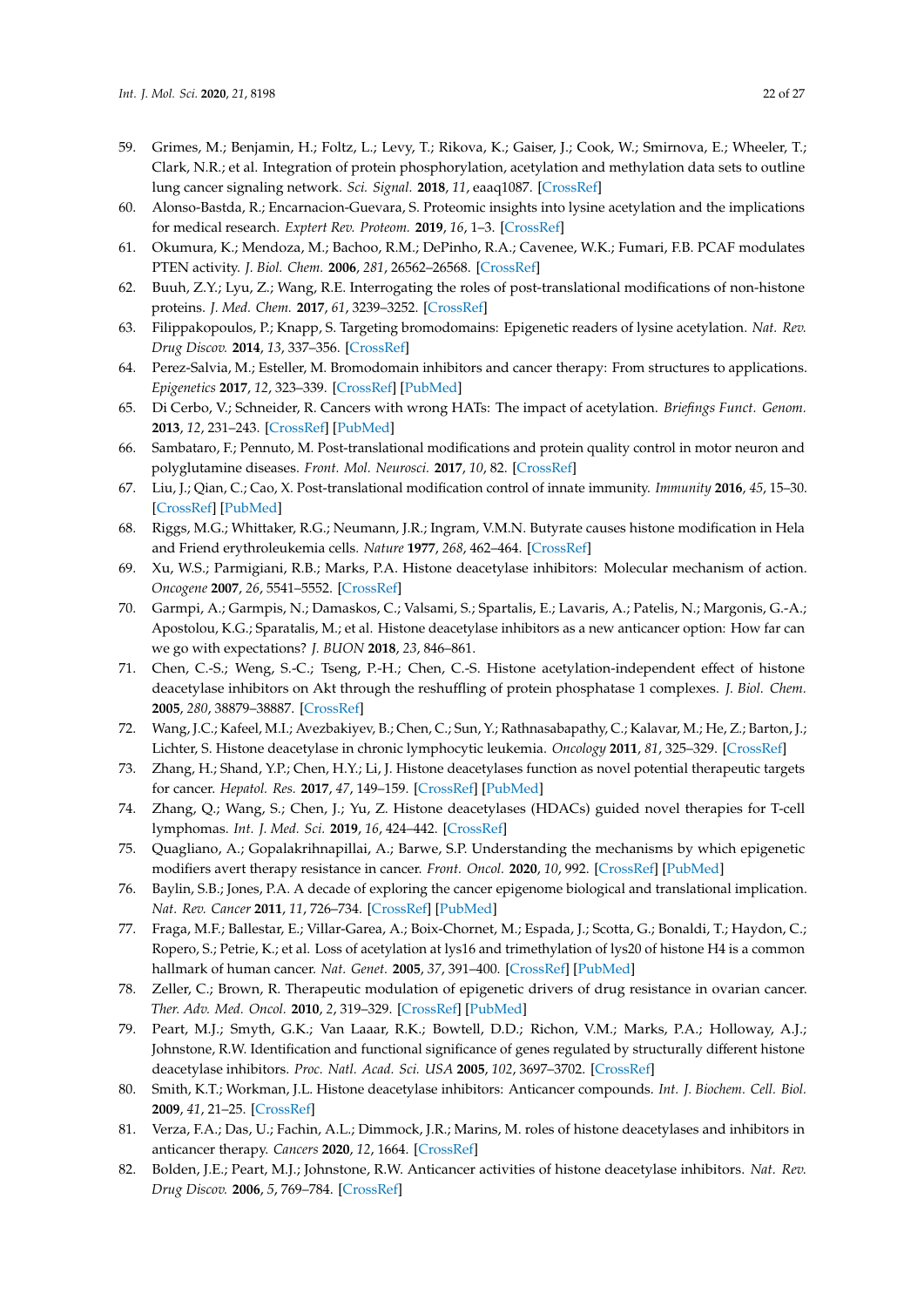- <span id="page-23-0"></span>83. Stazi, G.; Fioravanti, R.; Mai, A.; Mattevi, A.; Valente, S. Histone deacetylases as an epigenetic pillar for the development of hybrid inhibitors in cancer. *Curr. Opin. Chem. Biol.* **2019**, *50*, 89–100. [\[CrossRef\]](http://dx.doi.org/10.1016/j.cbpa.2019.03.002)
- <span id="page-23-1"></span>84. Blagosklonny, M.V.; Robey, R.; Sackett, D.L.; Du, L.; Traganos, F.; Darzynkiewicz, Z.; Fojo, T.; Bates, S.E. Histone deacetylase inhibitors all induce p21 but differently cause tubulin acetylation, mitotic arrest, and cytotoxicity. *Mol. Cancer Ther.* **2002**, *1*, 937–941. [\[PubMed\]](http://www.ncbi.nlm.nih.gov/pubmed/12481415)
- <span id="page-23-2"></span>85. Susanto, J.M.; Colvin, E.K.; Pinese, M.; Chang, D.K.; Pajic, M.; Mawson, A.; Caldon, C.E.; Musgrove, E.A.; Henshall, S.M.; Sutherland, R.L.; et al. The epigenetic agents suberoylanilide hydroxamic acid and 5AZA2' deoxycytidine decrease cell proliferation, induce cell death and delay the growth of MiaPaCa2 pancreatic cancer cells in vivo. *Int. J. Oncol.* **2015**, *46*, 2223–2230. [\[CrossRef\]](http://dx.doi.org/10.3892/ijo.2015.2894) [\[PubMed\]](http://www.ncbi.nlm.nih.gov/pubmed/25695794)
- <span id="page-23-3"></span>86. Bali, P.; Pranpat, M.; Swaby, R.; Fiskus, W.; Yamaguchi, H.; Balasis, M.; Rocha, K.; Wang, H.-G.; Richon, V.; Bhalla, K. Activity od suberoylanilide hydroxamic acid against human breast cancer cells with amplification of her-2. *Clin. Cancer Res.* **2005**, *11*, 6382–6389. [\[CrossRef\]](http://dx.doi.org/10.1158/1078-0432.CCR-05-0344) [\[PubMed\]](http://www.ncbi.nlm.nih.gov/pubmed/16144943)
- <span id="page-23-4"></span>87. Yeh, C.C.; Deng, Y.T.; Sha, D.Y.; Hsiao, M.; Kuo, M.Y. Suberoylanilide hydroxamic acid sensitizes human oral cancer cells to TRAIL-induced apoptosis through increase DR5 expression. *Mol. Cancer Ther.* **2009**, *8*, 2718–2725. [\[CrossRef\]](http://dx.doi.org/10.1158/1535-7163.MCT-09-0211)
- <span id="page-23-5"></span>88. Mrakovcic, M.; Frohlich, L.F. Molecular determinants of cancer therapy resistance to HDAC inhibitor-induced autophagy. *Cancers* **2020**, *12*, 109. [\[CrossRef\]](http://dx.doi.org/10.3390/cancers12010109)
- <span id="page-23-6"></span>89. Deng, B.; Luo, Q.; Halim, A.; Liu, Q.; Zhang, B.; Song, G. The antiangiogenesis role of histone deacetylases inhibitors: Their potential application to tumor therapy and tissue repair. *DNA Cell Biol.* **2020**, *39*, 167–176. [\[CrossRef\]](http://dx.doi.org/10.1089/dna.2019.4877)
- <span id="page-23-7"></span>90. Zhang, J.; Zhong, Q. Histone deacetylase inhibitors and cell death. *Cell. Mol. Life Sci.* **2014**, *71*, 3885–3901. [\[CrossRef\]](http://dx.doi.org/10.1007/s00018-014-1656-6)
- <span id="page-23-8"></span>91. Schiattarella, G.G.; Sannino, A.; Toscano, E.; Cattanco, F.; Trimarco, B.; Esposito, G.; Perrino, C. Cardiovascular effects of histone deacetylase inhibitors epigenetic therapies: Systemic review of 62 studies and new hypothesis for future research. *Int. J. Cardiol.* **2016**, *219*, 396–403. [\[CrossRef\]](http://dx.doi.org/10.1016/j.ijcard.2016.06.012)
- <span id="page-23-9"></span>92. Meng, J.; Li, Y.; Camarillo, C.; Yao, Y.; Zhang, Y.; Xu, C.; Jiang, L. The anti-tumor histone deacetylase inhibitor SAHA and the natural flavonoid curcumin exhibit synergistic neuroprotection against amyloid-beta toxicity. *PLoS ONE* **2014**, *9*, e85570. [\[CrossRef\]](http://dx.doi.org/10.1371/journal.pone.0085570)
- <span id="page-23-10"></span>93. Jonsson, K.L.; Tolstrup, M.; Vad-Nielsen, J.; Kjaer, K.; Laustsen, A.; Andersen, M.N.; Rasmussen, T.A.; Sogaard, O.S.; Ostergaard, L.; Denton, P.W.; et al. Histone deacetylase inhibitor romidepsin inhibits de novo HIV-1 infections. *Antmicrob. Agents Chemther.* **2015**, *59*, 3984–3994. [\[CrossRef\]](http://dx.doi.org/10.1128/AAC.00574-15) [\[PubMed\]](http://www.ncbi.nlm.nih.gov/pubmed/25896701)
- <span id="page-23-11"></span>94. Wiech, N.I.; Fisher, J.F.; Helquist, P.; Wiest, O. Inhibition of histone deacetylases: A pharmacological approach to the treatment of non-cancer disorders. *Curr. Top. Med. Chem.* **2009**, *9*, 257–271. [\[CrossRef\]](http://dx.doi.org/10.2174/156802609788085241) [\[PubMed\]](http://www.ncbi.nlm.nih.gov/pubmed/19355990)
- <span id="page-23-12"></span>95. Merarchi, M.; Sethi, G.; Shanmugam, M.K.; Fan, L.; Arfuso, F.; Ahn, K.S. Role of natural products in modulating histone deacetylase in cancer. *Molecules* **2019**, *24*, 1047. [\[CrossRef\]](http://dx.doi.org/10.3390/molecules24061047) [\[PubMed\]](http://www.ncbi.nlm.nih.gov/pubmed/30884859)
- <span id="page-23-13"></span>96. Marson, C.M. Histone deacetylase inhibitors: Design, structure-activity relationships and therapeutic implications for cancer. *Anti-Cancer Agents Med. Chem.* **2009**, *9*, 661–692. [\[CrossRef\]](http://dx.doi.org/10.2174/187152009788679976) [\[PubMed\]](http://www.ncbi.nlm.nih.gov/pubmed/19601748)
- <span id="page-23-14"></span>97. West, A.C.; Johnstone, R.W. New and emerging HDAC inhibitors for cancer treatment. *J. Clin. Invest.* **2014**, *124*, 30–39. [\[CrossRef\]](http://dx.doi.org/10.1172/JCI69738)
- <span id="page-23-15"></span>98. Drummond, D.C.; Noble, C.O.; Kirpotin, D.B.; Guo, Z.; Scott, G.K.; Benz, C.C. Clinical development of histone deacetylase inhibitors as anticancer agents. *Annu. Rev. Pharmacol. Toxicol.* **2005**, *45*, 495–528. [\[CrossRef\]](http://dx.doi.org/10.1146/annurev.pharmtox.45.120403.095825)
- <span id="page-23-16"></span>99. Stenzel, K.; Hamacher, A.; Hansen, F.K.; Gertzen, C.G.W.; Senger, J.; Marquart, V.; Marek, L.; Marek, M.; Romier, C.; Remke, M.; et al. Alkoxyurea-based histone deacetylase inhibitors increase cisplatin potency in chemoresistant cancer cell lines. *J. Med. Chem.* **2017**, *60*, 5334–5348. [\[CrossRef\]](http://dx.doi.org/10.1021/acs.jmedchem.6b01538)
- <span id="page-23-17"></span>100. Coiffier, B.; Pro, B.; Prince, H.M.; Foss, F.; Sokol, L.; Greenwood, M.; Caballero, D.; Borchmann, P.; Morschhauser, F.; Wilhelm, M.; et al. Results from a pivotal, open-label, phase II study of romidepsin in relapsed or refractory peripheral T-cell lymphoma after prior systemic therapy. *J. Clin. Oncol.* **2012**, *30*, 631–636. [\[CrossRef\]](http://dx.doi.org/10.1200/JCO.2011.37.4223)
- <span id="page-23-19"></span>101. Qiu, T.; Zhou, L.; Zhu, W.; Wang, T.; Wang, J.; Shu, Y.; Liu, P. Effects of treatment with histone deacetylase inhibitors in solid tumors: A review based on 30 clinical trials. *Future Oncol.* **2013**, *9*, 255–269. [\[CrossRef\]](http://dx.doi.org/10.2217/fon.12.173)
- <span id="page-23-18"></span>102. Rosik, L.; Niegish, G.; Fischer, U.; Jung, M.; Schulz, W.A.; Hoffmann, M.J. Limited efficacy of specific HDAC6 inhibition in urothelial cancer cells. *Cancer Biol. Ther.* **2014**, *15*, 742–757. [\[CrossRef\]](http://dx.doi.org/10.4161/cbt.28469)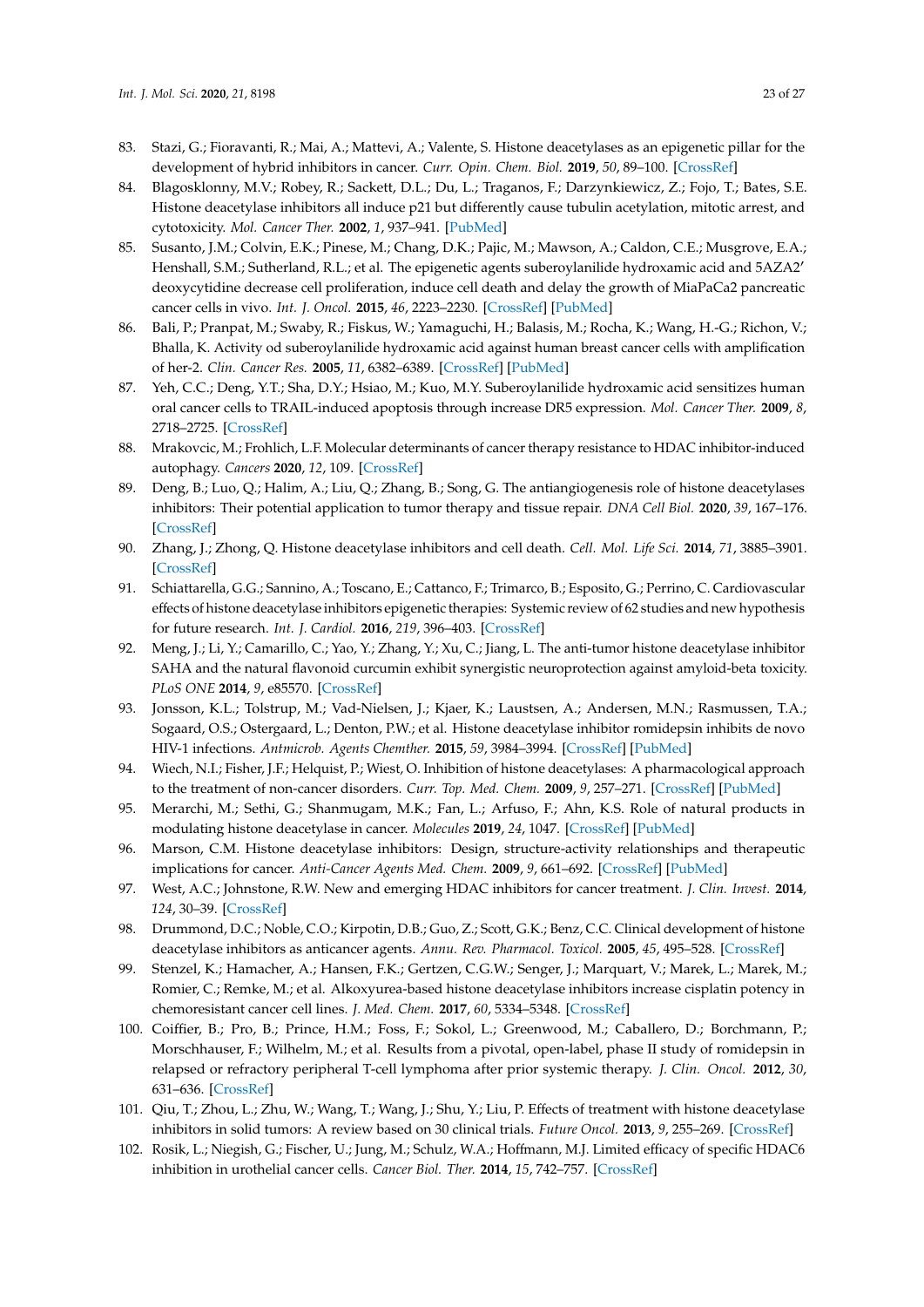- <span id="page-24-0"></span>103. Tiash, S.; Chowdhary, E. Growth factor receptors: Promising drug targets in cancer. *J. Cancer Metastasis Treat.* **2015**, *1*, 190. [\[CrossRef\]](http://dx.doi.org/10.4103/2394-4722.163151)
- <span id="page-24-1"></span>104. Yang, J.; Nie, J.; Ma, X.; Wei, Y.; Peng, Y.; Wei, X. Targeting PI3K in cancer: Mechanisms and advances in clinical trials. *Mol. Cancer* **2019**, *18*, 26. [\[CrossRef\]](http://dx.doi.org/10.1186/s12943-019-0954-x)
- <span id="page-24-2"></span>105. Fuino, L.; Bali, P.; Whttmann, S.; Donapaty, S.; Guo, F.; Yamaguchi, H.; Wang, H.-G.; Atadja, P.; Bhalla, K. Histone deacetylase inhibitor LAQ824 down-regulates Her-2 and sensitizes human breast cancer cells to trastuzumab, taxotere, gemcitabine, and epothilone B. *Mol. Cancer Ther.* **2003**, *2*, 971–984. [\[PubMed\]](http://www.ncbi.nlm.nih.gov/pubmed/14578462)
- <span id="page-24-3"></span>106. Lee, J.; Bartholomeusz, C.; Mansour, O.; Hhmphries, J.; Hortobagyi, G.N.; Ordentlich, P.; Ueno, N.T. A class I histone deacetylase inhibitor, entinostat, enhances lapatinib efficacy in HER2-overexpressing breast cancer cells through FOXO3-mediated Bim 1 expression. *Breast Cancer Res. Treat.* **2014**, *146*, 259–272. [\[CrossRef\]](http://dx.doi.org/10.1007/s10549-014-3014-7) [\[PubMed\]](http://www.ncbi.nlm.nih.gov/pubmed/24916181)
- <span id="page-24-4"></span>107. von Karstedt, S.; Montinaro, A.; Walczak, H. Exploring the TRAILs less traveled: TRAIL in cancer biology and therapy. *Nat. Rev. Cancer* **2017**, *17*, 352–366. [\[CrossRef\]](http://dx.doi.org/10.1038/nrc.2017.28) [\[PubMed\]](http://www.ncbi.nlm.nih.gov/pubmed/28536452)
- <span id="page-24-5"></span>108. Butler, L.M.; Liapis, V.; Bouralexis, S.; Welldon, R.; Hay, S.; Thai, L.M.; Labrinidis, A.; Tilley,W.D.; Findlay, D.M.; Evdokiou, A. The histone deacetylase inhibitor, suberoylanilide hydroxamic acid, overcomes resistance of human breast cancer cells to Apo2L/TRAIL. *Int. J. Cancer* **2006**, *119*, 944–954. [\[CrossRef\]](http://dx.doi.org/10.1002/ijc.21939) [\[PubMed\]](http://www.ncbi.nlm.nih.gov/pubmed/16550602)
- <span id="page-24-6"></span>109. Frew, A.J.; Lindaemann, R.K.; Martin, B.P.; Clarke, C.J.P.; Sharkey, J.; Anthony, D.A.; Banks, K.-M.; Haynes, N.M.; Gangatirkar, P.; Stanley, K.; et al. Combination therapy of established cancer using a histone deacetylase inhibitor and a TRAIL receptor agonist. *Proc. Natl. Acad. Sci. USA* **2008**, *105*, 11317–11322. [\[CrossRef\]](http://dx.doi.org/10.1073/pnas.0801868105)
- <span id="page-24-7"></span>110. Suraweera, A.; O'Byrne, K.J.; Richard, D.J. Combination therapy with histone deacetylase inhibitors (HDACi) for the treatment of cancer: Achieving the full therapeutic potential of HDACi. *Front. Oncol.* **2018**, *8*, 92. [\[CrossRef\]](http://dx.doi.org/10.3389/fonc.2018.00092)
- <span id="page-24-8"></span>111. Fantin, V.R.; Richon, V.M. Mechanisms of resistance to histone deacetylase inhibitors and their therapeutic implications. *Clin. Cancer Res.* **2007**, *13*, 7237–7242. [\[CrossRef\]](http://dx.doi.org/10.1158/1078-0432.CCR-07-2114)
- <span id="page-24-9"></span>112. Richon, V.M.; Sandhoff, T.W.; Rifkind, R.A.; Marks, P.A. Histone deacetylase inhibitor selectively induces p21Waf1 expression and gene-associated histone deacetylation. *Proc. Natl. Acad. Sci. USA* **2000**, *97*, 10014–10019. [\[CrossRef\]](http://dx.doi.org/10.1073/pnas.180316197)
- <span id="page-24-10"></span>113. Sandor, V.; Senderowicz, A.; Mertins, S.; Sackett, D.; Sausville, E.; Blagosklonny, M.V.; Bates, S.E. P21-deficient G(1) arrest with downregulation of cyclin D1 and upregulation of cyclin E by the histone deacetylase inhibitor FR901228. *Br. J. Cancer* **2000**, *83*, 817–825. [\[CrossRef\]](http://dx.doi.org/10.1054/bjoc.2000.1327) [\[PubMed\]](http://www.ncbi.nlm.nih.gov/pubmed/10952788)
- <span id="page-24-11"></span>114. Gartel, A.L. The conflicting roles of the cdk inhibitor p21(WAF1) in apoptosis. *Leuk. Res.* **2005**, *29*, 1237–1248. [\[CrossRef\]](http://dx.doi.org/10.1016/j.leukres.2005.04.023) [\[PubMed\]](http://www.ncbi.nlm.nih.gov/pubmed/15946739)
- <span id="page-24-12"></span>115. Vrana, J.A.; Decker, R.H.; Johnson, C.R. Induction of apoptosis in U937 human leukemia cells by suberoylanilide hydroxamic acid (SAHA) proceeds through pathways that are regulated by Bcl-2/Bcl-XL, c-jun and p21Cip1, but independent of p53. *Oncogene* **1999**, *18*, 7016–7025. [\[CrossRef\]](http://dx.doi.org/10.1038/sj.onc.1203176)
- <span id="page-24-13"></span>116. Louis, M.; Rosato, R.R.; Brault, L.; Osbid, S.; Battaglia, E.; Yang, X.-H.; Grant, S.; Bagrel, D. The histone deacetylase inhibitor sodium butyrate induces breast cancer cell apoptosis through diverse cytotoxic actions including glutathione depletion and oxidative stress. *Int. J. Oncol.* **2004**, *25*, 1701–1711. [\[CrossRef\]](http://dx.doi.org/10.3892/ijo.25.6.1701)
- <span id="page-24-14"></span>117. Ellis, L.; Bots, M.; Lindemann, R.K.; Bolden, J.E.; Newbold, A.; Cluse, L.A.; Scott, C.L.; Strasser, A.; Atadja, P.; Lowe, S.W.; et al. The histone deacetylase inhibitors LAQ824 and LBH589 do not require death receptor signaling or a functional apoptosome to mediate tumor cell death or therapeutic efficacy. *Blood* **2009**, *114*, 380–393. [\[CrossRef\]](http://dx.doi.org/10.1182/blood-2008-10-182758)
- <span id="page-24-15"></span>118. Newbold, A.; Lindemann, R.K.; Cluse, L.A.; Whitecross, K.F.; Dear, A.E.; Johnstone, R.W. Characterization of the novel apoptotic and therapeutic activities of the histone deacetylase inhibitor romidepsin. *Mol. Cancer Ther.* **2008**, *7*, 1066–1079. [\[CrossRef\]](http://dx.doi.org/10.1158/1535-7163.MCT-07-2256)
- <span id="page-24-16"></span>119. Shao, W.; Growney, J.D.; Feng, Y.; O'Connor, G.; Pu, M.; Zhu, W.; Yao, Y.-M.; Kwon, P.; Fawell, S.; Atadja, P. Activity of deacetylase inhibitor panobinostat (LBH589) in cutaneous T-cell lymphoma models: Defining molecular mechanisms of resistance. *Int. J. Cancer* **2010**, *127*, 2199–2208. [\[CrossRef\]](http://dx.doi.org/10.1002/ijc.25218)
- <span id="page-24-17"></span>120. Inoue, S.; Walewska, R.; Dyer, M.J.; Cohen, G.M. Downregulation of Mcl-1 potentiates HDACI-mediated apoptosis in leukemic cells. *Leukemia* **2008**, *22*, 819–825. [\[CrossRef\]](http://dx.doi.org/10.1038/leu.2008.1)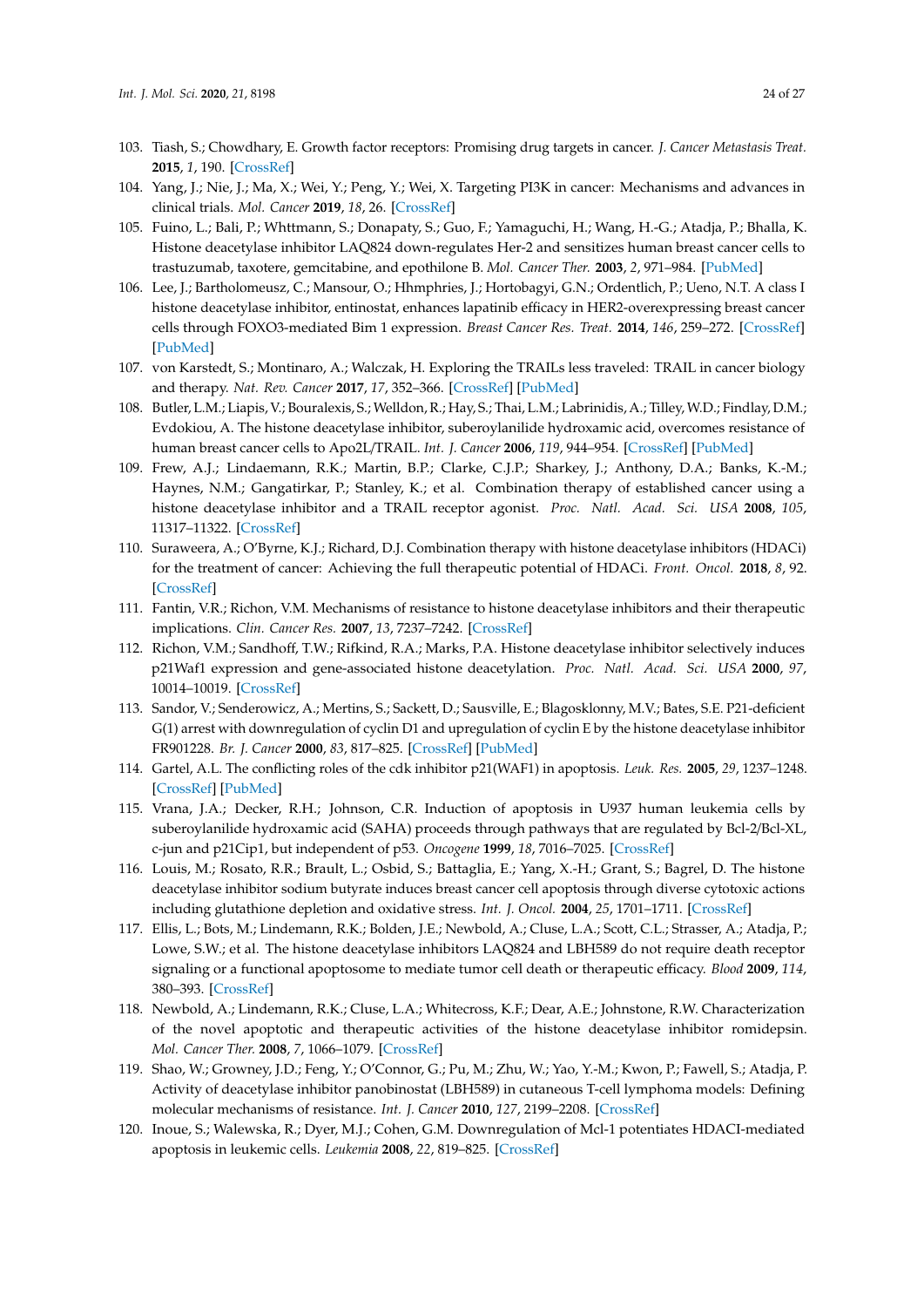- <span id="page-25-0"></span>121. Yu, C.; Friday, B.B.; Lai, J.P.; McCollum, A.; Atadja, P. Abrogation of MAPK and Akt signaling by AEE788 synergistically potentiates histone deacetylase inhibitor induced apoptosis through reactive oxygen species generation. *Clin. Cancer Res.* **2007**, *13*, 1140–1148. [\[CrossRef\]](http://dx.doi.org/10.1158/1078-0432.CCR-06-1751) [\[PubMed\]](http://www.ncbi.nlm.nih.gov/pubmed/17317822)
- <span id="page-25-1"></span>122. Fantin, V.R.; Loboda, A.; Paweletz, C.P.; Hendrickson, R.C.; Pierce, J.W.; Roth, J.A.; Li, L.; Gooden, F.; Korenchuk, S.; Hou, X.S.; et al. Constitutive activation of signal transducer and activators of transcription predicts vorinostat resistance in cutaneous T-cell lymphoma. *Cancer Res.* **2008**, *68*, 3785–3794. [\[CrossRef\]](http://dx.doi.org/10.1158/0008-5472.CAN-07-6091)
- <span id="page-25-3"></span><span id="page-25-2"></span>123. Staudt, L.M. oncogenic activation of NF-kappaB. *Cold Spring Harb. Perspect. Biol.* **2010**, *2*, a000109. [\[CrossRef\]](http://dx.doi.org/10.1101/cshperspect.a000109)
- 124. Mayo, M.W.; Denlinger, C.E.; Broad, R.M.; Yeung, F.; Reilly, E.T.; Shi, Y.; Jones, D.R. Ineffectiveness of histone deacetylase inhibitors to induce apoptosis involves the transcriptional activation of NF-kB through the Akt activity. *J. Biol. Chem.* **2003**, *278*, 18980–18989. [\[CrossRef\]](http://dx.doi.org/10.1074/jbc.M211695200) [\[PubMed\]](http://www.ncbi.nlm.nih.gov/pubmed/12649266)
- <span id="page-25-4"></span>125. Rundall, B.K.; Delinger, C.E.; Jones, D.R. Combined histone deacetylase and NF-kB inhibition sensitizes non-small cell lung cancer to cell death. *Surgery* **2004**, *136*, 416–425. [\[CrossRef\]](http://dx.doi.org/10.1016/j.surg.2004.05.018)
- <span id="page-25-5"></span>126. Dai, Y.; Rahmani, M.; Dent, P.; Grant, S. Blockade of histone deacetylase inhibitor-induced RelA/p65 acetylation and NF-kB activation potentiates apoptosis in leukemia cells through a process mediated by oxidative damage, XIAP down-regulation, and c-Jun N-terminal kinase 1 activation. *Mol. Cell. Biol.* **2005**, *25*, 5429–5444. [\[CrossRef\]](http://dx.doi.org/10.1128/MCB.25.13.5429-5444.2005)
- <span id="page-25-6"></span>127. Morin, R.D.; Mendez-Lago, M.; Mungall, A.J.; Goya, R.; Mungall, K.L.; Corbett, R.D.; Johnson, N.A.; Severson, T.M.; Chiu, R.; Field, M.; et al. Frequent mutation of histone- modifying genes in non-Hodgkin lymphoma. *Nature* **2011**, *476*, 298–303. [\[CrossRef\]](http://dx.doi.org/10.1038/nature10351)
- <span id="page-25-7"></span>128. Chen, J.; Ghazawi, F.M.; Bakker, W.; Li, Q. Valproic acid and butyrate induce apoptosis in human cancer cells through inhibition of gene expression of Akt/protein kinase B. *Mol. Cancer* **2006**, *5*, 71. [\[CrossRef\]](http://dx.doi.org/10.1186/1476-4598-5-71) [\[PubMed\]](http://www.ncbi.nlm.nih.gov/pubmed/17156483)
- <span id="page-25-8"></span>129. Luu, T.H.; Morgan, R.J.; Leong, L.; Lim, D.; McNamara,M.; Portnow, J.; Frankel, P.; Smith, D.D.; Doroshow, J.H.; Gandara, D.R.; et al. A phase II trial of Vorinostat (suberoylanilide hydroxamic acid) in metastatic breast cancer: A California cancer consortium study. *Clin. Cancer Res.* **2008**, *14*, 7138–7142. [\[CrossRef\]](http://dx.doi.org/10.1158/1078-0432.CCR-08-0122)
- <span id="page-25-9"></span>130. Valdespino, V.; Valdespino, P.M. Potential of epigenetic therapies in the management of solid tumors. *Cancer Manag. Res.* **2015**, *7*, 241–251. [\[CrossRef\]](http://dx.doi.org/10.2147/CMAR.S70358) [\[PubMed\]](http://www.ncbi.nlm.nih.gov/pubmed/26346546)
- <span id="page-25-11"></span>131. Ma, X.; Lv, X.; Zhang, J. Exploring polypharmacology for improving outcome of kinase inhibitors (KIs): An update of recent medicinal chemistry. *Eur, J. Med. Chem.* **2018**, *143*, 449–463. [\[CrossRef\]](http://dx.doi.org/10.1016/j.ejmech.2017.11.049)
- <span id="page-25-10"></span>132. Ganesan, A. Multitarget drugs: An epigenetic epiphany. *Chem. Med. Chem.* **2016**, *11*, 1227–1241. [\[CrossRef\]](http://dx.doi.org/10.1002/cmdc.201500394)
- 133. Thum, K.T.; Thomas, S.; Moore, A.; Munster, P.N. Rational therapeutic combinations with histone deacetylase inhibitors for the treatment of cancer. *Future Oncol.* **2011**, *7*, 263–283.
- <span id="page-25-12"></span>134. Luan, Y.; Li, J.; Bernatchez, J.A.; Li, R. Kinase and histone deacetylase hybrid inhibitors for cancer therapy. *J. Med. Chem.* **2019**, *62*, 3171–3183. [\[CrossRef\]](http://dx.doi.org/10.1021/acs.jmedchem.8b00189) [\[PubMed\]](http://www.ncbi.nlm.nih.gov/pubmed/30418766)
- <span id="page-25-13"></span>135. Qian, C.; Lai, C.-J.; Bao, R.; Wang, D.-G.; Wang, J.; Xu, G.-X.; Atoyan, R.; Qu, H.; Yin, L.; Samson, M.; et al. Cancer network disruption by a single molecule inhibitor targeting both histone deacetylase activity and phosphatidylinositol 3-kinase signaling. *Clin. Cancer Res.* **2012**, *18*, 4104–4113. [\[CrossRef\]](http://dx.doi.org/10.1158/1078-0432.CCR-12-0055) [\[PubMed\]](http://www.ncbi.nlm.nih.gov/pubmed/22693356)
- <span id="page-25-17"></span>136. Younes, A.; Berdeja, J.G.; Patel, M.R.; Flinn, I.; Gerecitano, J.F.; Neelapu, S.; Kelly, K.R.; Copeland, A.R.; Akins, A.; Clancy, M.S.; et al. Safety, tolerability, and preliminary activity of CUDC-907, a first-in-class, oral, dual inhibitor of HDAC andPI3K, in patients with relapsed or refractory lymphoma or multiple myeloma: An open-label, dose escalation, phase I trial. *Lancet Oncol.* **2016**, *17*, 622–631. [\[CrossRef\]](http://dx.doi.org/10.1016/S1470-2045(15)00584-7)
- <span id="page-25-16"></span>137. Chen, Y.; Wang, X.; Xiang, W.; He, L.; Tang, M.; Wang, F.; Wang, T.; Yang, Z.; Yi, Y.; Wang, H.; et al. Development of purine-based hydroxamic acid derivatives potent histone deacetylase inhibitors with marked in vitro and in vivo antitumor activities. *J. Med. Chem.* **2016**, *59*, 5488–5504. [\[CrossRef\]](http://dx.doi.org/10.1021/acs.jmedchem.6b00579)
- <span id="page-25-14"></span>138. Sun, K.; Atoyan, R.; Borek, M.A.; Dellarocca, S.; Samson, M.E.S.; Ma, A.W.; Xu, G.-X.; Patterson, T.; Tuck, D.P.; Viner, J.L.; et al. Dual HDAC and PI3K inhibitor CUDC-907 downregulates MYC and suppresses growth of MYC-dependent cancers. *Mol. Cancer Ther.* **2016**, *16*, 285–299. [\[CrossRef\]](http://dx.doi.org/10.1158/1535-7163.MCT-16-0390)
- <span id="page-25-15"></span>139. Modello, P.; Derenzini, E.; Asgari, Z.; Philip, J.; Brea, E.J.; Seshan, V.; Henderickson, R.C.; de Stanchina, E.; Scheinberg, D.A.; Younes, A. Dual inhibition of histone deacetylase and phosphoinositide 3-kinase enhances therapeutic activity against B-cell lymphoma. *Oncotarget* **2017**, *8*, 14017–14028. [\[CrossRef\]](http://dx.doi.org/10.18632/oncotarget.14876)
- 140. Oki, Y.; Kelly, K.R.; Flinn, I.; Patel, M.R.; Gharavi, R.; Ma, A.; Parker, J.; Hafeez, A.; Tuck, D.; Younes, A. CUDC-907 in relapsed/refractory diffuse large B-cell lymphoma, including patients with Myc-alterations: Results from an expanded phase I trial. *Haematologica* **2017**, *102*, 1923–1930. [\[CrossRef\]](http://dx.doi.org/10.3324/haematol.2017.172882)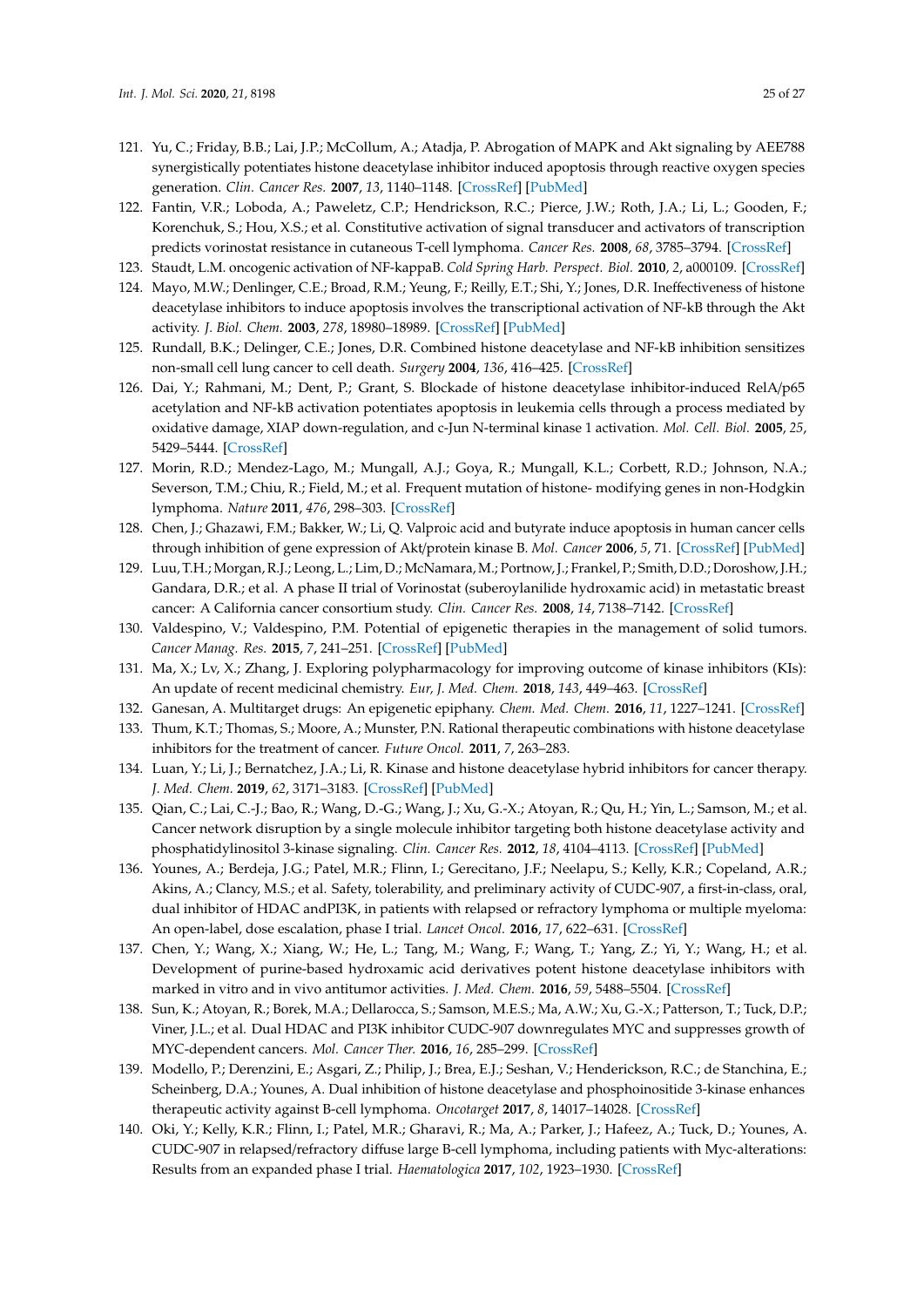- <span id="page-26-15"></span>141. Li, X.; Su, Y.; Madlambayan, G.; Edwards, H.; Polin, L.; Kushner, J.; Dzinic, S.H.; White, K.; Ma, J.; Knight, T.; et al. Antileukemic activity and mechanism of action of the novel PI3K and histone deacetylase dual inhibitor CUDC-907 in acute myeloid leukemia. *Haemtologica* **2019**, *104*, 2225–2240. [\[CrossRef\]](http://dx.doi.org/10.3324/haematol.2018.201343)
- 142. Chen, Y.; Peubez, C.; Smith, V.; Xiong, S.; Kocsis-Fodor, G.; Kennedy, B.; Wagner, S.; Balotis, C.; Jayne, S.; Dyer, M.J.S.; et al. CUDC-907 blocks multiple pro-survival signals and abrogates microenvironment protection in CLL. *J. Cell. Mol. Med.* **2019**, *23*, 340–348. [\[CrossRef\]](http://dx.doi.org/10.1111/jcmm.13935)
- <span id="page-26-1"></span>143. Zhang, K.; Lai, F.; Lin, S.; Ji, M.; Zhang, J.; Zhang, Y.; Jin, J.; Fu, R.; Wu, D.; Tian, H.; et al. Design, synthesis, and biological evaluation of 4-methyl quinazoline derivatives as anticancer agents simultaneously targeting phosphoinositide 3-kinases and histone deacetylases. *J. Med. Chem.* **2019**, *62*, 6992–7014. [\[CrossRef\]](http://dx.doi.org/10.1021/acs.jmedchem.9b00390) [\[PubMed\]](http://www.ncbi.nlm.nih.gov/pubmed/31117517)
- <span id="page-26-0"></span>144. Hu, C.; Xia, H.; Bai, S.; Zhao, J.; Edwards, H.; Li, X.; Yang, Y.; Lyu, J.; Wang, G.; Zhan, Y.; et al. CUDC-907, a novel dual PI3K and HDAC inhibitor, in prostate cancer: Antitumor activity and molecular mechanism of action. *J. Cell. Mol. Med.* **2020**, *24*, 7239–7253. [\[CrossRef\]](http://dx.doi.org/10.1111/jcmm.15281)
- <span id="page-26-2"></span>145. Bai, Z.; Zhang, Z.; Ye, Y.; Wang, S. Sodium butyrate induces differentiation of gastric cancer cells to intestinal cells via PTEN/phosphoinositide 3-kinase pathway. *Cell Biol. Int.* **2010**, *34*, 1141–1145. [\[CrossRef\]](http://dx.doi.org/10.1042/CBI20090481)
- <span id="page-26-3"></span>146. Ma, J.; Guo, X.; Zhang, S.; Liu, H.; Lu, J.; Dong, Z.; Liu, K.; Ming, L. Trichostatin A, a histone deacetylase inhibitor, suppresses proliferation and promotes apoptosis of esophageal squamous cell lines. *Mol. Med. Rep.* **2015**, *11*, 4525–4531. [\[CrossRef\]](http://dx.doi.org/10.3892/mmr.2015.3268)
- <span id="page-26-4"></span>147. Mosleh, M.; Safaroghli-Azar, A.; Bashash, D. Pan-HDAC inhibitor panobinostat, as a single agent or in combination with PI3K inhibitor, induces apoptosis in APL cells: An emerging approach to overcome MSC-induced resistance. *Int. J. Biochem. Cell Biol.* **2020**, *122*. [\[CrossRef\]](http://dx.doi.org/10.1016/j.biocel.2020.105734) [\[PubMed\]](http://www.ncbi.nlm.nih.gov/pubmed/32119989)
- <span id="page-26-5"></span>148. Saijo, K.; Katoh, T.; Shimodaira, H.; Oda, A.; Takahashi, O.; Ishioka, C. Romidepsin (FK228) and its analog directly inhibit phosphatidylinositol 3-kinase activity and potently induce apoptosis as histone deacetylase/phosphatidylinositol 3-kinase dual inhibitors. *Cancer Sci.* **2012**, *103*, 1994–2001. [\[CrossRef\]](http://dx.doi.org/10.1111/cas.12002)
- <span id="page-26-6"></span>149. Saijo, K.; Imai, H.; Chikamatsu, S.; Narita, K.; Katoh, T.; Ishioka, C. Antitumor activity and pharmacologic characterization of the depsipeptide analog as a novel histone deacetylase/phosphatidylinositol 3-kinase dual inhibitor. *Cancer Sci.* **2017**, *108*, 1469–1475. [\[CrossRef\]](http://dx.doi.org/10.1111/cas.13255) [\[PubMed\]](http://www.ncbi.nlm.nih.gov/pubmed/28406576)
- <span id="page-26-7"></span>150. Xia, C.; He, Z.; Cai, Y.; Liang, S. Vorinostat upregulates MICA via the PI3K/Akt pathway to enhance the ability of natural killer cells kill tumor cells. *Eur. J. Pharmacol.* **2020**, *875*, 173057. [\[CrossRef\]](http://dx.doi.org/10.1016/j.ejphar.2020.173057)
- <span id="page-26-8"></span>151. Chen, L.; Jin, T.; Zhu, K.; Piao, Y.; Quan, T.; Quan, C.; Lin, Z. PI3K/mTOR dual inhibitor BEZ235 and histone deacetylase inhibitor trichostatin A synergistically exert anti-tumor activity in breast cancer. *Oncotarget* **2017**, *8*, 11937–11949. [\[CrossRef\]](http://dx.doi.org/10.18632/oncotarget.14442)
- <span id="page-26-9"></span>152. Rahamani, M.; Aust, M.M.; Benson, E.C.; Wallace, L.; Friedberg, J.; Grant, S. PI3K/mTOR inhibition markedly potentiates HDAC inhibitor activity in NHL cells through BIM- and MCL-1-dependent mechanisms in vitro and in vivo. *Clin. Cancer Res.* **2014**, *20*, 4849–4860. [\[CrossRef\]](http://dx.doi.org/10.1158/1078-0432.CCR-14-0034)
- <span id="page-26-10"></span>153. Wang, Q.; Li, N.; Wang, X.; Kim, M.M.; Evers, B.M. Augmentation of sodium butyrate-induced apoptosis by phosphatidylinositol 3-kinase inhibition in the KM20 human colon cancer cell line. *Clin. Cancer Res.* **2002**, *8*, 1940–1947. [\[PubMed\]](http://www.ncbi.nlm.nih.gov/pubmed/12060639)
- <span id="page-26-11"></span>154. Denlinger, C.E.; Rundall, B.K.; Jones, D.R. Inhibition of phosphatidylinositol 3-kinase/Akt and histone deacetylase activity induces apoptosis in non-small lung cancerin vitro and in vivo. *J. Thorac. Cardiovasc. Surg.* **2005**, *130*, 1422–1429. [\[CrossRef\]](http://dx.doi.org/10.1016/j.jtcvs.2005.06.051) [\[PubMed\]](http://www.ncbi.nlm.nih.gov/pubmed/16256798)
- <span id="page-26-12"></span>155. Piao, J.; Chen, L.; Quan, T.; Li, L.; Quan, C.; Piao, Y.; Jin, T.; Lin, Z. Superior efficacy of co-treatment with the dual PI3K/mTOR inhibitor BEZ235 and histone deacetylase inhibitor Trichostatin A against NSCLC. *Oncotarget* **2016**, *7*, 60169–60180. [\[CrossRef\]](http://dx.doi.org/10.18632/oncotarget.11109) [\[PubMed\]](http://www.ncbi.nlm.nih.gov/pubmed/27507059)
- <span id="page-26-13"></span>156. Blumenschein, G.R., Jr.; Kies, M.S.; Papadimitrakopoulou, V.A.; Lu, C.; Kumar, A.J.; Ricker, J.L.; Chiao, J.H.; Chen, C.; Frankel, S.R. Phase II trial of the histone deacetylase inhibitor Vorinostat (Zolinza, suberoylanilide hydroxamic acid, SAHA) in patients with recurrent and/or metastatic head and neck cancer. *Investig. New Drugs* **2008**, *26*, 81–87. [\[CrossRef\]](http://dx.doi.org/10.1007/s10637-007-9075-2)
- <span id="page-26-14"></span>157. Erlich, R.B.; Kherrouche, Z.; Rickwood, D.; Endo-Munoz, L.; Cameron, S.; Dahler, A.; Hazar-Rethinam, M.; de Long, L.M.; Wooley, K.; Guminski, A.; et al. Preclinical evaluation of dual PI3K-mTOR inhibitors and histone deacetylase inhibitors in head and neck squamous cell carcinoma. *Br. J. Cancer* **2012**, *106*, 107–115. [\[CrossRef\]](http://dx.doi.org/10.1038/bjc.2011.495) [\[PubMed\]](http://www.ncbi.nlm.nih.gov/pubmed/22116303)